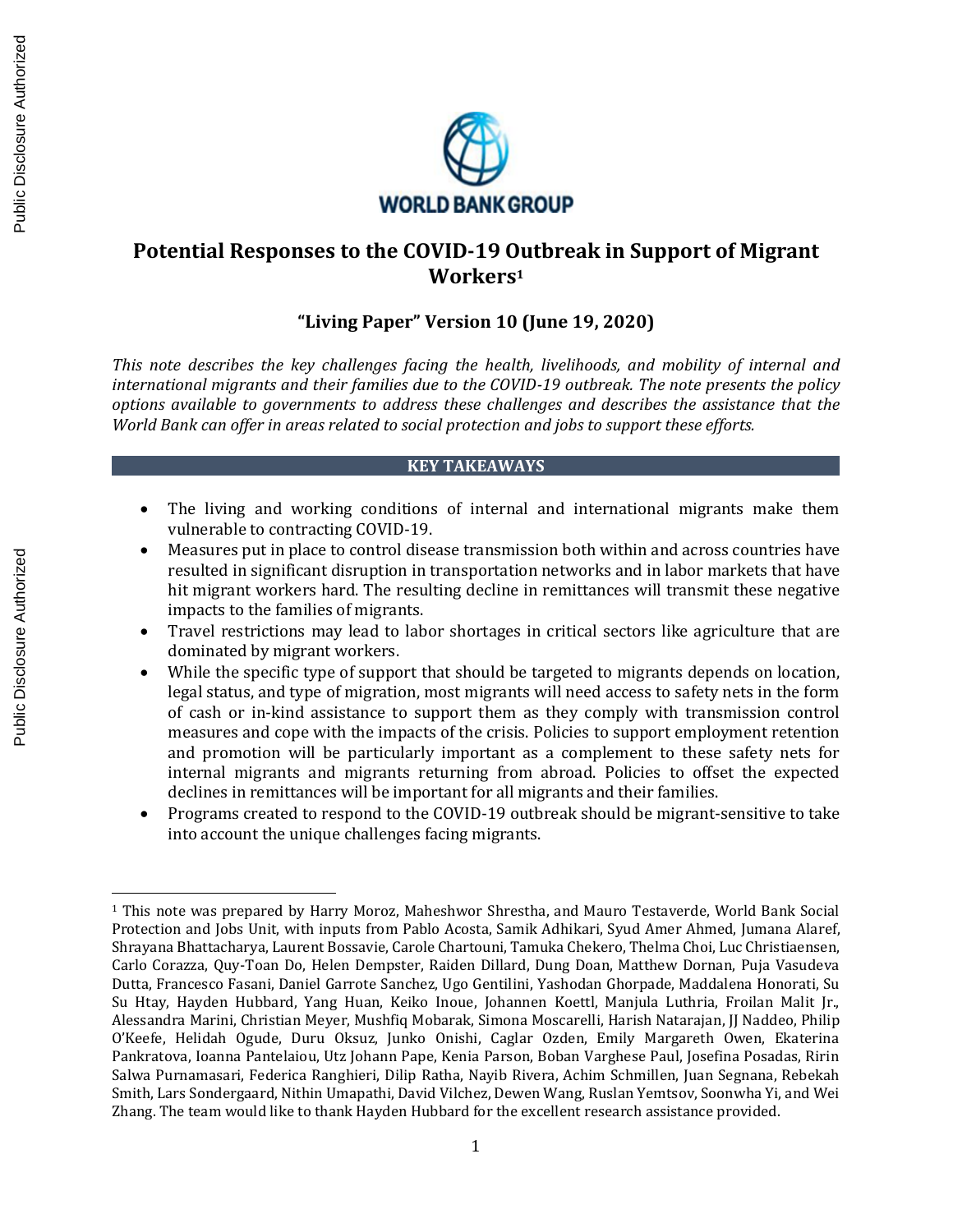### **CONTEXT**

**Across the globe, international migrants and their families are highly exposed to the COVID-19 pandemic and its impacts.** Based on estimates of migration stocks and remittances, before the pandemic around 270 million people lived outside their country of birth and sent nearly \$700 billion in remittances to their home countries. As of mid-May, the 20 countries with the most cases of COVID-19 host 55 percent of the world's migrants who send home 54 percent of the world's remittances (**Figure 1**).

**Migrant health is a key concern during the COVID-19 outbreak**. Although migrants tend to be younger than the local population, they tend to live and work in crowded conditions that do not permit social distancing, putting them at increased risk of contracting the disease (Kluge et al. 2020). This has occurred in Singapore where an estimated 40 percent of the country COVID-19 cases in mid-April were low-skilled foreign workers and in Saudi Arabia where more than half of the cases were foreigners (Box 1).<sup>†</sup> Migrants also face challenges accessing healthcare even in normal circumstances due to lack of health insurance, cost, administrative hurdles, lack of access to facilities, and language barriers. In the United States, for example, 20 percent of immigrants lacked health insurance in 2017 versus 7 percent of locals (Batalova, Blizzard, and Bolter 2020). Additionally, many migrants are frontline workers who keep people healthy, safe, and fed. These workers may be at less risk of job loss but are at greater risk of contracting COVID-19. The Migration Policy Institute estimates that 17 percent of workers employed in frontline occupations in the United States are migrants (MPI 2020). In Switzerland, 47 percent of doctors and 32 percent of nurses are foreign-born.ii Finally, migrants returning home, particularly because of job loss or travel restrictions, can be vectors for the disease, as has happened in the case of Myanmar migrants returning home from Thailand.<sup>iii</sup>

### **Box 1: The vulnerabilities of migrants in employer-provided accommodations**

**Migrant workers frequently live in conditions that do not enable them to follow guidelines to reduce their exposure to COVID-19**. Migrant workers frequently live in precarious conditions, often in crowded urban environments or slums, that do not enable them to comply with recommendations about social distancing. This is true of poor households throughout the world whose living conditions often do not permit compliance (Brown, Ravallion, and van de Walle 2020). However, even migrant workers who are provided with housing by their employers as is common practice in Malaysia, Singapore, and Gulf countries are unlikely to be able to follow these guidelines. To better understand the challenge of complying with social distancing recommendations in developing countries, Brown and van de Walle (2020) propose six conditions that indicate whether it is possible to follow the WHO's recommendations for household protection from COVID-19. These conditions are: 1) access to internet, a phone, TV, or radio; 2) no more than two people per sleeping room; 3) access to a toilet that is not shared with another household; 4) the dwelling can be adequately closed (e.g. there are walls and a ceiling); 5) access to piped water in the dwelling or yard; and 6) the household has a place for handwashing with soap. The conditions on sleeping with no more than two people per room and access to a toilet that is not shared are unlikely to be met by dormitories for migrants. **Figure 1** shows the typical layout of a 20-person dorm in Singapore, which has 20 beds in a single room and a shared bathroom for these 20 beds. The consequences of these living environments are apparent. Migrant workers in several Gulf countries like Saudi Arabia and Qatar make up large shares of COVID-19 cases. Transient Workers Count Too, an advocacy group in Singapore pointed out that if COVID-19 cases among Singapore's dormitory-accommodated migrant workers were subtracted from Singapore's total case count in late April, the country's COVID-19 case rank would have dropped from  $26<sup>th</sup>$  in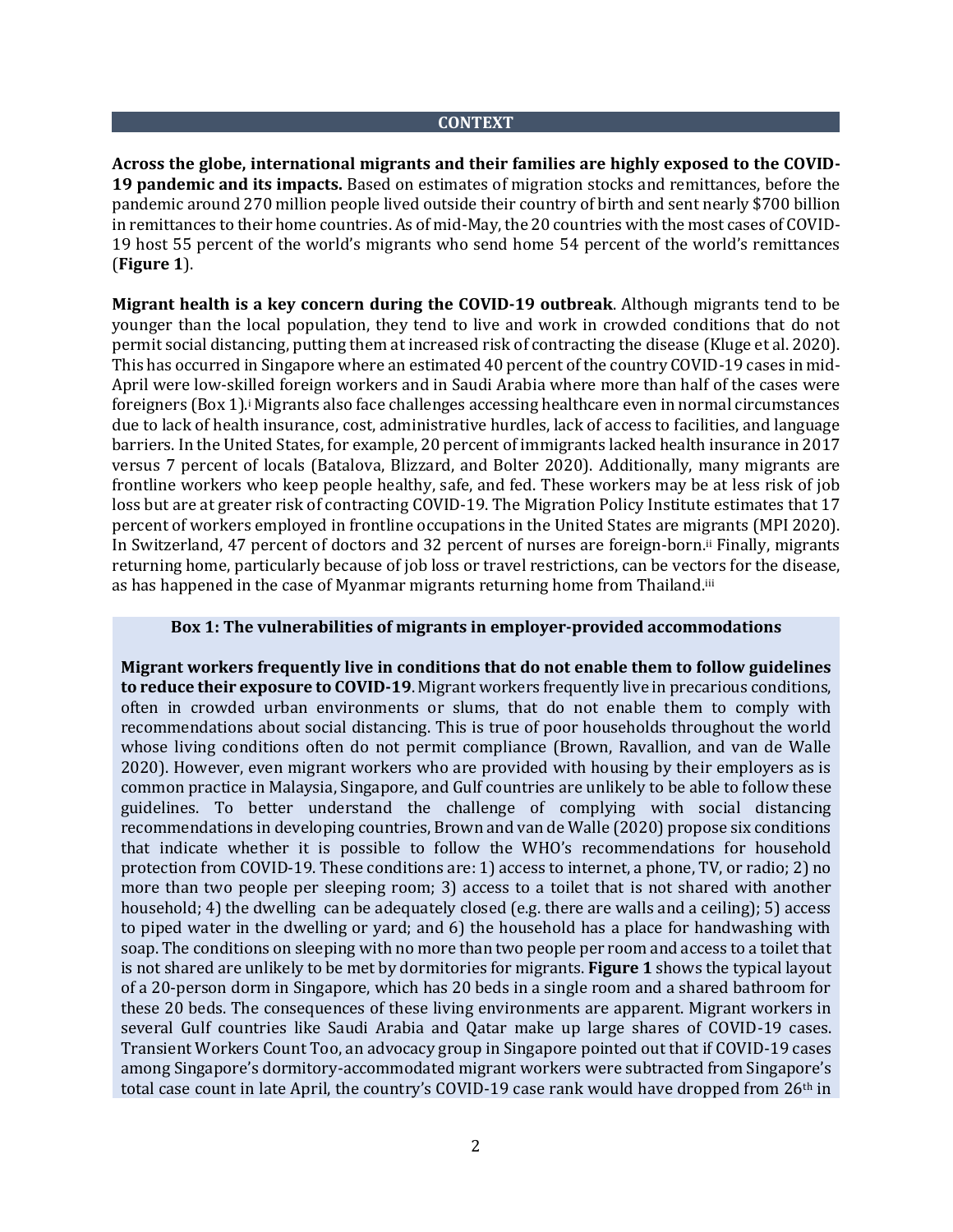the world to 62nd (Gee 2020). In late April, around one-quarter of Singapore's cases were in the S11 @Punggol dormitory alone (Paul, Samanta, and Aravindan 2020).



**Figure 1: Typical layout for a 20-person dorm in Singapore**

**Restrictions on travel and the related fall in commercial flights, also put migrants at risk**. Major migration destinations from the United States (a destination for migrants from Central America) to Australia (a destination for migrants from the Pacific Islands) to Russia (a destination for migrants from Central Asia) have closed their borders to international travelers (**Figure 2**). In some cases such as Nepal, significant migrant origins have closed their borders to returning migrants.iv Some countries including China have imposed restrictions on travel within countries. At the same time, international and domestic travel options have dwindled. This has left migrants in a variety of challenging situations. Migrants who work in or were planning to work in another location cannot access their job (as is occurring with migrants from Tajikistan to Russia), cannot travel home even if they have lost their job (as is occurring with migrants from Cambodia, Lao PDR, and Myanmar in Thailand), or are stuck in transit (as has occurred with internal migrants in India).

**Even amid significant unemployment, travel restrictions, transmission control measures, and fear of contracting COVID-19 are creating labor shortages in some sectors**. Travel restrictions mean that migrant workers from Eastern Europe find it difficult to access the agriculture sector in Britain, France, Germany, and Spain.<sup>v</sup> Farmers are warning that without these workers they will struggle to harvest spring and summer crops.<sup>vi</sup> The potential for labor shortages in the agricultural sector is also apparent in Poland, where Ukrainian migrants have returned home<sup>vii</sup>; in the United States, which relies on seasonal workers primarily from Mexicoviii; and in India, where the agricultural sector of some states relies on migrants from elsewhere in Indiaix.

**Migrants are likely to experience severe economic impacts from the COVID-19 outbreak**. Migrants account for a large share of the workforce in the sectors that are most likely to be affected by the severe job loss resulting from the crisis. The UN estimates that nearly 30 percent of the workforce in highly affected sectors in OECD countries is foreign-born (UN 2020). In Spain, 20 percent of services and sales workers, who primarily work in the retail sectors that are suffering from the economic impacts of the outbreak, are foreign-born. <sup>x</sup> This figure is 19 percent in Italy, 18 percent in Germany, and 14 percent in France and the United Kingdom (Box 1 presents a short review of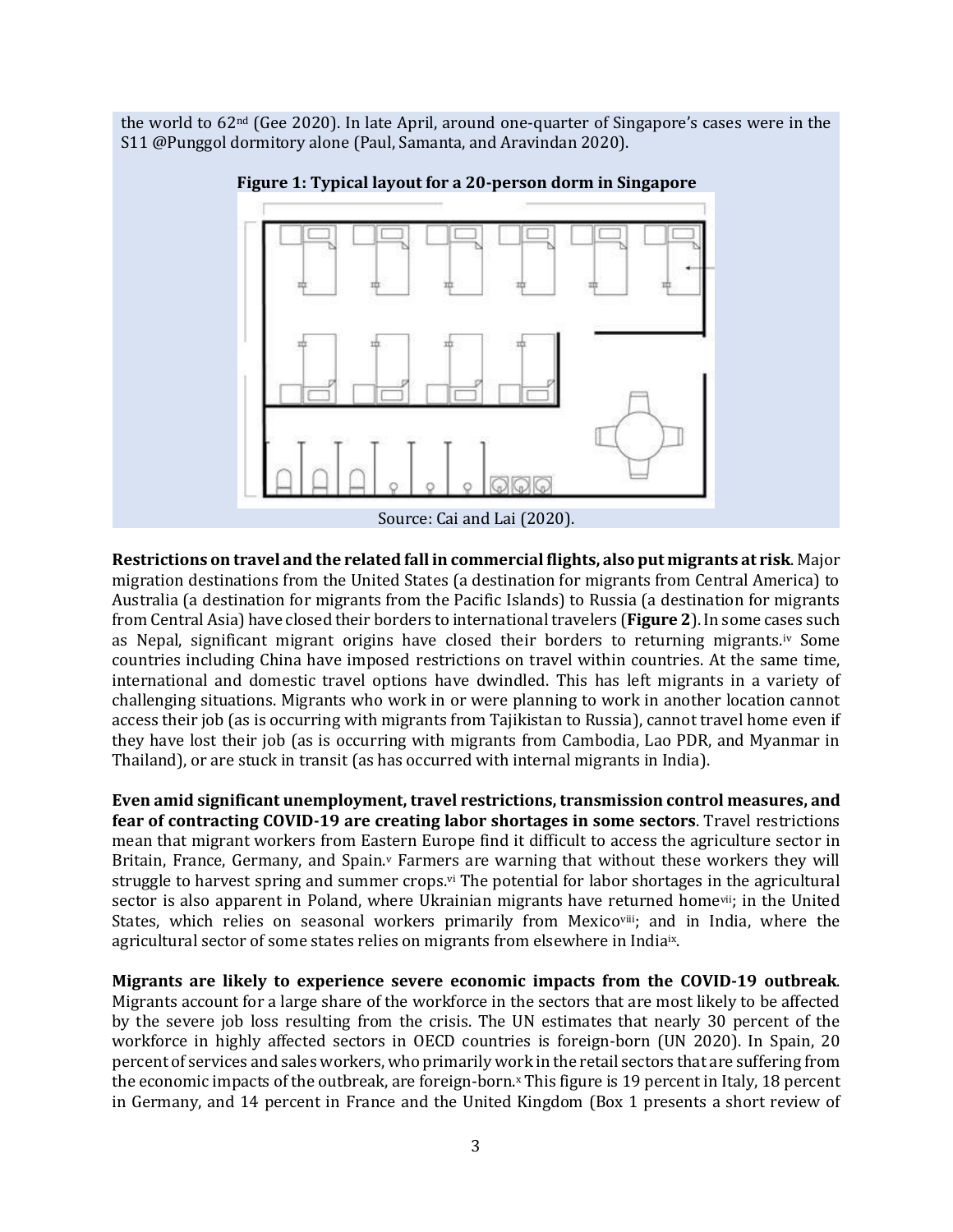studies present estimates of vulnerability of migrant workers). The negative effects of job loss can be particularly significant for migrant workers because they frequently work in informal jobs and so lack safety nets in case of job loss or illness. Few migrants from developing countries have access to social protection coverage (Avato, Koettl, and Sabates-Wheeler 2010). There is evidence that households do not expect migration to be a viable path for employment in the near future. For example, Listening to the Citizens of Uzbekistan survey found that the number of respondents with household members considering seasonal migration fell by more than 95 percent over the previous year (World Bank 2020c).

## **Box 2: Estimates of the vulnerability of migrant workers**

**Several studies have investigated the vulnerability of migrant workers to the health and job impacts of the COVID-19 outbreak**. These studies generally look at the prevalence of migrant workers in two types of jobs that are likely to be affected by the COVID-19 outbreak: 1) jobs in essential industries and occupations in which workers are unlikely to face job loss but are more likely to face health risks; and 2) jobs in non-essential industries and occupations that cannot be done from home in which workers are likely to face job loss.

- [Garrote-Sanchez et al. \(2020\),](http://documents.worldbank.org/curated/en/820351589209840894/pdf/Which-Jobs-Are-Most-Vulnerable-to-COVID-19-What-an-Analysis-of-the-European-Union-Reveals.pdf) a draft note produced by the World Bank, creates several measures of labor market exposure to the COVID-19 outbreak in the European Union based on whether someone works in an essential sector, whether they can do their job from home, and whether their job involves face-to-face interactions. Migrants, particularly migrants from outside of the EU, are found to be overrepresented in jobs that are exposed to COVID-19-related job losses.
- [Fasani and Mazza \(2020\)](http://ftp.iza.org/pp155.pdf) uses guidelines from the European Commission and the Dutch government to define key occupations during the COVID-19 crisis and investigate the prevalence of "EU mobile citizens" and "Extra-EU migrants" in these occupations. Thirteen percent of key workers are immigrants (either "EU mobile citizens" or "Extra-EU migrants"). This varies from near zero in Easter European countries to around 20 percent in Western European countries like Italy, Belgium, and Germany. The prominence of foreign-born workers is more apparent in certain key occupations, such as cleaners and helpers and laborers in mining and construction.
- Gelatt (2020) looks at the prevalence of migrants in industries that are essential (e.g. health care) and in industries that hard-hit (e.g. hotels and restaurants) by the COVID-19 outbreak in the United States. Migrant workers are overrepresented in both industry types.
- [CMS \(2020\)](https://cmsny.org/publications/us-essential-workers/) uses the US Department of Homeland Security's definition of "essential critical infrastructure" categories to estimate that 69 percent of all immigrants in the labor force and 74 percent of all undocumented workers are essential infrastructure workers compared to 65 percent of the local labor force.

### Source: Authors.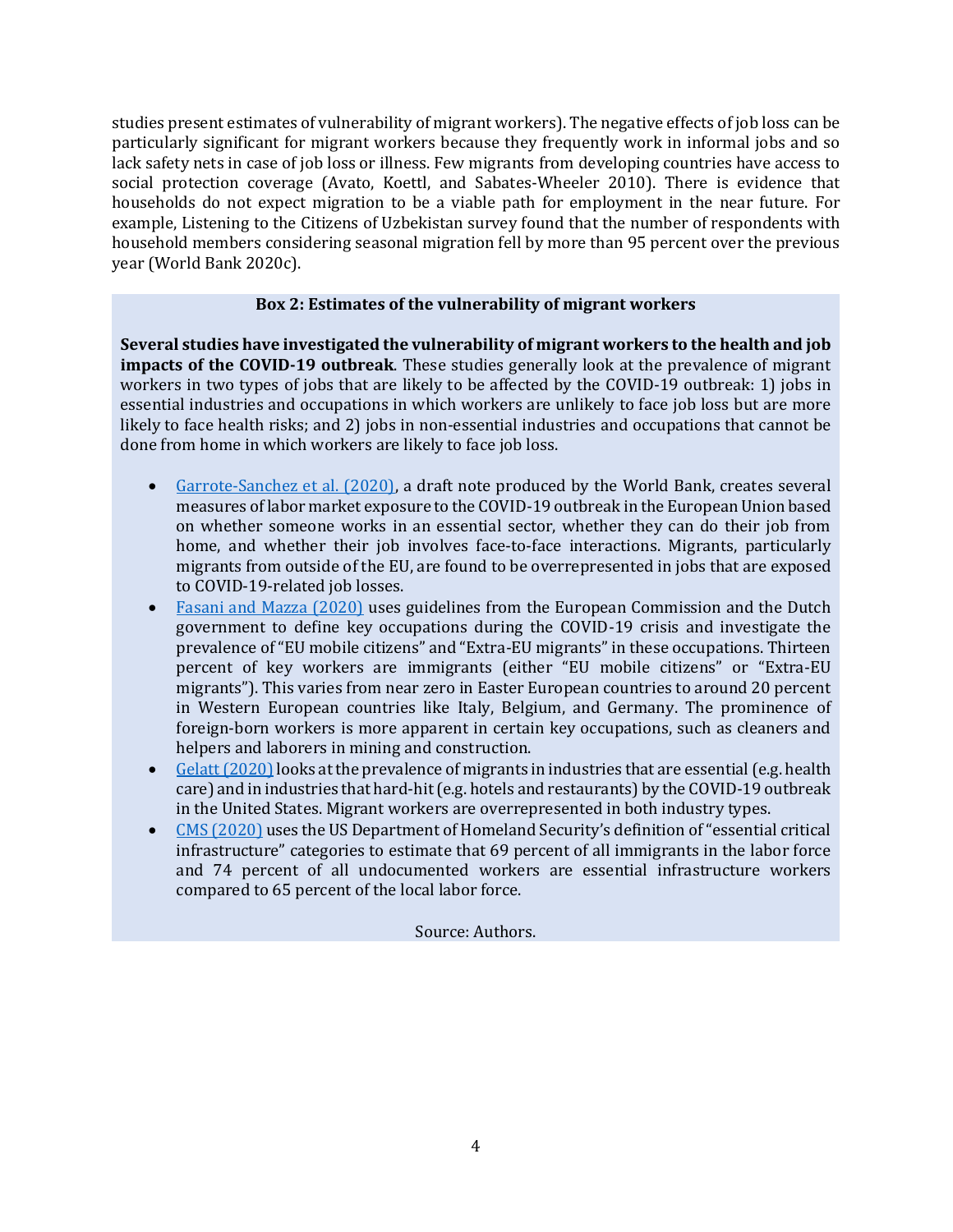

**Figure 1: Share of global migrants and global remittances in the 20 countries with the most cases of COVID-19 as of early April 2020**

Note: Remittance data is not available for Iran or Peru. Source: [World Bank;](https://www.knomad.org/) [Johns Hopkins University.](https://coronavirus.jhu.edu/)





Source: **IOM**; [Hale et al. \(2020\).](https://www.bsg.ox.ac.uk/research/publications/variation-government-responses-covid-19)

**The negative impacts of migrants losing their jobs have an additional, global effect on migrants' families and their home countries**. The drop in labor income from job loss as a result of the COVID-19 outbreak will result in significant declines in the remittances that families throughout the world rely on to make ends meet and to make investments in human capital and businesses. The World Bank estimates that remittances to low- and middle-income countries will drop by around 20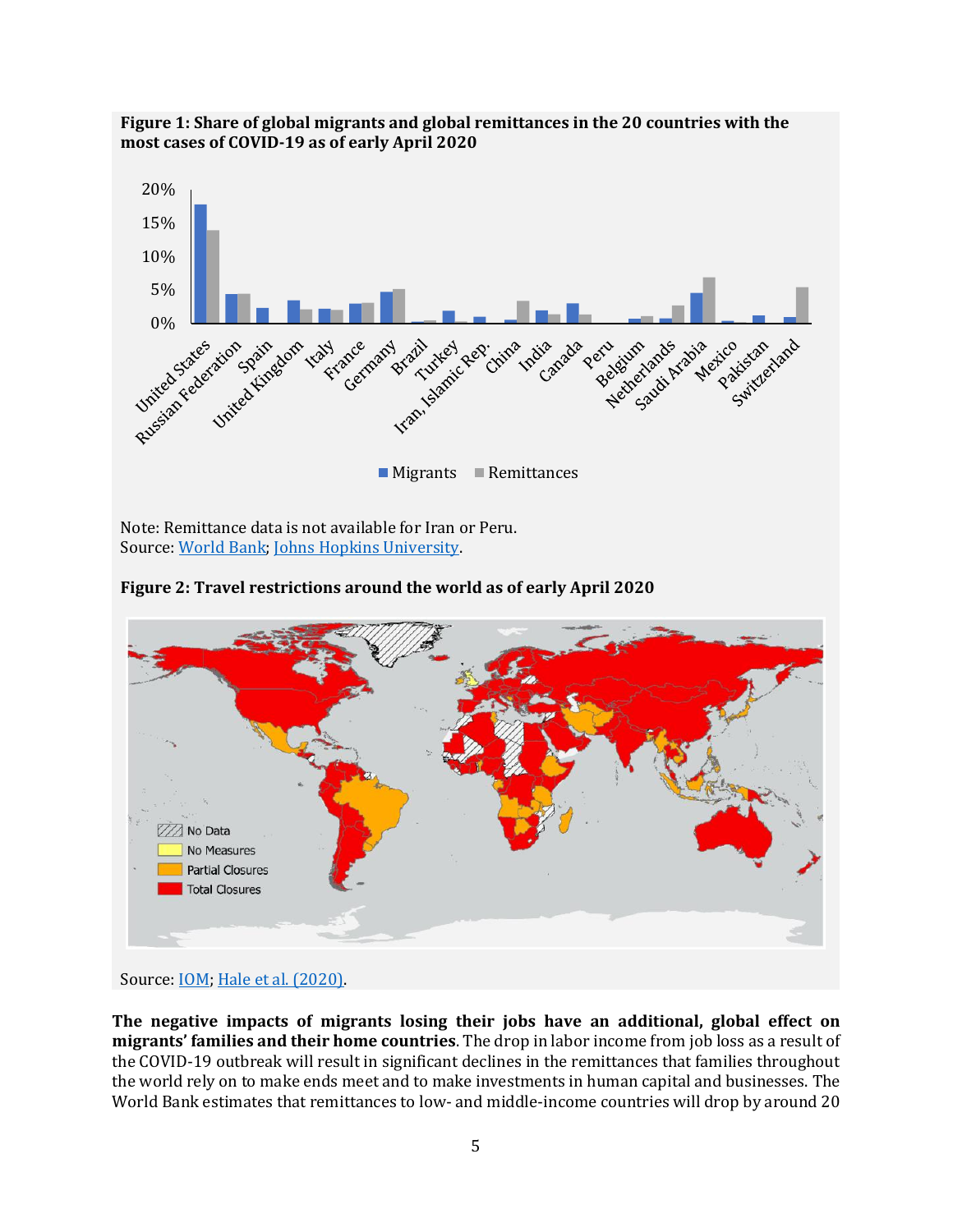percent in 2020 (World Bank 2020d). Drops are forecasted to be largest in Europe and Central Asia, the Middle East and North Africa, and Latin America and the Caribbean. Remittances represent a significant source of income in many developing countries. For example, the ratio of remittances to GDP is greater than 4 percent in fourteen countries in Sub-Saharan Africa, putting them at risk when migrants lose their jobs (World Bank 2020b). Remittances flows to Lesotho where remittances represent 15.7 percent of GDP and to Zimbabwe where they represent 8 percent of GDP would be particularly affected by a downturn in South Africa. In Nigeria, where remittances amount to 6 percent of GDP, the Central Bank recorded a drop of inflows by half in February<sup>xi</sup>.

**Internal migrants will be affected in similar ways**. Internal migration is a fact of life for households across the globe. The IOM estimates that there are 763 million internal migrants globally. Dense living and working conditions make internal migrants susceptible to contracting COVID-19. Restrictions on internal travel and the fall in domestic commercial transportation options resulting from the COVID-19 outbreak have put many migrants in limbo, unable to return home but unable to make a living in their destination. This situation has arisen in India, which announced a lockdown that restricted business activity and movement. Many internal migrants lost jobs and were left without income, food, and accommodation; others sought to return home but have been stranded in transit due to travel restrictions. This situation has also arisen in China and Sri Lanka. The economic impacts of the COVID-19 outbreak for internal migrants and their families are likely to be significant. In Africa, for example, large numbers of rural youth are employed in urban areas: 35 percent of Kenyan households, 30 percent of Senegalese households, and 42 percent of households from Uganda have at least one internal migrant. These young people will no longer be able to earn a living to support their family due to lockdowns.

**The longer-term impacts of the COVID-19 outbreak on migration are uncertain**. Several factors could play a role. Persistently depressed economic conditions could mean lower demand for migrant workers and less support for permissive migration policies. Prolonged travel restrictions may induce additional technological progress in sectors like agriculture where shortages do arise, also lowering demand for migrant workers (Clemens, Lewis, and Postel 2018). On the other hand, technological progress is unlikely to be able to completely automate away the need for migrant workers, and a sustained recovery is likely to rely on this labor to fill shortages that arise as economies recover. Negative attitudes have been already been expressed towards internal migrants in some settings, which could have implications for movements within countries in the future (IOM 2020). Greater focus may also need to be placed on the often dense working and living conditions of migrants.

### **CHALLENGES**

**Different types of migrants face different challenges.** The COVID-19 outbreak will create some challenges that are common to all people who have moved across internal and international borders. However, there are some unique challenges that specific types of migrants – temporary, informal, permanent, internal, and returning migrants – face. **Table 1** at the end of this section summarizes the challenges faced by these different types of migrants.

**The COVID-19 outbreak poses specific challenges for temporary migrants and their employers.** These workers migrate temporarily (even seasonally) with work visas. Immigration status is almost always linked to maintaining a job often with a single employer. These workers tend to be employed in low-skilled occupations and remit large shares of their income. Social protection for these workers, if received at all, is typically limited to some work injury compensation or health benefits, and almost never includes unemployment assistance. Job loss as a result of the COVID-19 outbreak means loss of income for consumption, to remit home, and to repay the often large loans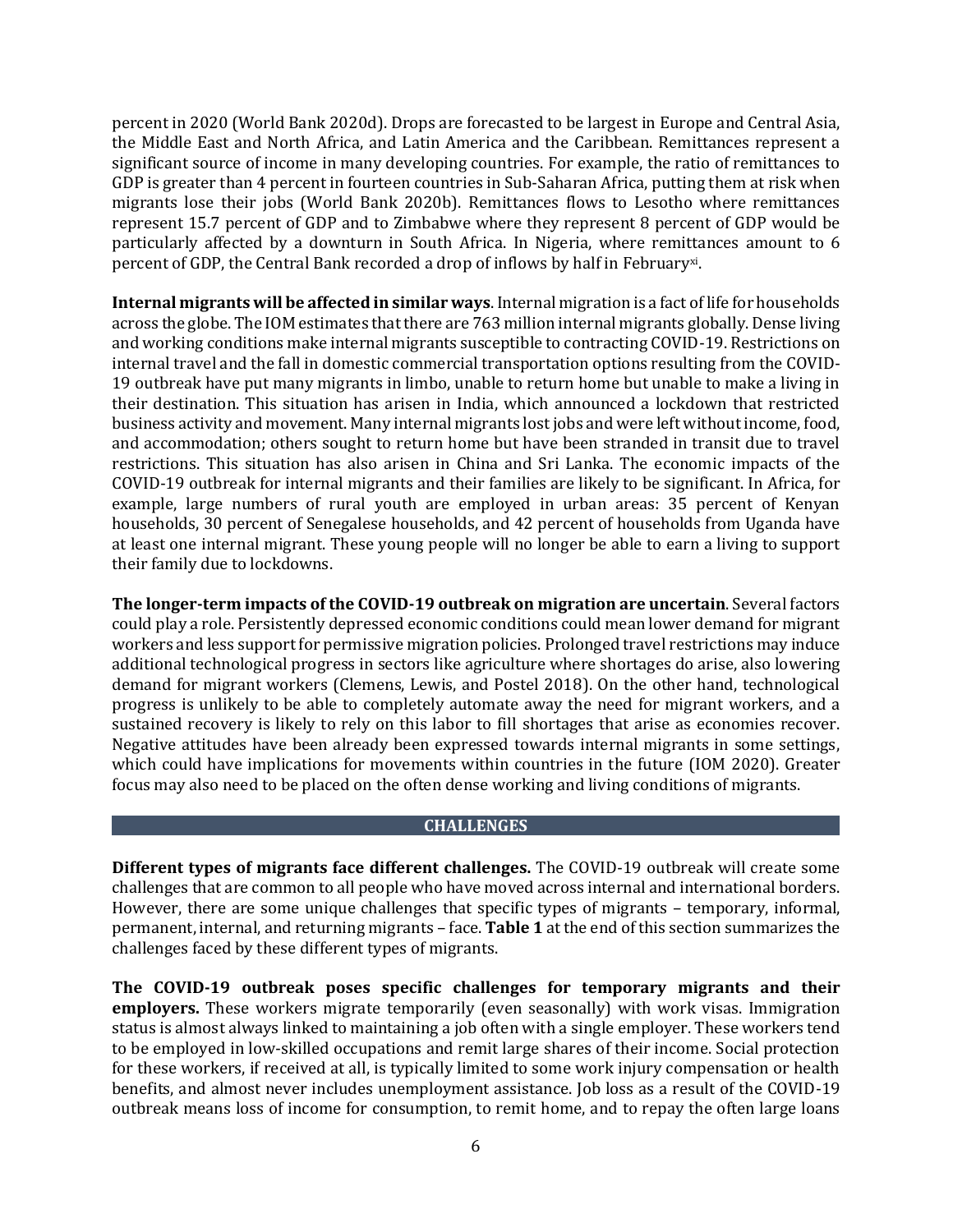taken out to finance migration. Job loss may even result in loss of housing, as accommodations are often provided by employers. Shared accommodations and work environments that are not conducive to social distancing and home-based work make these workers more susceptible to COVID-19. Accessing medical care may be difficult because they often work and live in remote areas and may avoid testing and treatment due to low incomes. Beyond income and health effects, job loss could result in loss of legal status where this status is tied to employment. In some cases, border closures create significant uncertainty for temporary migrant workers whose visas will expire, even in cases in which they are able to continue working. Lack of resources to pay for travel home and lack of travel options could put these migrants at significant legal risk. Even as demand for migrant workers declines in some sectors as a result of the COVID-19 outbreak, shortages are arising in other sectors in which temporary and seasonal migrants typically work but cannot access due to travel restrictions. This is occurring in the agricultural sector in Australia, France, New Zealand, and the United Kingdom.

**These challenges are exacerbated for migrant workers who move abroad without legal documents.** Informal migrant workers may have crossed borders to seek work in neighboring countries without legal authorization or may have entered legally but are not or are no longer authorized to work. Estimates suggest that up to 20 percent of all migrants could be irregular (UNDESA 2018). Regional migration hubs like India, Malaysia, Russia, South Africa, Thailand, Russia host more than 25 million migrants and are the origin of more than 5 percent of global remittances (UNDESA 2019; World Bank 2020). Long, porous borders with lower income neighbors mean that many of these migrants move without the necessary legal documents. Overstay is more common in high-income countries like the United States. Most informal migrants are employed in jobs without social protection benefits, contracts, and workplace protections, or are ineligible for these benefits because they lack migration documents. This makes it easy for firms to fire them during economic downturns and more vulnerable once they have lost their jobs.

**Legal long-term international migrants are likely better positioned to weather the COVID-19 outbreak, but face challenges including ones that are relevant for households back home.**  These are migrant workers who have a path to permanent residency in the destination countries. Most of these migrants are in destinations in the global north such as Australia, Canada, the European Union, the United Kingdom, and United States. Even if they do not intend to return home, many send remittances. These migrants typically have secure employment (for many, secure employment offers a pathway to residency), and may have access to social insurance and social assistance measures. The impact of the COVID-19 outbreak on this group is likely to be similar to that on local workers with both experience significant negative economic effects. However, there are several potential additional issues that this group could face. Job loss associated with the COVID-19 outbreak could jeopardize a migrant's legal status (particularly for those with employment-linked legal status). This group may not be eligible for some social protection measures, as is the case with the cash transfers currently being deployed in the United States. Finally, temporary or permanent income loss could lead to a reduction in remittances sent home.

**Internal migrants also face significant challenges from the COVID-19 outbreak.** Internal migrants in developing countries tend to be employed in low-paying, hazardous, and informal jobs with limited access to health services, social protection coverage, or worker protections. This makes it easy for firms to fire them during economic downturns and more vulnerable once they have lost their jobs. Job loss may lead to loss of accommodations where employers provide housing. Workers facing loss of wage income often seek out employment in the agricultural sector. However, lack of resources combined with travel restrictions can make a return home from wage employment in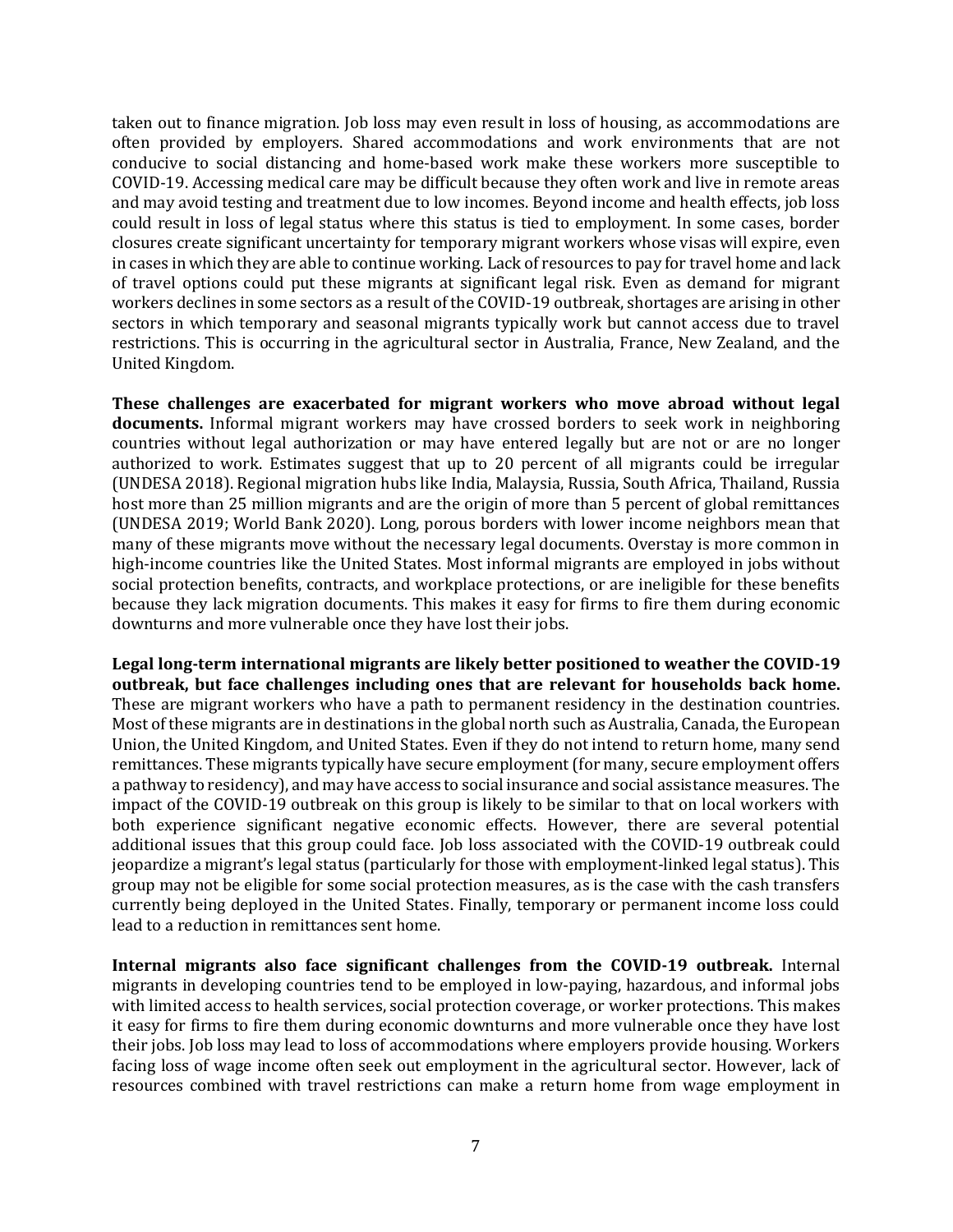urban areas impossible. Internal migrants may also lack access to benefits if these are based on location or jurisdiction and are not portable.

|                                               | Table 1: The challenges faced by different types of migrants                                                                                                                                                                                                                                                                             |                                                                                                                                                                                                                                                                                                                                                                                                                                                                               |
|-----------------------------------------------|------------------------------------------------------------------------------------------------------------------------------------------------------------------------------------------------------------------------------------------------------------------------------------------------------------------------------------------|-------------------------------------------------------------------------------------------------------------------------------------------------------------------------------------------------------------------------------------------------------------------------------------------------------------------------------------------------------------------------------------------------------------------------------------------------------------------------------|
| Category                                      | <b>Examples</b>                                                                                                                                                                                                                                                                                                                          | <b>Challenges</b>                                                                                                                                                                                                                                                                                                                                                                                                                                                             |
| <b>Temporary</b><br>international<br>migrants | • Most are in Gulf Cooperation Council<br>countries and Malaysia through<br>bilateral migration agreements with<br>many countries in South and South-<br>East Asia.<br>• Other examples include Korea's<br>Employment Permit System and the<br>guest and seasonal worker programs<br>in the United States, Australia, and<br>New Zealand | Job loss leads to economic hardship, loss<br>of remittances for migrant's family,<br>inability to repay debt incurred to<br>finance migration, loss of employer-<br>provided housing, and legal status<br>• Limited social protection<br>High risk of disease exposure and<br>transmission due to living and working<br>conditions<br>• Lack of resources and travel restrictions<br>may strand these workers who may not<br>receive final pay if they have lost their<br>job |
| <b>Informal</b><br>international<br>migrants  | Origin and destination countries with<br>long, porous borders (India, Malaysia,<br>Russia, South Africa, Thailand, United<br>States)<br>• High-income countries where<br>migrants may overstay visas (Europe,<br><b>United States)</b>                                                                                                   | Same as temporary international<br>migrants but these migrants also<br>typically lack contracts and any social<br>protection benefits                                                                                                                                                                                                                                                                                                                                         |
| Long-term<br>international<br>migrants        | High-income countries (Australia,<br>Canada, European Union, United<br>Kingdom, United States)                                                                                                                                                                                                                                           | · Job loss could jeopardize legal status<br>May not be eligible for certain types of<br>social protection<br>• Job loss may lead to a reduction in<br>remittances                                                                                                                                                                                                                                                                                                             |
| <b>Internal</b><br>migrants                   | Many developing countries                                                                                                                                                                                                                                                                                                                | • Same as temporary international<br>migrants without the implications for<br>legal status in most cases<br>• May face challenges accessing benefits if<br>they are based on location or jurisdiction                                                                                                                                                                                                                                                                         |
| Return<br>migrants                            | Many developing countries                                                                                                                                                                                                                                                                                                                | Health risks for migrants moving in<br>large groups and for populations at<br>home<br>When back home, lack of employment<br>$\bullet$<br>opportunities, limited access to social<br>safety nets, large debts accumulated to<br>finance migration costs, families that are<br>no longer receiving remittances                                                                                                                                                                  |

**Migrants who have returned home as a result of the COVID-19 outbreak will continue to face challenges**. The combination of the decline in economic activity, travel restrictions, and lack of social protection in many migrant hubs have already induced many migrants to seek to return home. As of late April 2020, more than 60,000 migrants had returned to Myanmar via official channels while total returns were likely more than 150,000 according to the Myanmar State Counselor (IOM 2020b). from Thailand with similar numbers returning to Cambodia and Lao PDR. More than 115,000 Afghan workers returned from Iran to Afghanistan during March 2020.xii These movements create health risks for migrants moving in large groups and for populations back at home because of lack of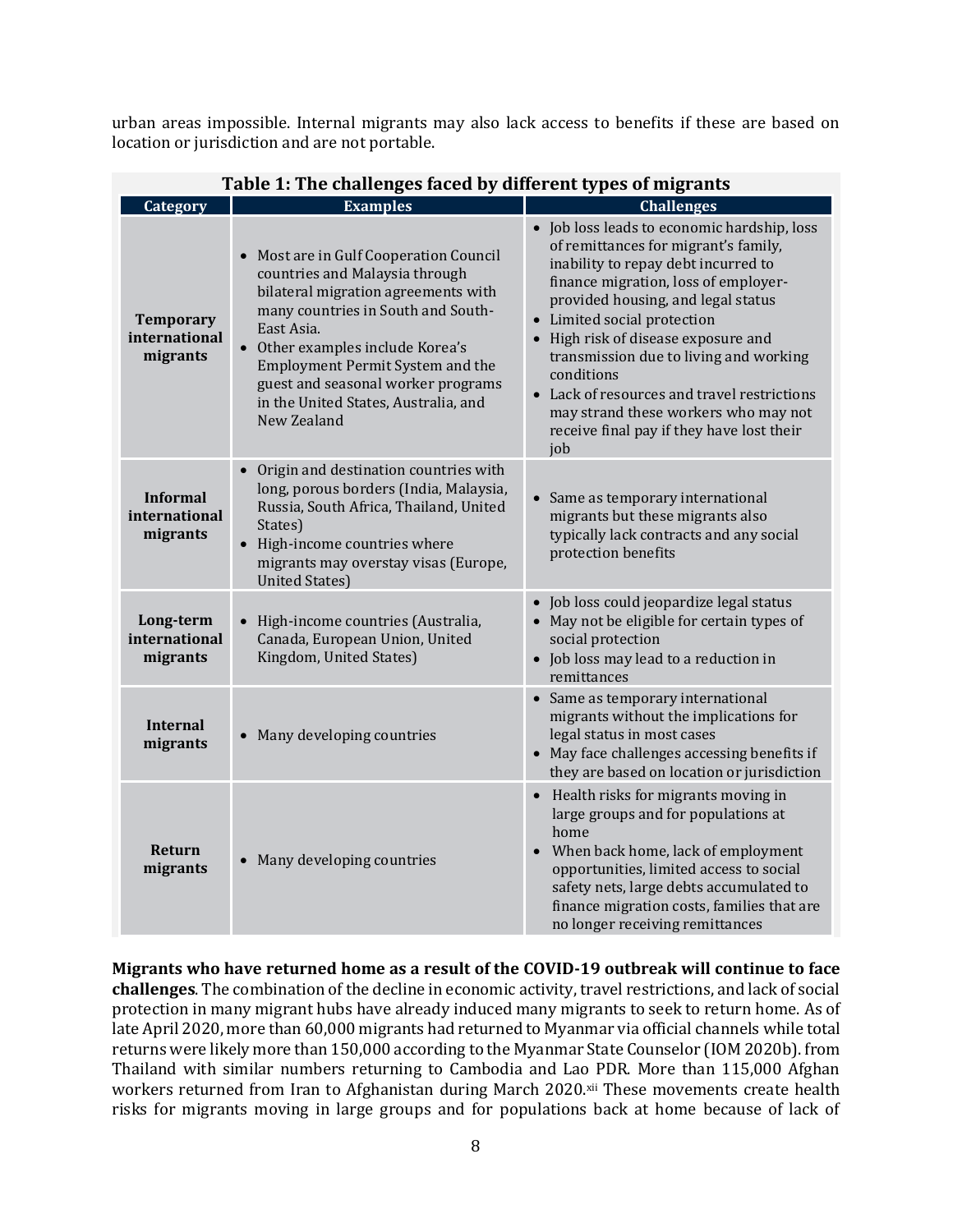screening at formal and informal border crossing and insufficient health care.xiii When back home, returnees will continue to face challenges including lack of employment opportunities, limited access to social safety nets, large debts accumulated to finance migration costs that would have been paid with higher incomes earned at the destination, families that are no longer receiving remittances, and even discrimination by community members fearful that migrants may transmit COVID-19.

### **POTENTIAL ACTIVITIES IN SUPPORT OF MIGRANTS**

**Several mechanisms can be used to provide support to migrants in response to the COVID-19 outbreak.** These mechanisms include 1) social safety nets to protect migrants from the negative consequences of the COVID-19 outbreak including income loss and health impacts; 2) employment retention policies to keep all workers, including migrant workers, employed; 3) employment promotion policies to help displaced migrant workers get back to work; and 4) remittance policies to address the fall in remittances that is likely to result from the COVID-19 outbreak. These programs can be targeted directly to migrants or, if they are targeted to a broader population, be made sensitive to migrants' needs. This will help ensure that everyone has access to the benefits and services needed to help stop the spread of the pandemic and limit its negative consequences. **Table 2** at the end of this section summarizes these potential responses, while **Annex 1** presents interventions implemented in various countries.

*1) Social safety nets*. Social assistance or social safety nets provide direct support either in the form of cash or in-kind goods and services to smooth consumption, compensate for higher prices, and help prevent falls into poverty. Governments could consider three different strategies to address the current challenges.

First, eligibility for existing safety net programs can be expanded to address the challenges faced by migrants. For instance, **Portugal** has granted immigrants and asylum seekers whose applications are being processed temporary residency rights, which gives them access to public services such as national health services and welfare benefits.xiv **France** extended residence permits for 3 months to ensure that access to health care and social security is not interrupted.xv

Second, programs newly created to address the economic shock of COVID-19 can be targeted regardless of migration status. For instance, migrant workers holding residence permits in **Italy** can apply for the €600 income subsidy under the COVID-19 *Cure Italy* stimulus. The same applies to migrants in **Ireland**, who have access to the €350 weekly *Pandemic Unemployment Payment*. International seasonal migrant workers under the Recognized Seasonal Employer program are eligible for **New Zealand's** COVID-19 sick leave scheme as well as for government funding under the COVID-19 Economic Response Package in case they cannot work during the lockdown because their employer's business is not operating or if the employer cannot afford to pay them due to reduced business activity. **Australia** also announced that it would allow unemployed individuals on temporary work visas to withdraw up to \$5,996 (A\$10,000) from their superannuation (retirement) savings annually for the next two years. When the scheme was first announced in response to COVID-19, only individuals eligible for unemployment benefits had been allowed to access the scheme, excluding individuals on temporary work visas. In **Myanmar**, an emergency COVID-19 cash transfer targeted to vulnerable groups, including internal and returning international migrants, will be financed by a consortium of international donors. Foreign workers in **Uzbekistan** are eligible for the training that will be provided as part of an anti-crisis fund. **Brazil**, **Thailand**, and **Vietnam** have announced benefits for informal and self-employed workers that would apply to workers regardless of their location (that is, internal migrants can access the benefits). **China's** response measures to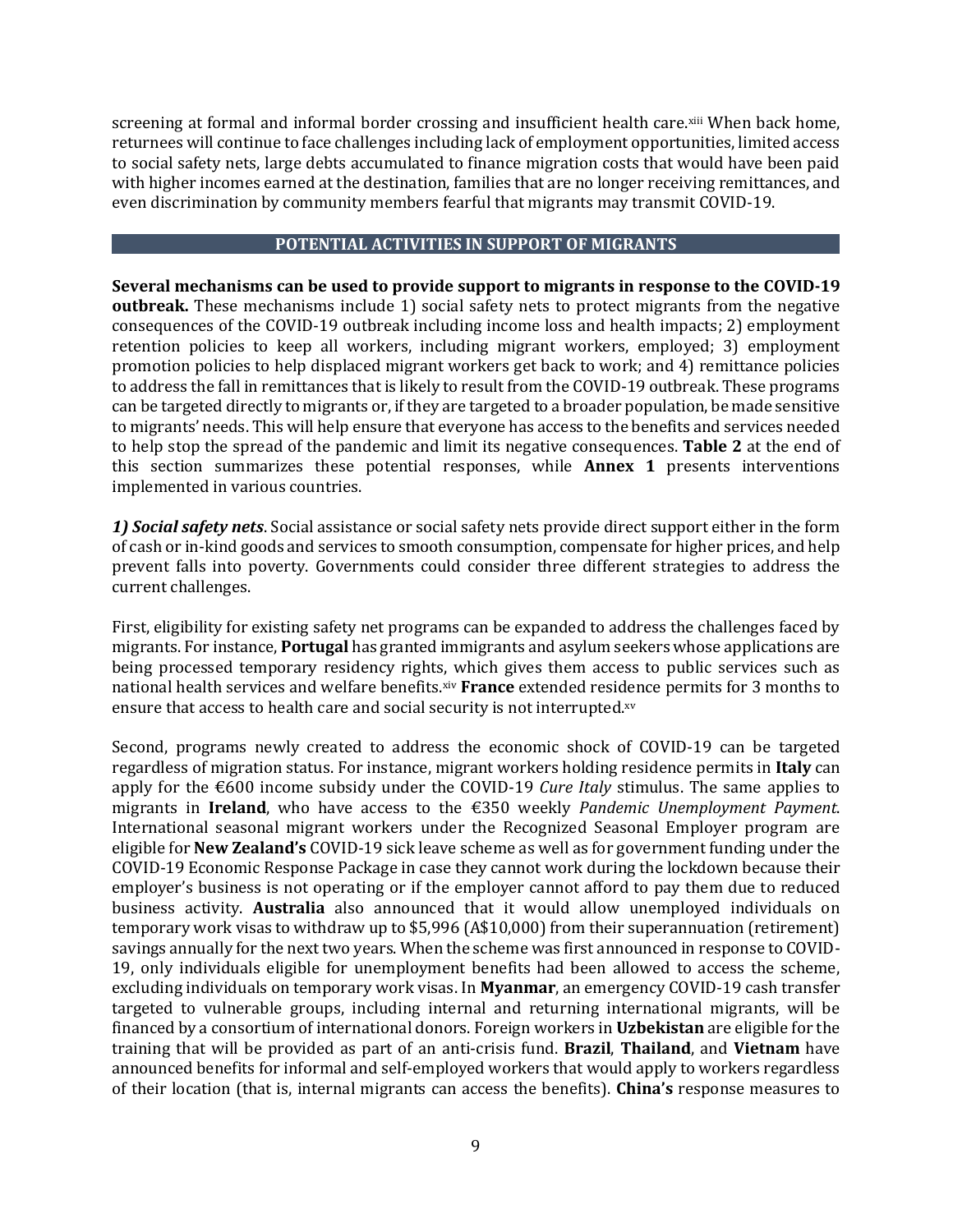COVID-19 including temporary assistance have largely treated internal migrants and non-migrants equally. **India** is considering a similar approach.

Third, new programs can be created to help migrants confront the specific challenges they face. These include providing access to testing and treatment, providing food and accommodations, providing transportation assistance, and providing cash grants.

- **Provide access to free or low-cost testing and treatment for COVID-19**. Migrants face an increased risk of contracting COVID-19 and have significant challenges accessing healthcare. In response, governments can provide access to free or low-cost testing and treatment for COVID-19 regardless of migration status. Countries welcoming returning migrants home can provide the same. **Qatar** is providing medical services including medical checkups for coronavirus and quarantine services free of cost, and has announced that full salaries will be provided by employers to migrant workers in quarantine or treatment, and has set aside funds to support companies.<sup>xvi</sup> Additionally, a hotline to report grievances via text messages was launched for migrant workers in their language. Temporary migrants in **Kazakhstan** have access to free medical clinics for COVID-19. In the United Kingdom, the National Health Service is free and accessible for coronavirus regardless of migration status.xvii **Korea** has made access to free COVID-testing and treatment available to informal foreign workers, along with partial income support during treatment. Hospitals are not mandated to ask about a migrant's status or report their details to immigration and labor authorities. **Saudi Arabia** provides testing and medical treatment free of charge for all COVID 19 infection cases irrespective on nationality.
- **Provide food and accommodations for displaced migrant workers**. Job loss particularly among internal migrants working day-to-day as casual laborers can result in immediate food needs. Loss of a job can also mean loss of accommodations when housing is provided by an employer. Travel restrictions that strand migrants may also create immediate needs for food and shelter. In these cases, government can provide food assistance and housing subsidies or housing alternatives. Government may also need to consider how support can be provided to migrants in cramped living conditions like labor camps (IOM 2020). The Government of **Panama** announced that will be offered to around 2,500 migrants at three immigration stations at Panama's borders with Colombia and Costa Rica. **Singapore** temporarily provided \$35 a day in housing support to assist with employers' costs due to Malaysia-imposed restrictions preventing frequent commuter workers from returning to Malaysia.xviii This assistance has now been stopped.xix **Qatar** has said that workers unable to return home if their jobs are terminated will be able to remain "with proper lodging and food." xx
- **Arrange transportation or provide transportation subsidies to help migrants return home**. Health concerns and job loss mean that many migrants want to return home. Travel restrictions, cost, and lack of commercial transportation options complicate efforts to return, leaving some migrants stranded at their destination or in some cases in transit. Government assistance can help these migrants return home by financing transportation subsidies in cases in which commercial transportation options are available and arranging transportation in cases in which commercial options are not available. These may require coordination between origin and host governments. **Indonesia's** National Agency for Placement and Protection of Indonesian Migrant Workers (BNP2TKI) has facilitated the return of documented and undocumented migrants from Malaysia. In **China**, local government have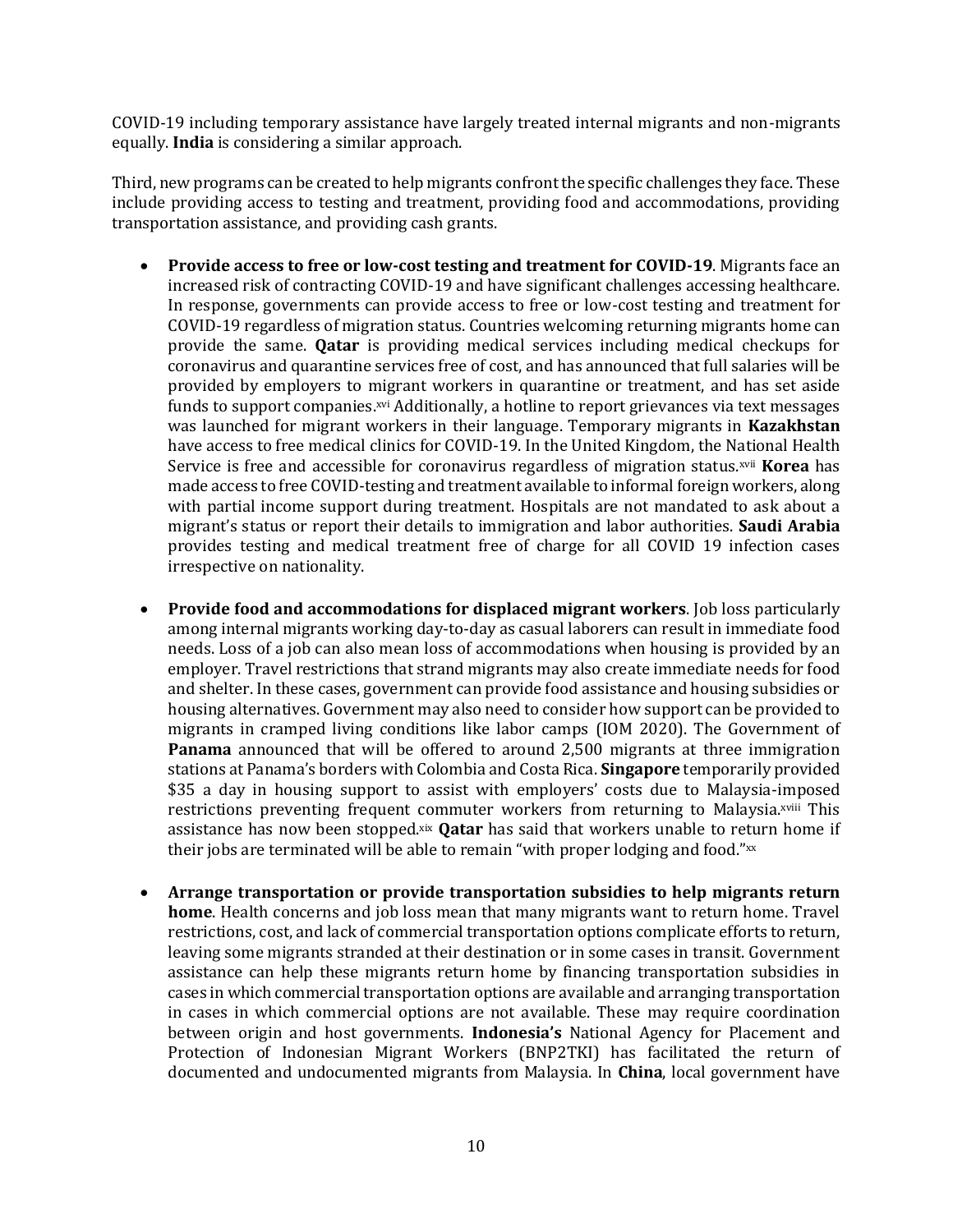fully or partially provided costs for "point-to-point" chartered buses, trains, and flights to transport internal migrant workers from their hometowns to workplaces.

• **Provide cash grants to migrant workers to compensate them for income loss and provide debt relief**. The economic impacts of COVID-19 on the labor market mean that migrant workers may be left with less income or without an income source at all. Governments can help protects workers in this situation by providing cash transfers to workers to (partially) compensate them for income loss and to provide debt relief. The **State of California** in the United States announced the introduction of a one-time cash benefit of \$500 in support of undocumented Californians impacted by COVID-19 who are ineligible for unemployment insurance benefits and disaster relief due to their immigration status. **China** has provided a one-off cash transfer of \$423 to internal migrant workers in Wuhan unable to return to employment in other locations because of travel restrictions. The **Philippines** has announced \$200 cash assistance to international migrants workers whose work has been affected by COVID-19 regardless of whether they are abroad or in the Philippines.xxi **Thailand** has made \$456 available to returning Thai migrants who are members of the Overseas Workers Fund.<sup>xxii</sup> This assistance will not be available to undocumented migrants.

*2) Employment retention*. Employers can be incentivized to maintain their existing workforce either through deductions in social insurance contributions or through employment subsidies. These policies can cover the entire workforce, but be implemented with the intention to prevent the displacement of migrant workers, particularly internal migrant workers. **Singapore** recently announced cancellations of the foreign workers levies due by employers in April. **China** has provided social insurance exemptions and wage subsidies to stabilize employment including for internal migrant workers. In **Korea**, foreign workers under the Employment Permit System are eligible for fiscal measures to support SMEs enacted in response to the COVID-19 outbreak, including employment retention subsidies and paid leave subsidies. Employment retention policies can also involve changes to migration regulations, particularly in sectors facing shortages such as health care and agriculture. **Korea** has extended the employment contracts of temporary foreign workers in its Employment Permit System (EPS) by 50 days for workers whose employment terms are ending soon. The **United Kingdom** automatically extended the visas of foreign doctors for one year.xxiii Extensions to work permits were also introduced in **Australia, Bahrain, Hong Kong, Italy, Japan, New Zealand, Poland, Spain** and **the UK**.

*3) Employment promotion*. Employment promotion policies help jobseekers find jobs and employers find workers. These policies also include rules regarding migration programs that can be adjusted to facilitate employment. Some of these policies are immediately relevant, particularly due to shortages created by travel restrictions, while others will be most relevant at later stages of the response to COVID-19 when social distancing and transmission control policies are relaxed.

• **Deploy employment services to promote employment among migrant workers**. Employment services like job matching and job search programs can help migrant workers who are displaced by the crisis find jobs, particularly to fill labor market gaps created by travel restrictions. The programs could also provide transportation or transportation subsidies for migrant workers to facilitate access to jobs in the agricultural sector where shortages may develop. This may require incorporating health checks to protect against transmission of COVID-19. Such programs could also provide safe transport to migrant workers to jobs in the agricultural sector. **Australia** is seeking to match temporary migrant workers participating in the Pacific Labor Scheme with new employers where existing employment has ceased as a result of the crisis. **China** has developed a job application and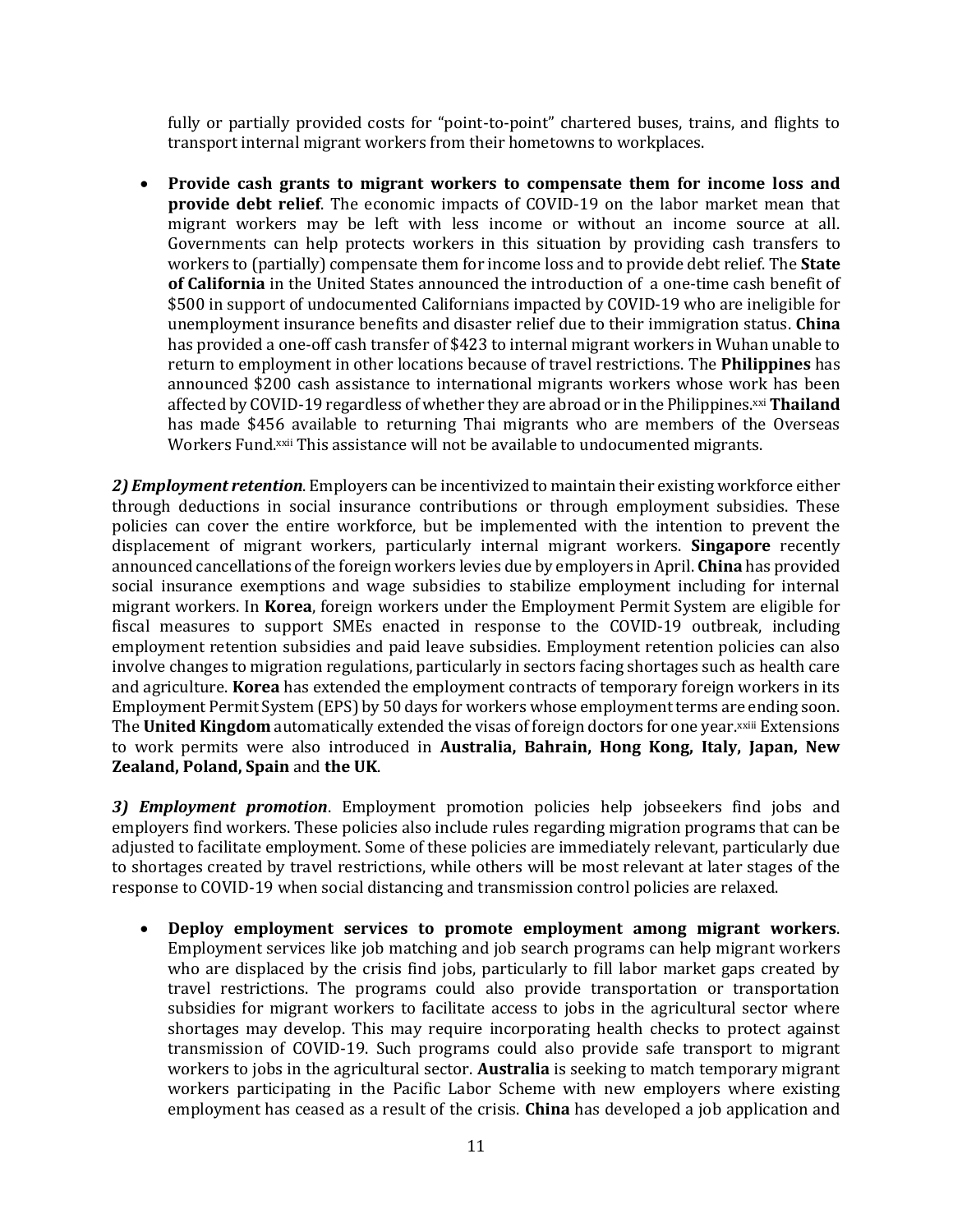held online job fairs, interviews, and recruitments to help match workers, including internal migrants unable to travel to their workplaces, to jobs.xxiv Responding to the inability to bring new temporary migrant workers into the country, **Korea** is seeking to attract existing migrants to work in agriculture by setting up agriculture job-matching centers close to farmers. Job matching and job search programs can also be targeted to migrants returning from abroad who are jobless, but may have skills learned from working abroad that could be deployed in local labor markets.

- **Ensure that migration regulations meet the needs of migrants and employers**. Regulations regarding migration programs can be adjusted to ensure that labor market needs can be met including by lengthening visas for existing workers and facilitating new admissions (MPI 2020b). **Germany** lifted a ban it had imposed on seasonal agricultural workers entering the country.xxv Farmers will be able to bring in 80,000 workers in April and May. The seasonal workers will arrive by plane, receive a health check, and be required to be separated from local workers for two weeks. In its EPS temporary migration program, **Korea** relaxed regulations on sector of employment for temporary migrants to allow them to work in agriculture, and has permitted visiting family members to seek seasonal agriculture jobs. In **Spain**, it was recently announced that work permits will be provided to young immigrants who arrived in Spain as unaccompanied minors and who have now turned 18 and have residency but not work permits. **Canada** created an exception to restrictions on international travel by specifically allowing temporary workers to enter Canada and stay after a 14-day isolation period. **Korea** has also extended the job search period for migrant workers seeking to change jobs. **New Zealand** has extended the duration of temporary work, student, visitor, limited, or interim visas due to expire between April 2 and July 9, including work permits for seasonal workers from the Pacific under the Recognized Seasonal Employer scheme. **Australia** has allowed Pacific islanders under the Seasonal Worker Program and Pacific Labor Scheme to extend their visas for up to 12 months, while also relaxing employment rules for those employed in agriculture under the Working Holiday Maker visa. Australia has also allowed seasonal workers to change employer, upon change of visa category. **Vietnam** has proposed easing its COVID-19-related restrictions on international entry to allow high-skilled foreign nationals to enter the country because of a shortage of qualified replacements.xxvi
- **Other employment promotion policies**. Several other employment promotion policies can be considered, particularly for internal migrants. Public works could help address the significant unemployment that is likely to result from the COVID-19 outbreak. In the short term, a public works program could be adapted to address immediate needs associated with controlling the transmission of COVID-19 (e.g. assistance with contact tracing, at testing sites, with transmission control). In the longer term as transmission concerns become less significant, more traditional public works programs could be deployed incorporating appropriate health and safety measures. **China** has created such jobs for migrants who are temporarily unable to go to their job sites. Significant job loss, particularly in certain sectors like the services and tourism, creates an opportunity to upskill and reskill idle workers for jobs in sectors likely to rebound as the COVID-19 outbreak is controlled. Such training could be provided in the form of e-learning where possible and could seek to reskill and upskill workers in sectors that were growing prior to the COVID-19 crisis. **China** has launched an online skills development program including for migrant workers.

*4) Remittances*. The COVID-19 outbreak is likely to have a significant impact on the ability of migrants to remit money. Remittances are a key channel of support for households throughout the world. The outbreak is also affecting the ability of remittance service providers to do business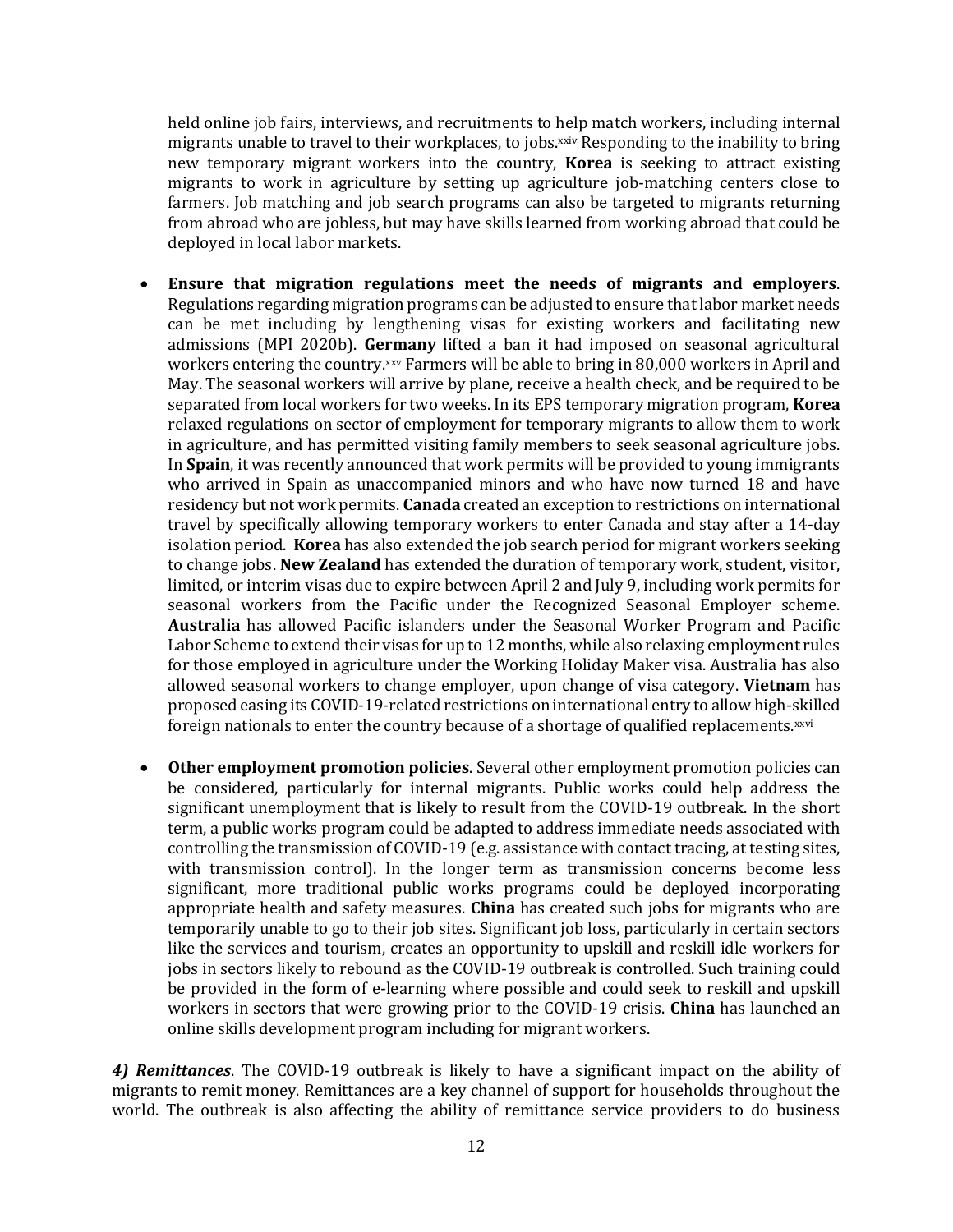because of operational disruptions related to health risks and financial risks related to lack of liquidity. In Fiji, Samoa, and Tonga, for example, movement restrictions have limited the availability of remittance services. Finally, travel restrictions mean that physical delivery of remittances is not possible. To support the recovery of remittances in the short term, governments should classify remittance service providers as essential services that are permitted to operate despite transmission control measures given that they follow social distancing guidelines. Government should publicize in real time the location of branches, ATMs, and agents that are providing remittance services. Governments should also support the remittances industry with instruments to help it manage credit and liquidity risks. In the medium term, governments can promote digital models of remitting, support universal financial access, enhance payment systems, and help develop the regulatory capacity necessary to support these systems.xxvii Even with these measures, however, the success of economic stimulus efforts in developed economies and in net remitting countries will have a large impact on whether remittance flows recover in the medium term after the initial impacts of the COVID-19 outbreak. **Qatar** has undertaken measures related to remittances in response to the COVID-19 outbreak. Online remittances have been introduced to replace exchange houses with companies mandated to educate workers about online remittance services. **Sri Lanka** has exempted remittance flows from abroad from some regulations and taxes and **Zimbabwe** has permitted money transfer agencies to open 3 times a week (IOM 2020c).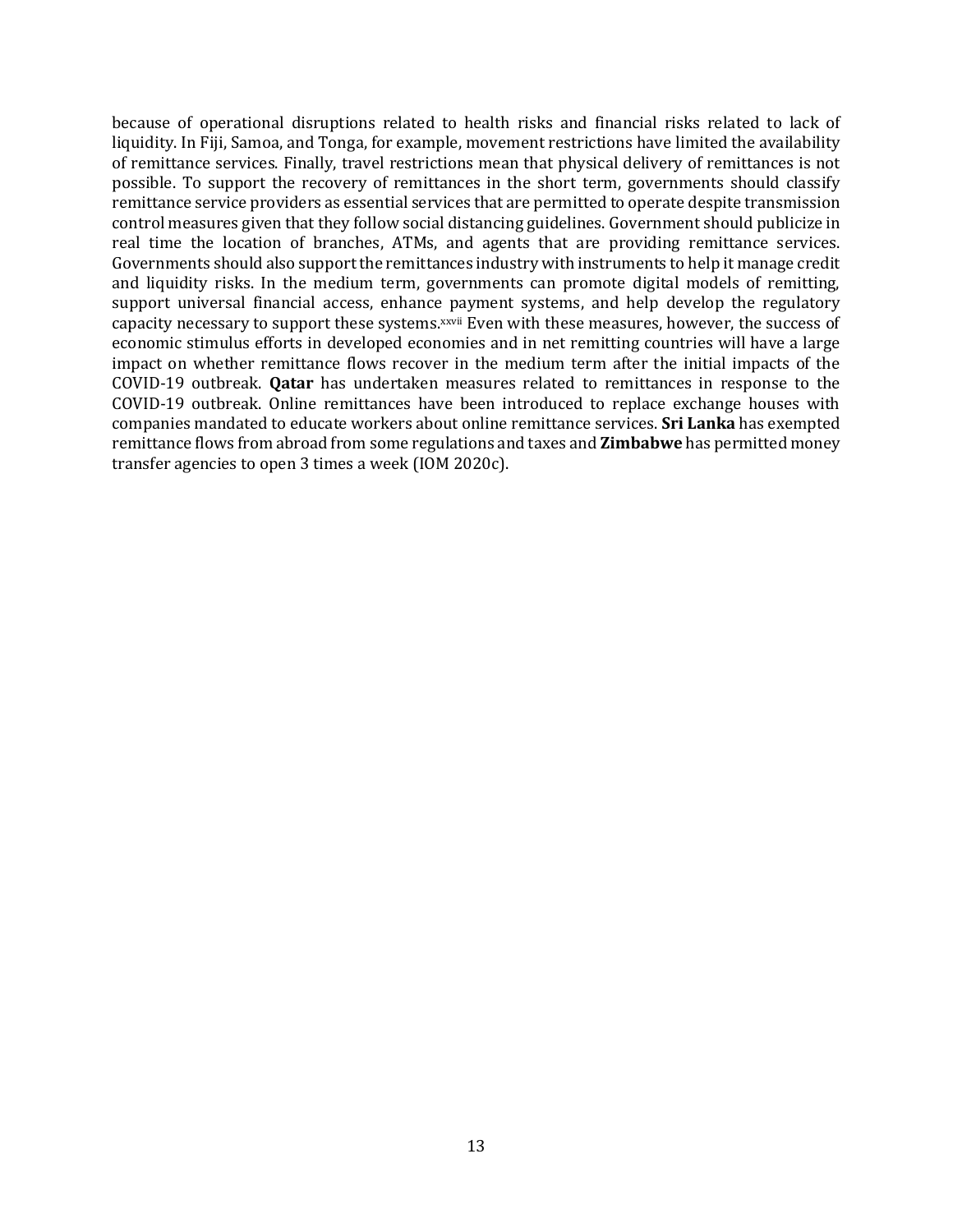|    | <b>Policy</b>                                                            | <b>Temporary</b><br>international | <b>Informal</b><br>international | Long-term<br>international | <b>Internal</b> | <b>Return</b> |
|----|--------------------------------------------------------------------------|-----------------------------------|----------------------------------|----------------------------|-----------------|---------------|
|    | Expand eligibility for existing safety net programs to migrants          | X                                 | X                                | X                          | X               | X             |
|    | Include migrants in safety net programs responding to COVID-19           | X                                 | X                                | X                          | X               | X             |
|    | Provide access to free and low-cost testing and treatment                | X                                 | X                                |                            | X               | X             |
| 1) | Provide food assistance                                                  | X                                 | X                                |                            | X               | X             |
|    | Provide housing subsidies or alternative housing arrangements            | X                                 | X                                |                            | X               | X             |
|    | Provide transportation subsidies or transportation arrangements          | X                                 | X                                |                            | X               | X             |
|    | Provide cash grants                                                      | X                                 | X                                | X                          | X               | X             |
|    | Exempt, reduce, or defer social insurance contributions for<br>employers | X                                 | X                                | X                          | X               |               |
| 2) | Provide employment subsidies to employers                                | X                                 | X                                | X                          | X               | X             |
|    | Use migration regulations to protect employment                          | X                                 | X                                |                            |                 |               |
|    | Deploy job search, matching, and placement services                      | X                                 | X                                | X                          | X               | X             |
| 3) | Adjust migration regulations to protect migrants and fill shortages      | X                                 | X                                |                            |                 |               |
|    | Launch COVID-19-responsive public works                                  |                                   |                                  |                            | X               | X             |
|    | Launch training programs leveraging e-learning where possible            |                                   |                                  |                            | X               | X             |
|    | Classify remittance service providers (RSPs) as essential services       | X                                 | X                                | X                          | X               |               |
| 4) | Create instruments to help RSPs manage credit and liquidity risks        | X                                 | X                                | X                          | X               |               |

# **Table 2: Potential activities in support of migrants**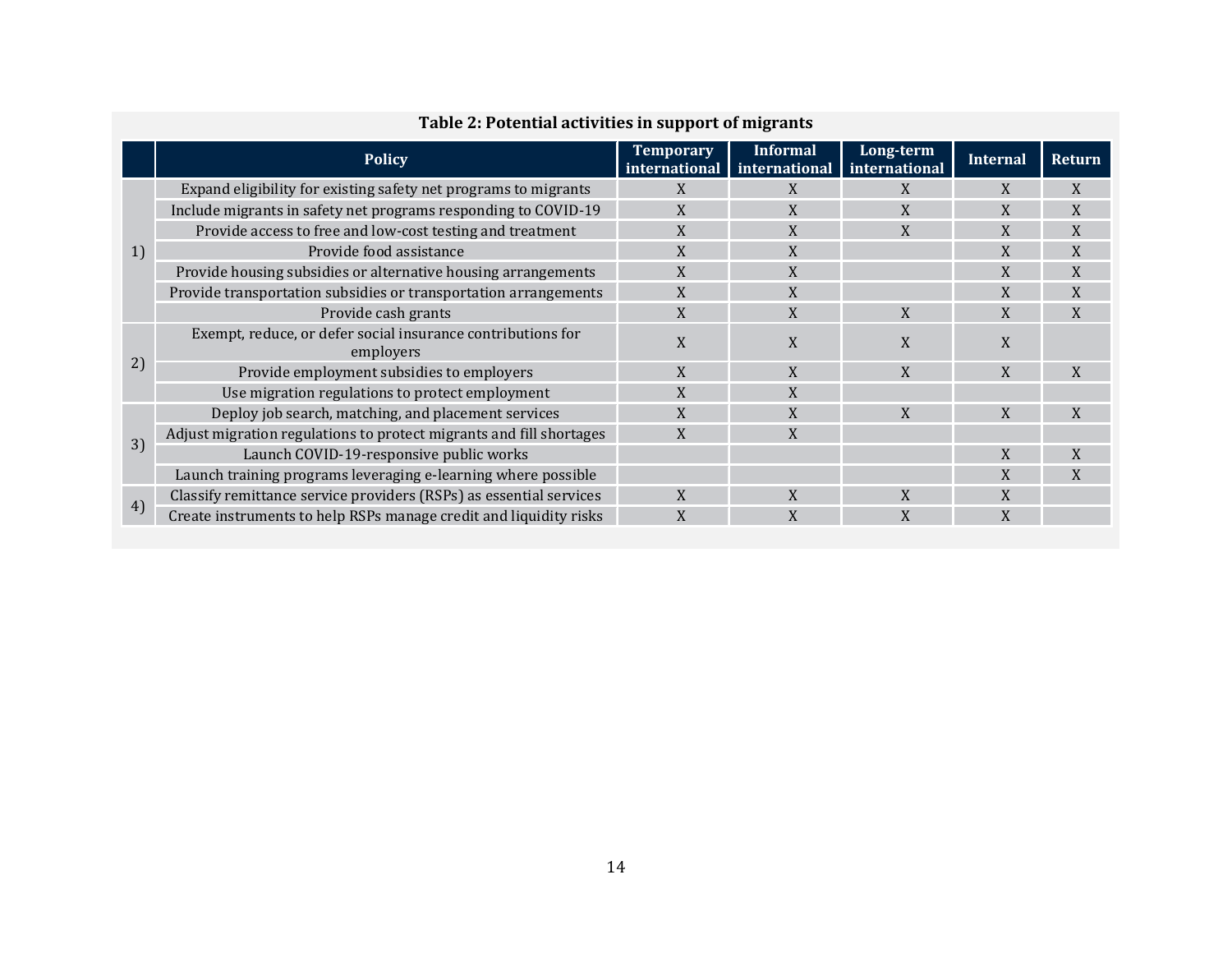### **CONSIDERATIONS FOR IMPLEMENTATION**

**Implementing these policies will require adapting to the special characteristics and needs of migrants.** Policymakers will need to take into account the potential for mainstreaming, the challenges migrants face accessing services, and the unique challenge of targeting and delivering services to migrants.

**Mainstreaming**. Governments should seek to utilize existing programs to address the needs of migrants wherever possible. This recognizes that both migrants and locals will face significant disruptions due to the COVID-19 outbreak, will help ensure that all groups are provided protections against getting and transmitting the disease, will reduce administrative complexity, and will help allow migrants to access benefits more quickly.

**Access**. Migrants face significant challenges accessing social protection benefits that must be taken into account in responses to the COVID-19 outbreak (UNDESA 2018; Hopkins, Bastagli, and Hagen-Zanker 2016). Formal restrictions at times exclude migrants from these benefits. Informal migrants who have not used legal channels for international migration are typically not eligible for benefits. Even legal migrants may be ineligible due to discretionary eligibility criteria such as requirements for property ownership or evidence of integration. In some countries, utilizing benefits has implications for renewal of residency permits or for family reunification. Such formal restrictions arise in the case of internal migrants as well due to population registration and residency requirements. Both internal and international migrants face other barriers to access social protection. Program registration and benefits claims procedures can be complex and require documentation that migrants may not have. Language barriers may also arise. These will be important considerations as policymaker consider creating new programs for migrants and making existing programs available to them.

Women migrants tend to be overrepresented in the informal economy and among undocumented workers, particularly given the prevalence of women in domestic work, and so may face greater challenges accessing support. The risk of violence against women may be increased during the pandemic, as domestic violence seems to increase during emergencies (ILO 2020c). However, access to support services for women facing violence may be challenging due to closures related to COVID-19. These needs must be taken into account in designing responses to the COVID-19 outbreak. Overall, women migrants need access to safe spaces including with provision of hygiene and sanitation (ILO 2020; ILO 2020b).

**Targeting**. Targeting migrants for assistance requires identifying them. As for delivery of benefits generally, this is done more easily if migrants already appear in social registries. In the case of international migration, migrants who have migrated using legal channels ("formal migrants") are typically registered with destination country authorities. These migrants may also be listed on social registries via participation in health insurance, workplace injury, or other social protection schemes. These migrants may also be registered with source country authorities, whether in administrative databases or through instruments like migrant welfare funds, that can allow source countries to identify beneficiaries abroad for assistance (e.g. repatriation assistance).

Migrants who have not used legal channels ("informal migrants"), however, are unlikely to be registered with destination country authorities (though there are exceptions). Extending assistance to these migrants is more challenging, and will likely require innovative means of identifying beneficiaries including self-targeting (e.g. through the provision of free food or accommodation), selfenrollment (e.g. requesting potential beneficiaries to enroll themselves to receive benefits), or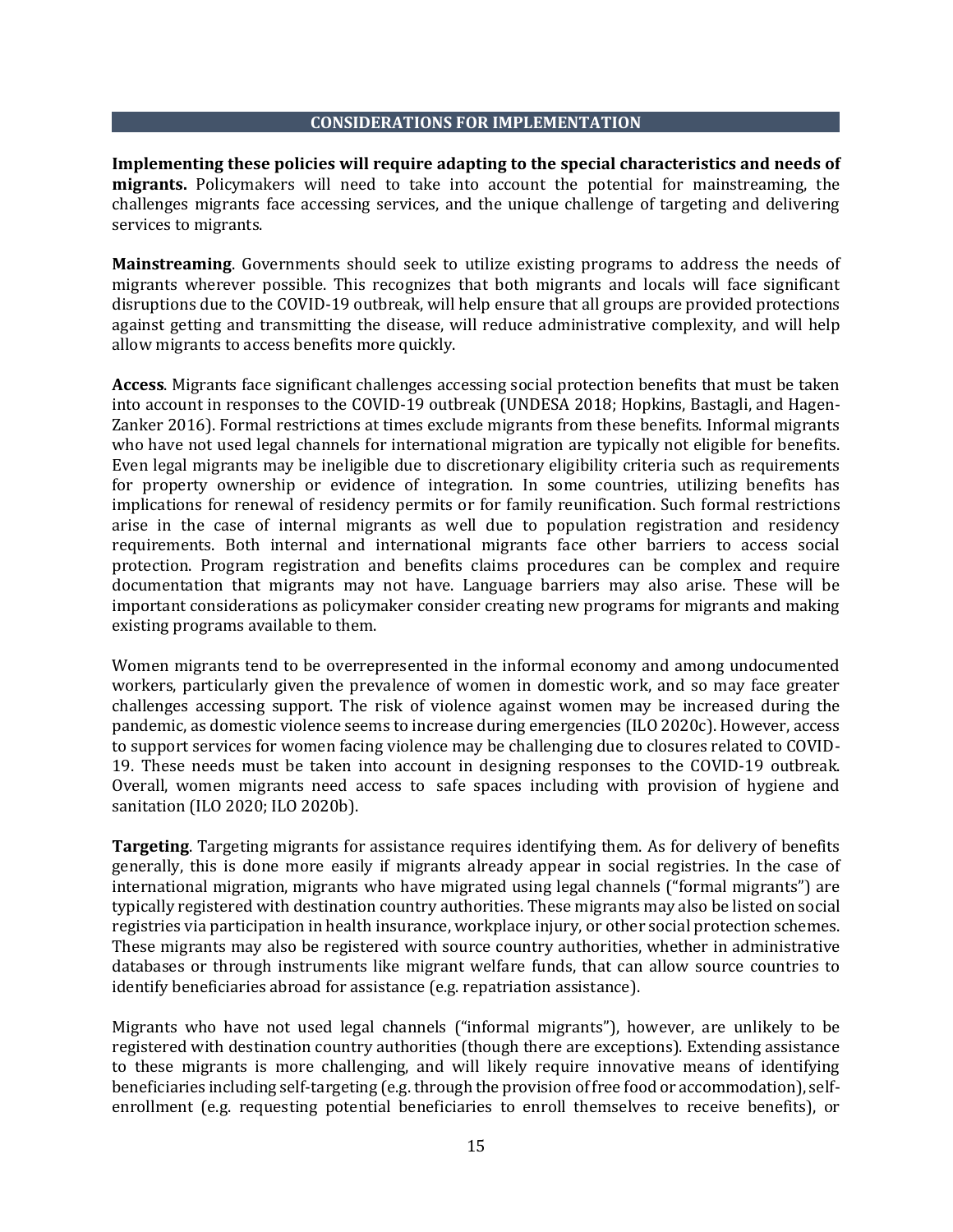cooperation with telecommunications companies and remittance services providers (e.g. to identify phone numbers and/or bank accounts where benefits could be directed) (**Box 2**). Extending benefits to informal migrants will raise concern among them that identifying themselves to receive benefits could result in legal penalties and/or deportation. Assurances may need to be provided that registration and receipt of benefits will not have legal consequences.

## **Box 3: Providing assistance to undocumented migrants during the COVID-19 outbreak**

**Several countries have recognized and sought to address the vulnerabilities facing informal migrants**. Even before the COVID-19 outbreak, informal migrants tended to live and work in precarious conditions without access to social protection. During the outbreak, their lack of documentation and legal status makes delivering support to them even more challenging. While some governments have excluded this population from their COVID-19 response programs, others have developed programs specifically targeted to them.

- Several subnational governments in the United States are working through nongovernmental organizations to provide support, including cash assistance, to undocumented workers. The State of California created a \$125 million relief fund for undocumented migrants with \$75 million in state support and \$50 million in donations. The fund will provide \$500 per adult to approximately 150,000 undocumented workers. The workers apply for the funds, which are to be disbursed via regional nonprofits with experience serving undocumented workers. The City of New York will use a \$20 million grant from the Open Society Foundation to provide one-time payments of \$400 per adult to migrant workers regardless of migration status via community-based organizations.
- Other countries have facilitated return home by reducing or eliminating penalties on undocumented migrants. Kuwait introduced a special amnesty for undocumented migrant workers from Bangladesh, and provided support for their return. The workers will be able to reenter Kuwait in the future. Korea has undertaken a similar measure exempting informal migrant workers who leave Korea voluntarily from penalties and allowing them to return in the future.
- In other cases, governments are making programs available to migrants regardless of migration status. Korea has made access to free COVID-19 testing and treatment available to undocumented foreign workers, along with partial income support during treatment. In the United States, undocumented migrants have access to city-created COVID-19 relief measures in the cities of Austin, Chicago, and Minneapolis.
- Origin country governments have a role to play as well. Indonesia, for instance, has facilitated the return of documented and undocumented migrants from Malaysia.

## Source: Authors.

The process for identifying internal migrants for assistance is parallel to that for identifying international migrants. Where internal migrants appear on social registries, targeting will be easier. Where they do not, other methods like self-targeting, self-enrollment, or identification through telecommunications providers will be necessary. Thailand provides an example of a process for identifying informal internal migrant workers: beneficiaries outside of the social security system could be identified using their national ID, which can be linked to existing social assistance programs with benefits delivered via the e-payment system linked to their national ID.

Identifying migrants may also help policymakers detect where potential disease hotspots and areas of vulnerability could emerge. Returning migrants may be vectors for transmission of COVID-19.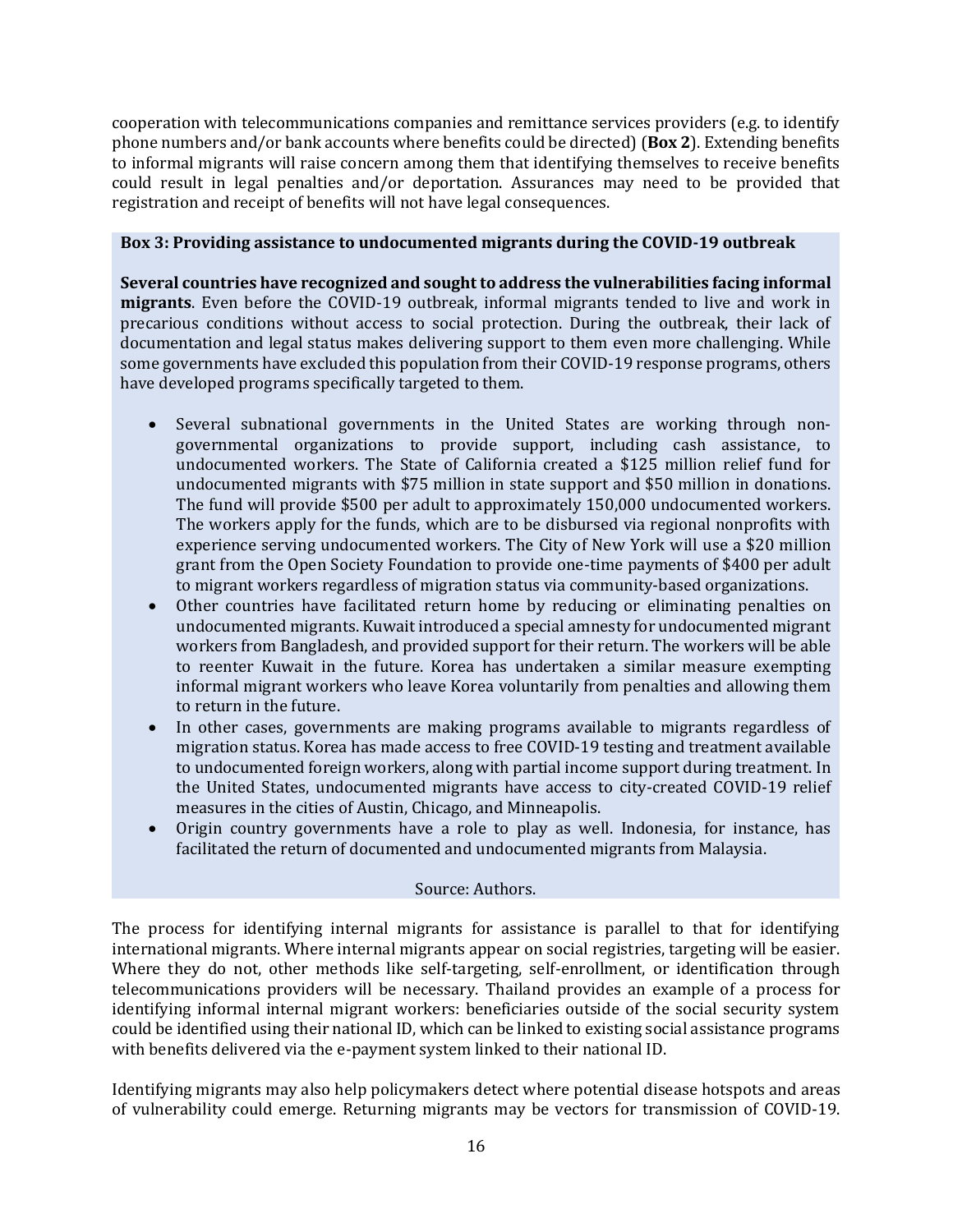Additionally, areas that typically receive remittances from abroad may be particularly at risk from disruptions to these flows. Using administrative records on migration and return, data on remittance flows, and potentially big data sources such as cellphone records policymakers can identify where new outbreaks may emerge or where disruptions in migration patterns may make households more vulnerable (Mobarak 2020).

### **Box 4: Using data on migration to fill gaps in testing capacity**

Many low- and middle-income countries lack the capacity to test for COVID-19. This, in turn, hinders the development and implementation of policy responses to target assistance to areas in need. Ahsan et al. (2020) develop an approach for assessing COVID-19 risk using migration data to make up for this deficiency. The approach is based on the observation that migration is a primary driver for the spread of disease across geographies. The methodology constructs an international COVID-19 exposure risk index using migration links and the prevalence of COVID-19 cases in migration destinations. This methodology is then extended using local data on airport disembarkations and a survey similar to the World Bank Living Standards Measurement Study (LSMS) survey to create subnational COVID-19 exposure risk indexes in Bangladesh and the Philippines. The authors validate the approach using actual COVID-19 case data and a telephone survey. The availability of the LSMS survey in many countries mean that the approach can be applied in many countries that may lack COVID-19 testing capacity.

## Source: Ahsan et al. (2020).

**Delivery**. Delivery of assistance to migrants will need to take both the unique circumstances of migrants and public health into account. Any program to facilitate the access of migrants to labor markets facing shortages will require careful consideration of worker screening, social distancing while at work, and what to do and what benefits to provide in cases in which a worker falls ill (MPI 2020b). Accommodations may need to be provided to migrants in cases in which job loss also results in loss of housing. These accommodations will need to be adapted to comply with social distancing and transmission control measures. Where delivery of cash assistance is not possible and food aid is needed, delivery of this assistance will also need to take these measures into account (e.g. by adapting pre-existing food distribution systems to offer pre-packaged meals). In both cases, connections can be created to health services to help migrants in need of medical assistance and limit the spread of COVID-19. Overall, solutions to the challenges of distributing benefits may require a shift to greater reliance on digital and mobile transfers, spreading out disbursement dates and times, relying on alternative delivery means (e.g. helicopters or drones, government-provided services for those in quarantine), and many other adjustments.

**Subnational governments**. Local governments have an important role to play in filling gaps in national programs. These governments may understand the unique needs of their residents better than national governments and be able to create programs to address these local needs when action is not taken at the national level. Given the concentration of migrants in urban areas, action at the local level may be necessary to confront their unique challenges. The City of Minneapolis in the United States has created a forgivable loan program to help renters and small businesses regardless of migration and documentation status.xxviii Also in the United States, the State of California has pledged to provide approximately 150,000 undocumented adult Californians with a one-time cash benefit of \$500 per adult with a cap of \$1,000 per household to deal with the specific needs arising from the COVID-19 pandemic.xxix This is in part a reaction to the ineligibility of this group for federal COVID-19 relief measures. In general, however, action at the local level should not replace comprehensive responses to the challenges faced by migrants by national governments.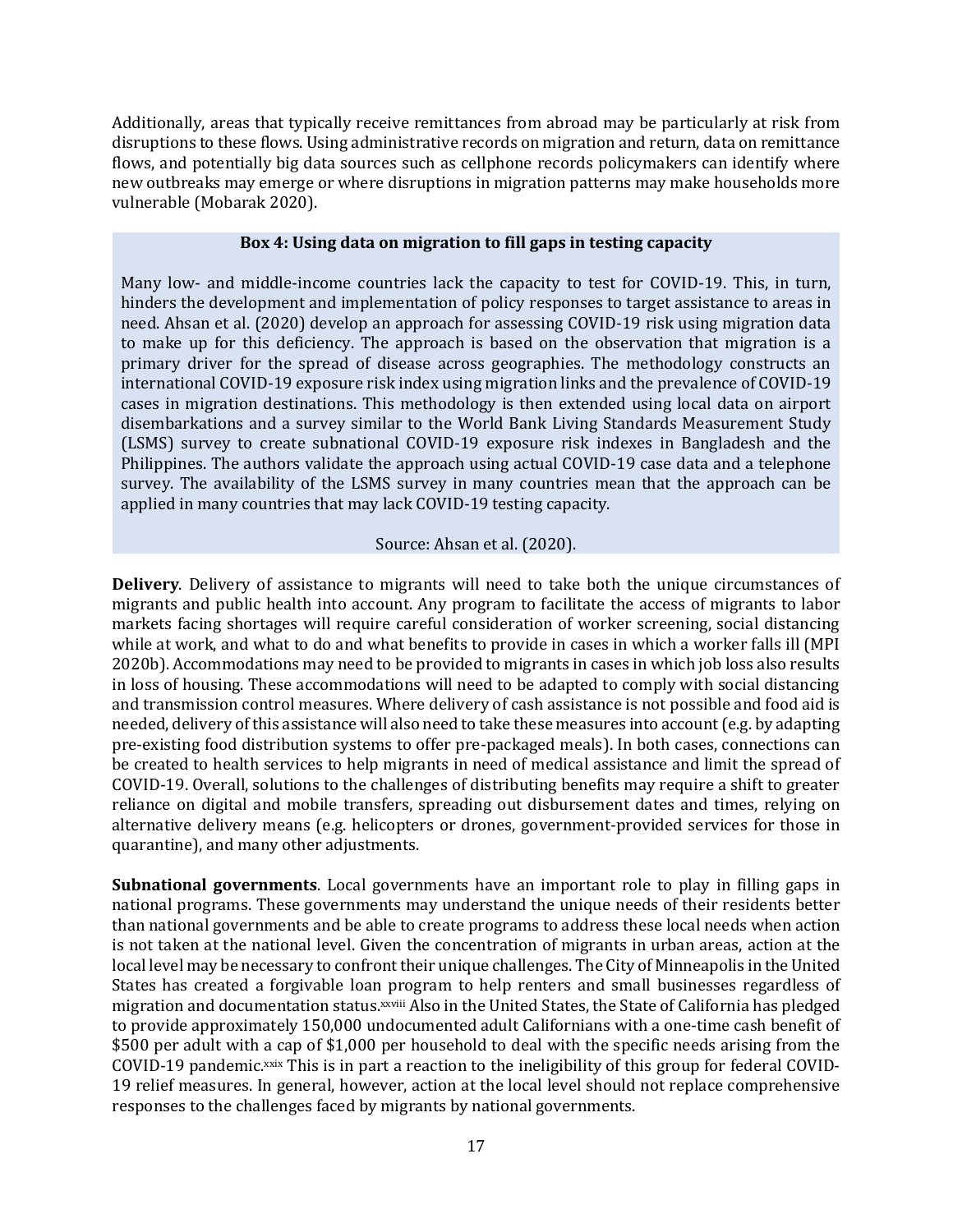### **WORLD BANK OPERATIONAL RESPONSE**

**The World Bank has mobilized resources to assist and prioritize quick, decisive, and effective responses to the COVID-19 outbreak in two phases.** The Phase One response is a \$4 billion facility primarily focused on health sector interventions, though support for vulnerable households can be considered as has been done, for example, in Pakistan and Tajikistan. Phase Two, which is under Board consideration, is a \$150 billion multisectoral facility to be rolled out for the next 15 months. The facility focuses on: 1) protecting the poor and vulnerable; 2) supporting businesses; and 3) strengthening economic resilience and the speed of recovery. These three pillars are aligned with the instruments described in this note. A full range of lending instruments (IPFs, DPFs, DPOs, PForRs) will be available to flexibly tailor responses to client needs. Just-in-time technical advisory services and analytical support can also be provided to help clients design and implement effective responses.

**The SPJ GP is working closely with countries around the world to deploy social protection systems and programs to address the challenges faced by migrants during the COVID-19 outbreak.** Countries such as China, Brazil, India, and the Philippines are building on their existing social protection platforms to provide safety nets, employment services, and social insurance to additional beneficiaries, including international and internal migrant workers. For example, in China households with unemployed members are now eligible to apply for Dibao and temporary social assistance. Brazil is following a similar approach to reach informal and self-employed workers, and the government of India is considering similar interventions with the financial support of the World Bank. By mobilizing financial resources and providing technical assistance, the World Bank team can support the expansion of current social protection systems to serve the migrant populations affected by the COVID-19 outbreak.

**Prior to the crisis, the World Bank increasingly supported governments around the world on issues related to migration.** During the past 18 years, the World Bank has implemented more than \$750 million of lending operations on migration of which almost \$100 million went to international migration. The World Bank provides financial and advisory services on labor mobility in 26 countries, and new requests emerge regularly. The topics covered by these projects include skills development, job search, recruitment and placement, access to social and public services in origin and destination countries, and protection of workers' rights (World Bank 2016).

**Migration-related projects financed by the World Bank include elements that would be relevant to address the challenges faced by migrants during the COVID-19 outbreak and recovery.** A number of World Bank-financed projects can provide ideas about potential interventions to provide immediate assistance and temporary safety nets to migrant workers, ensure reintegration and livelihoods restoration, and strengthen employability. The Emergency Repatriation and Livelihood Restoration for Migrant Workers Project in Bangladesh supported the Bangladeshi Government in: 1) repatriating its migrant workers who had fled conflict in Libya in a timely manner; and 2) providing a one-time cash grant as a transitional safety net measure to help the repatriated migrants meet immediate basic needs and commence the process of livelihood restoration. Though not designed to respond to a specific crisis, the Rural Migrant Skills Development and Employment Project in China is very relevant to the current situation because it addressed the vulnerabilities and limited economic opportunities of rural migrants. The project included activities related to skills development, employment services, and worker protection designed specifically for rural migrants.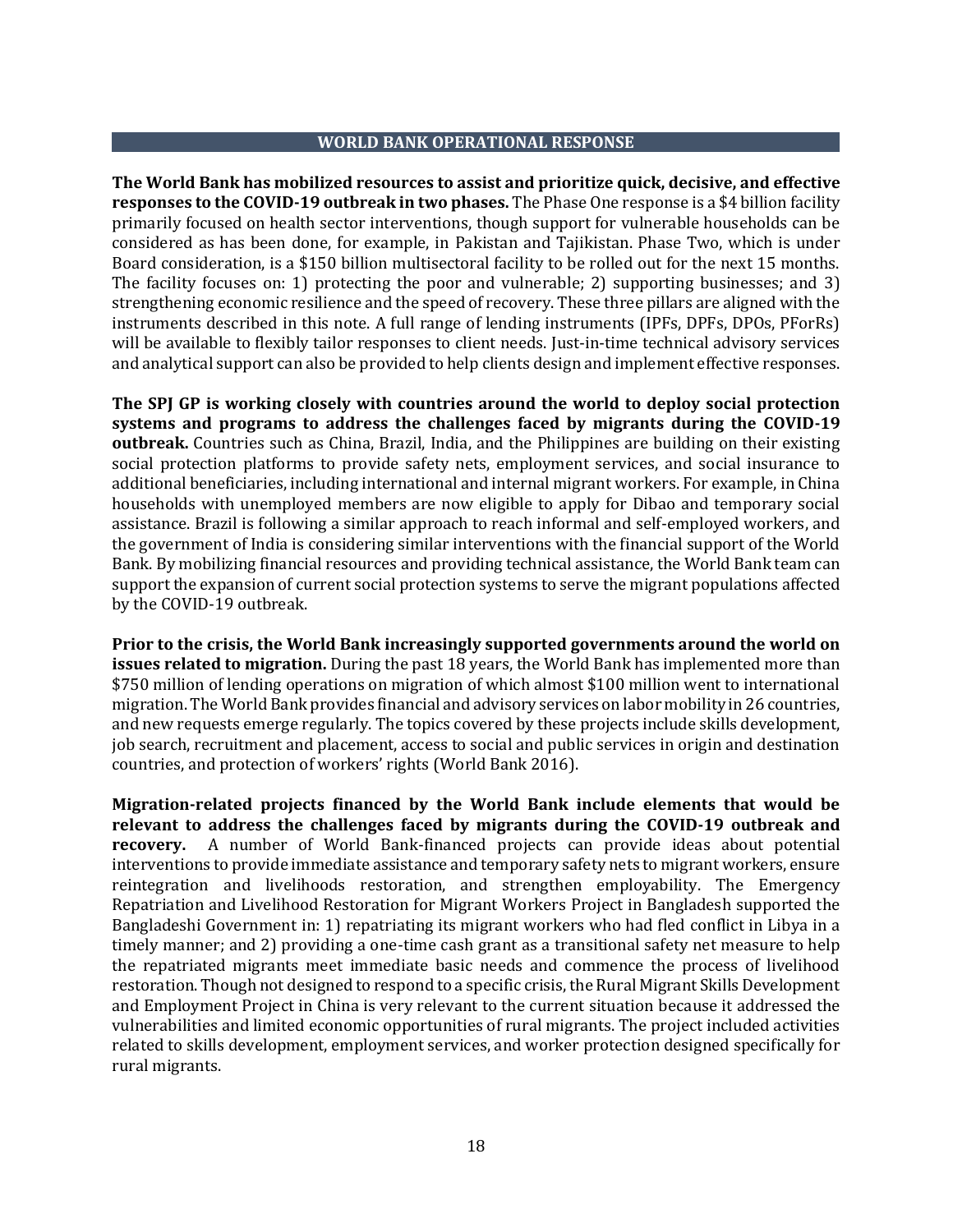### **References**

- Ahsan, Reshad, Kazi Iqbal, Mahreen Khan, Ahmed Mushfiq Mobarak, and Abu Shonchoy. 2020. "Using Migration Patterns to Predict COVID-19 Risk Exposure in Development Countries." Yale School of Management.
- Avato, Johanna, Johannes Koettl, and Rachel Sabates-Wheeler. 2010. "Social Security Regimes, Global Estimats, and Good Practices." *World Development* 38(4):455-66.
- Batalova, Jeanne, Brittany Blizzard, and Jessica Bolter. 2020. "Frequently Requested Statistics on Immigrants and Immigration in the United States." Migration Policy Institute. [https://www.migrationpolicy.org/article/frequently-requested-statistics-immigrants-and](https://www.migrationpolicy.org/article/frequently-requested-statistics-immigrants-and-immigration-united-states)[immigration-united-states.](https://www.migrationpolicy.org/article/frequently-requested-statistics-immigrants-and-immigration-united-states)
- Brown, Caitlin S., Martin Ravallion, and Dominique van de Walle. 2020. "Can the World's Poor Protect Themselves from the New Coronavirus." Working Paper 27200, National Bureau of Economic Research, Cambridge, MA.
- Cai, Weiyi and K.K. Rebecca Lai. 2020. "Packed with Migrant Workers, Dormitories Fuel Coronavirus in Singapore." *The New York Times*, April 28, 2020. [https://www.nytimes.com/interactive/2020/04/28/world/asia/coronavirus-singapore](https://www.nytimes.com/interactive/2020/04/28/world/asia/coronavirus-singapore-migrants.html)[migrants.html](https://www.nytimes.com/interactive/2020/04/28/world/asia/coronavirus-singapore-migrants.html)
- Clemens, Michael A., Ethan G. Lewis, and Hannah M. Postel. 2018. "Immigration Restrictions as Active Labor Market Policy: Evidence from the Mexican Bracero Exclusion." *American Economic Review* 108(6):1468-87.
- Gee, John. 2020. "A Self-Cultivated Achilles Heel." Transient Workers Count Too, April 28, 2020. <https://twc2.org.sg/2020/04/28/a-self-cultivated-achilles-heel/>
- Hale, Thomas, Anna Petherick, Toby Phillips, Samuel Webster. "Variation in Government Responses to COVID-19." Version 3.0. Blavatnik School of Government Working Paper.
- Hopkins, Emma, Francesca Bastagli, and Jessica Hagen-Zanker. 2016. "Internal migrants and social protection: a review of eligibility and take-up." Working Paper 436, ODI, London.
- Kluge, Hans Henri, Zsuzsanna Jakab, Jozef Bartovic, Veronika D'Anna, and Santino Severoni. 2020. "Refugee and Mirant Health in the COVID-19 Response." *The Lancet*. [https://www.thelancet.com/journals/lancet/article/PIIS0140-6736\(20\)30791-1/fulltext.](https://www.thelancet.com/journals/lancet/article/PIIS0140-6736(20)30791-1/fulltext)

ILO. 2020. "COVID-19: Impact on Migrant Workers and Country Response in Malaysia." ILO, Geneva.

ILO. 2020b. "COVID-19: Impact on Migrant Workers and Country Response in Thailand." ILO, Geneva.

ILO. 2020c. "Protecting Migrant Workers during the COVID-19 Pandemic: Recommendations for Policy-makes and Constituents." ILO, Geneva.

IOM. 2020. "Migrants and the COVID-19 Pandemic: An Initial Analysis."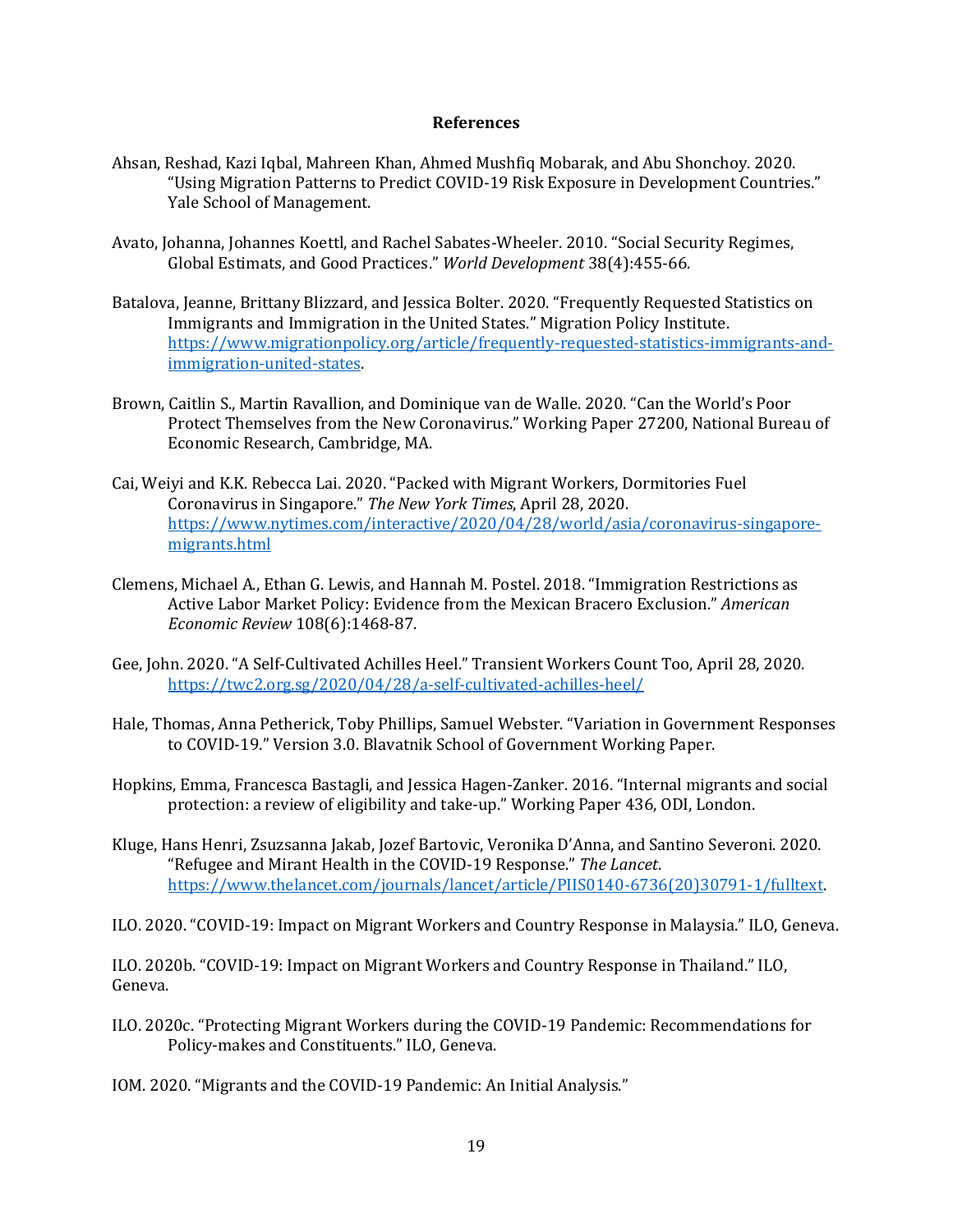IOM. 2020b. "COVID-19 Response: Situation Report 2." IOM Myanmar.

IOM. 2020c. "COVID-19 Analytical Snapshot #16: International Remittances."

- Migration Policy Institute (MPI). 2020. "Immigrant Workers: Vital to the U.S. COVID-19 Response, Disproportionately Vulnerable." MPI, Washington, D C..
- Migration Policy Institute (MPI). 2020b. "A Race Against the Clock: Meeting Seasonal Labor Needs in the Age of COVID-19." Washington, D.C..

Mobarak, Mushfiq. 2020. "Responding to COVID-19 in Developing Countries."

- Paul, Ruma, Koustav Samanta, and Aradhana Aravindan. "The S11 Dormitory: Inside Singapore's Biggest Coronavirus Cluster." *Reuters*, April 21, 2020. [https://www.reuters.com/article/us](https://www.reuters.com/article/us-health-coronavirus-singapore-migrants/the-s11-dormitory-inside-singapores-biggest-coronavirus-cluster-idUSKBN2230RK)[health-coronavirus-singapore-migrants/the-s11-dormitory-inside-singapores-biggest](https://www.reuters.com/article/us-health-coronavirus-singapore-migrants/the-s11-dormitory-inside-singapores-biggest-coronavirus-cluster-idUSKBN2230RK)[coronavirus-cluster-idUSKBN2230RK](https://www.reuters.com/article/us-health-coronavirus-singapore-migrants/the-s11-dormitory-inside-singapores-biggest-coronavirus-cluster-idUSKBN2230RK)
- UNDESA. 2018. The Report on the World Social Situation 2018. New York: UNDESA.
- UNDESA. 2019. The Report on the World Social Situation 2019. New York: UNDESA.
- UN (United Nations). 2020. "Shared Responsibility, Global Solidarity: Responding to the Socio-Economic Impacts of COVID-19." UN, Washington, D.C.
- World Bank. 2020. *East Asia and Pacific in the time of COVID-19*. World Bank East Asia and Pacific Economic Update. April 2020.
- World Bank. 2020b. "Assessing the Economic Impact of COVID-19 and Policy Responses in Sub-Saharan Africa." *Africa's Pulse* 21, World Bank, Washington D.C.
- World Bank. 2020c. "Economic and Social Impacts of COVID-19: Update from Listening to the Citizens of Uzbekistan."
- World Bank. 2020d. "COVID-19 Crisis Through a Migration Lens."
- World Bank. 2016a. Migration and Development: A Role for the World Bank Group. Washington, DC: World Bank.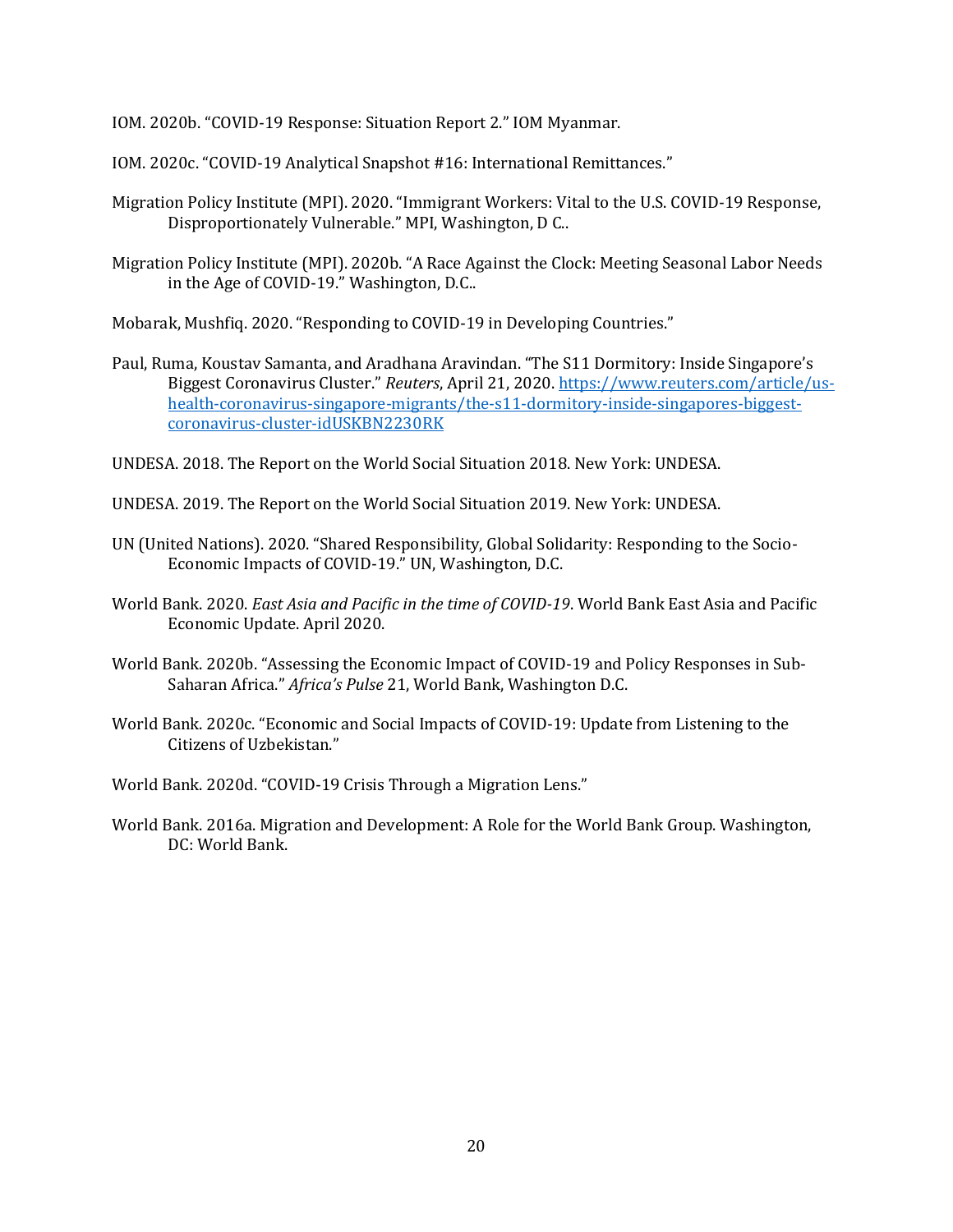| Country        | <b>Beneficiary</b> | Sending or<br><b>Receiving</b> | <b>Intervention</b>                                                                                                                                                                                                                                                                                                                                                                                                                                                                                                                                                                                                                                                                                                                                                                                                                                                                                                                                                                                                                                                                                                                                                                                                                                                                                                                                                                   |
|----------------|--------------------|--------------------------------|---------------------------------------------------------------------------------------------------------------------------------------------------------------------------------------------------------------------------------------------------------------------------------------------------------------------------------------------------------------------------------------------------------------------------------------------------------------------------------------------------------------------------------------------------------------------------------------------------------------------------------------------------------------------------------------------------------------------------------------------------------------------------------------------------------------------------------------------------------------------------------------------------------------------------------------------------------------------------------------------------------------------------------------------------------------------------------------------------------------------------------------------------------------------------------------------------------------------------------------------------------------------------------------------------------------------------------------------------------------------------------------|
| Argentina      | International      | Receiving                      | • Introduced the Emergency Cash Transfer "Ingreso Familiar de emergencia" of approxamitely USD 157 for<br>April subject to extension. The measure targets 18-65 year-old self-employed and informal workers who<br>have lost all forms of income since the Coronavirus outbreak and do not receive any other type of cash<br>transfers or pensions. Beneficiaries include migrants who have been legal residents in the country for at<br>least 2 years.xxx xxxi xxxii<br><b>Province of Buenos Aires</b><br>• Municipalities will allow health professionals with degrees from abroad that have not been validated in<br>Argentina to practice medicine; the measure is aimed at Venezuelan health professional in Argentina <sup>xxiii</sup>                                                                                                                                                                                                                                                                                                                                                                                                                                                                                                                                                                                                                                        |
| <b>Armenia</b> | International      | Sending                        | • On April 30, the Government introduced its 15th support package, a public works program, with the<br>objective to create temporary employment opportunities while tackling environmental issues through a<br>reforestation program. These employment opportunities are expected to cover approximately 1,000<br>individuals. Discussions with the Ministry of Labor suggest that this program is expected to absorb the<br>increased domestic labor supply from Armenian circular migrants who were no longer able to work abroad<br>due to travel restrictions.xxxiv                                                                                                                                                                                                                                                                                                                                                                                                                                                                                                                                                                                                                                                                                                                                                                                                               |
| Australia      | International      | Receiving                      | • Extending visa duration for workers from the Pacific islands already in Australia under the Seasonal Worker<br>Program and Pacific Labor Scheme to address farm labor shortages<br>• Removal of barriers for seasonal workers to move from one approved employer to another by changing visa<br>category.<br>• Actively seeking to move migrant workers under the Pacific Labor Scheme to new employers where existing<br>employment has ceased as a result of the crisis<br>• Working holiday maker visa holders employed in agriculture are now exempt from the six month work<br>limitation with the one employer and eligible for a further visa to keep working in these sectors if their<br>current visa is due to expire<br>· Australian Minister for Families and Social Services indicated to extend Special Benefit eligibility, but for only<br>certain categories of migrant workers (and not Pacific island workers under the Seasonal Worker Program<br>or Pacific Labor Scheme)<br>• Temporary migrant workers are able to withdraw up to \$10,000 in superannuation each year (for two<br>years) where unemployed<br>• Temporary concessions were put in place to allow Student visa holders to work for more than 40 hours per<br>fortnight in the supermarket and aged care sector. XXXV This temporary concession ceased on 1 May 2020 for<br>supermarkets.xxxvi |

# **Annex 1: Migration-related responses to COVID-19 around the world<sup>2</sup>**

<sup>&</sup>lt;sup>2</sup> The interventions listed in this table do not cover the whole set of migration-related interventions applied in different countries in response to the COVID-19 outbreak.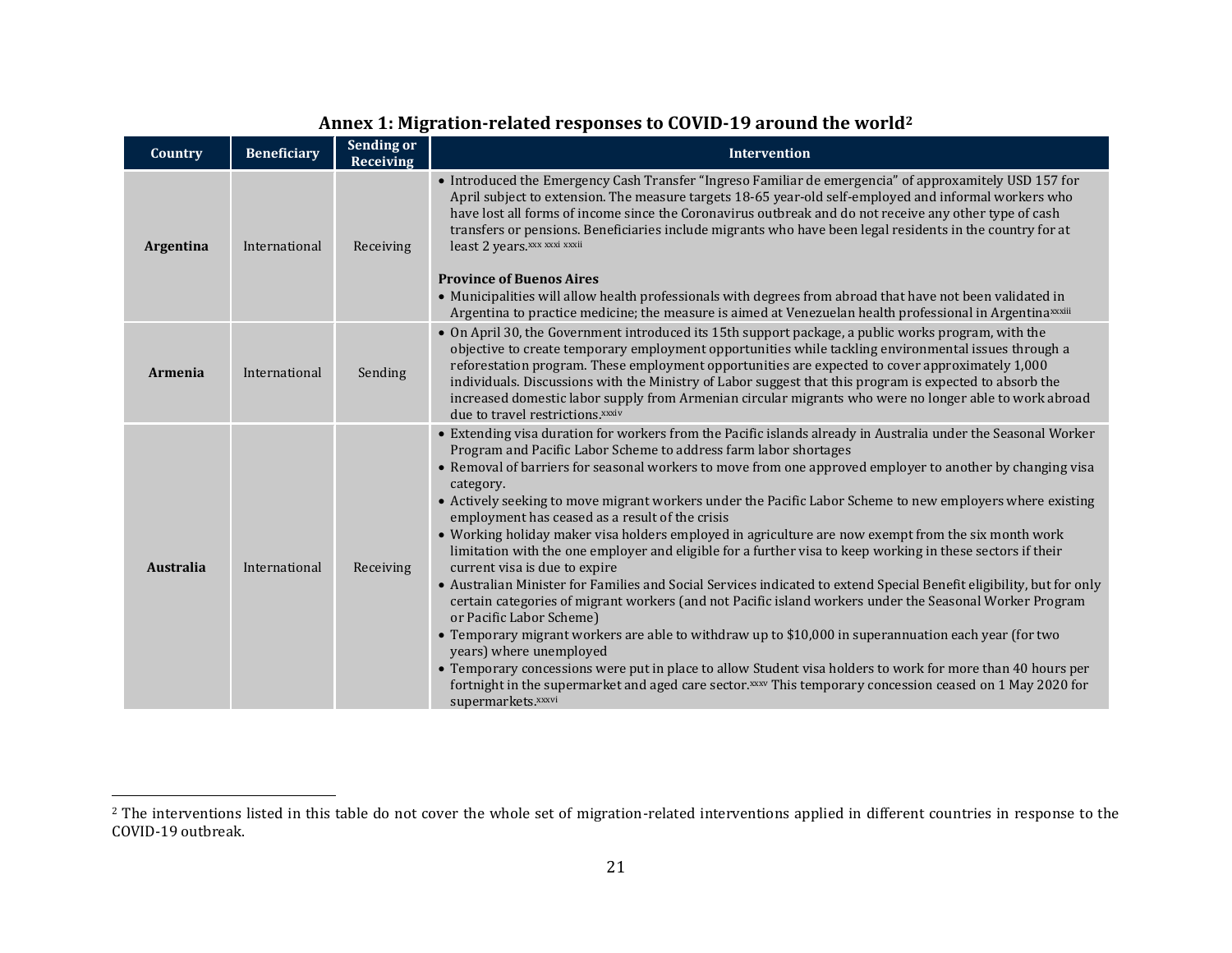| <b>Australia</b>   | International | Receiving | • The decision to charge Medicare ineligible patients remains a matter for each State and Territory<br>Government. Victoria, New South Wales and Western Australia have decided to waive out-of-pocket<br>expenses for Medicare ineligible patients for COVID-19 related diagnosis and treatment.xxxvii<br><b>State of Tasmania</b><br>• The Government of Tasmania announced a \$3 million package to support temporary visa holders such as<br>fruit pickers, students and hospitality workers. Visa holders who can demonstrate immediate financial<br>hardship will be eligible for AUD250 for individuals, and AUD1,000 for families. xxxviii                                                                                                                                                                                                                                                                                                                                                                                                                                                                                                                                                                                                                                                                                                                                                                                                                                                                                                                                                                                                                                                                                                                                                                                                                              |
|--------------------|---------------|-----------|---------------------------------------------------------------------------------------------------------------------------------------------------------------------------------------------------------------------------------------------------------------------------------------------------------------------------------------------------------------------------------------------------------------------------------------------------------------------------------------------------------------------------------------------------------------------------------------------------------------------------------------------------------------------------------------------------------------------------------------------------------------------------------------------------------------------------------------------------------------------------------------------------------------------------------------------------------------------------------------------------------------------------------------------------------------------------------------------------------------------------------------------------------------------------------------------------------------------------------------------------------------------------------------------------------------------------------------------------------------------------------------------------------------------------------------------------------------------------------------------------------------------------------------------------------------------------------------------------------------------------------------------------------------------------------------------------------------------------------------------------------------------------------------------------------------------------------------------------------------------------------|
| <b>Austria</b>     | International | Receiving | . On March 30, 231 care workers were flown to Austria to provide round-the-clock care in the region of Lower<br>Austria, which organized flights from the Bulgarian capital Sofia and the Romanian city of Timisoara. xxxix<br>• Reduction of foreign workers' hours/salary under the special government program called 'Kurzarbeit' should<br>not in practice negatively affect work/residence authorization if it meets certain criteria (often on a case by<br>case basis). Minimum salary requirements can be pro-rated if employees must be placed on unemployment<br>partially or fully. The agreed salary must be kept on a pro rata basis.xl<br>• Seasonal workers in the field of agriculture and forestry as well as foreign health workers are not subject to<br>entry bans. They can enter via bus or train, but have to practice self-quarantine for 14 days. If they do not have<br>a place to practice self-quarantine they will be provided with a place to stay. The self-quarantine ends early<br>with a medical certificate proving there is the absence of a COVID-19 infection.xli                                                                                                                                                                                                                                                                                                                                                                                                                                                                                                                                                                                                                                                                                                                                                                         |
| <b>Bahrainxlii</b> | International | Receiving | • Bahrain's Labour Market Regulatory Authority (LMRA) announced an amnesty for irregular migrants until<br>December 31, 2020. Regularization of residency status will not be subject to fines or to the requirement to<br>leave the country.<br>• Starting on April 1, 2020, LMRA also cancelled monthly work permit fees and fees related to issuing and<br>renewing work permits for three months<br>. The LMRA also announced that it has cut fees for the Flexi-Permit by 60-78%. The Flexi Permit now costs BD<br>167 (443 USD) for one year and the cost of renewal will be BD 72 (191 USD). It was earlier BD 427 annual<br>fees and BD 322 for renewal.<br>• Flexi-Permit holders will not be charged any monthly fees until the end of June. The LMRA's Flexi<br>Permit website has been updated accordingly. This move will be especially beneficial for those who already<br>have the Flexi-Permit but cannot afford renewal fees amidst the current economic downturn and loss of jobs,<br>and for those who wish to regularise their status but cannot find full-time employment.<br>• Applications for the Flexi-Permit will be done remotely but migrants must be present in person to collect the<br>Flexi-Permit and provide biometric details. Irregular workers will not need their passports to apply.<br>• A Ministry of Labour and Social Development's administrative circular sets out the responsibilities of<br>employers (and workers) in the private sector (including employers with workers in labor camps) to ensure<br>that:<br>labor accommodations house a reduced number of workers in a room;<br>workers must be at least three meters away from each other in a room;<br>toilet and sanitation facilities in the labor camp are increased;<br>Employers provide an isolation facility to treat any worker if tested positive for COVID-19. |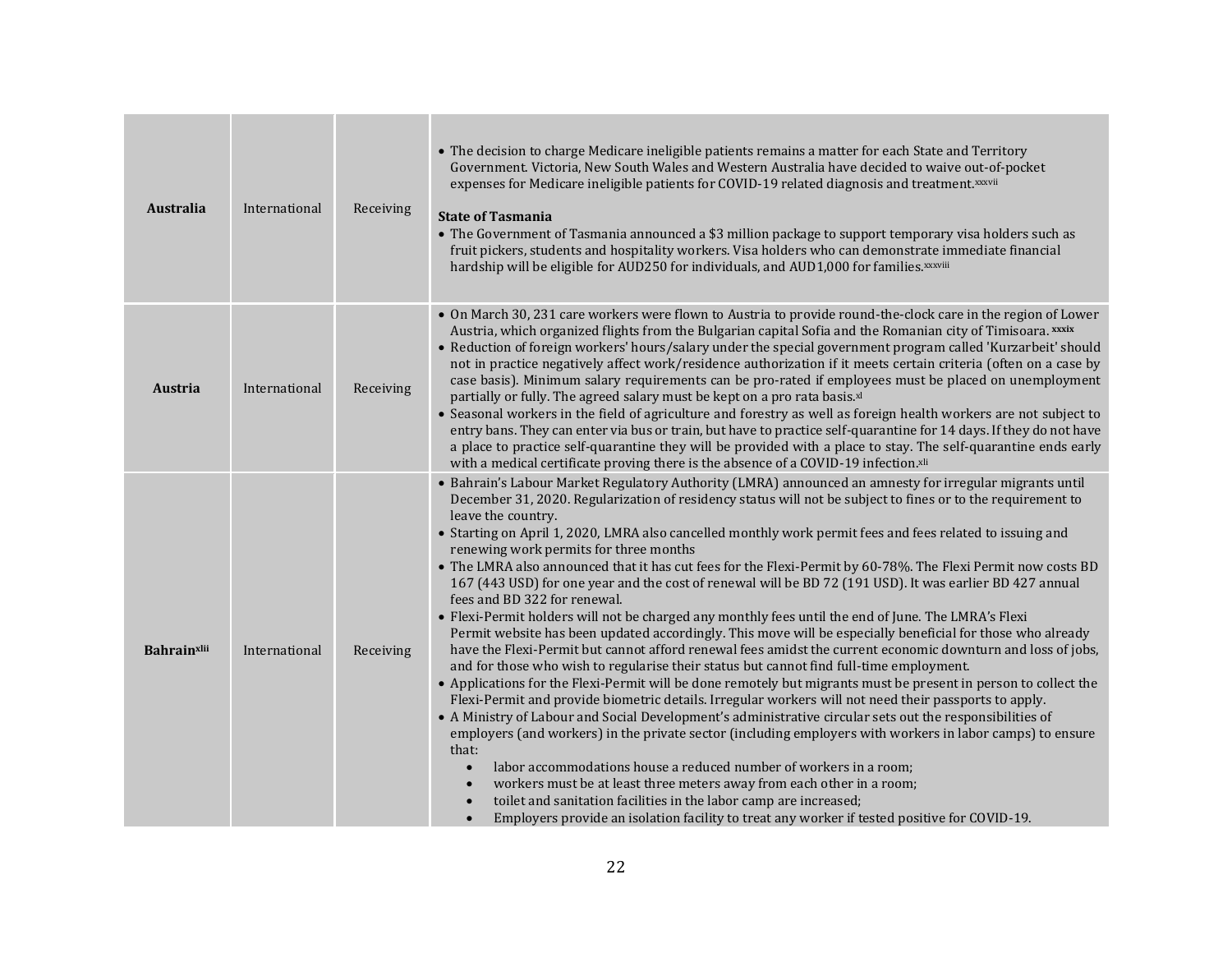|                   |               |           | Labour inspectors are also to continue their checks at the labor camps.xliii                                                                                                                                                                                                                                                                                                                                                                                                                                                                                                                                                                                                                                                                                                                                                                                                                                                                                                                                                                                                                                                                                                                                                                                                                                                                                                                                                                                                                                                                                                                                                                                                                                                                                                                                                                                                                        |
|-------------------|---------------|-----------|-----------------------------------------------------------------------------------------------------------------------------------------------------------------------------------------------------------------------------------------------------------------------------------------------------------------------------------------------------------------------------------------------------------------------------------------------------------------------------------------------------------------------------------------------------------------------------------------------------------------------------------------------------------------------------------------------------------------------------------------------------------------------------------------------------------------------------------------------------------------------------------------------------------------------------------------------------------------------------------------------------------------------------------------------------------------------------------------------------------------------------------------------------------------------------------------------------------------------------------------------------------------------------------------------------------------------------------------------------------------------------------------------------------------------------------------------------------------------------------------------------------------------------------------------------------------------------------------------------------------------------------------------------------------------------------------------------------------------------------------------------------------------------------------------------------------------------------------------------------------------------------------------------|
| <b>Bangladesh</b> | International | Sending   | • The government has allocated Tk 30.6 billion (\$361 million) as incentives in the budget for this fiscal year to<br>encourage expatriate workers to send their money through legal channels. Some of the banks are also<br>providing an extra 1% incentive for remittance beneficiaries, further increasing the attractiveness for<br>remitters.xliv                                                                                                                                                                                                                                                                                                                                                                                                                                                                                                                                                                                                                                                                                                                                                                                                                                                                                                                                                                                                                                                                                                                                                                                                                                                                                                                                                                                                                                                                                                                                              |
| <b>Belgium</b>    | International | Receiving | • Asylum seekers are given access to the labor market provided that they have properly submitted their<br>application to the office of the commissioner general for refugees and stateless persons. They will have the<br>opportunity to work during the duration of the procedure, including during the duration of any appeal to the<br>Aliens Litigation Council. xlv<br>• Measures have been taken to facilitate the administrative procedures and all care provided to undocumented<br>migrantsxlvi<br>• Foreign workers on reduced hours/salary can maintain their work/residence status for the duration of the<br>pandemic. Regional employment authorities will not require compliance with the immigration salary<br>threshold during the period of suspension of the employment contract, irrespective of whether employees<br>are entitled to Belgian unemployment benefits.xlvii<br>• The Government announced on March 31 a relaxation of the rules relating to seasonal workers in agriculture<br>and horticulture, in order to address the labor shortage. Three measures have been decreed in a royal<br>decree:<br>The temporary doubling of the quota of days for a seasonal worker in the agricultural and horticultural<br>1.<br>sectors: it goes from 65 to 130 days.<br>In the fruit sector, the maximum number of working days authorized increases from 100 to 200<br>2.<br>days. This measure can be applied to a maximum of one third of seasonal workers within the company.<br>3. Previously, people who wanted to work as a seasonal worker could not have worked in the agricultural<br>and horticultural sector during the previous 180 days under a status other than that of a casual<br>worker. The 180-day rule now applies at the enterprise level and not at the sector level .This<br>therefore means that more seasonal workers can now be employed. xlviii |
|                   | Internal      |           | • Considering extending coverage in response to the crisis, topping up CCT Bolsa Familia and the social<br>pension scheme                                                                                                                                                                                                                                                                                                                                                                                                                                                                                                                                                                                                                                                                                                                                                                                                                                                                                                                                                                                                                                                                                                                                                                                                                                                                                                                                                                                                                                                                                                                                                                                                                                                                                                                                                                           |
| <b>Brazil</b>     | International | Receiving | • A bilateral agreement was signed between Brazil and Chile to facilitate return zones and allow citizens of<br>both countries as well as permanent residents to cross the border freely. xlix<br>• In April, the Federal Government introduced a monthly emergency basic income of 600 BRL (USD 120) for<br>persons who lost their livelihoods because of the pandemic, regardless of their nationality, for up to 3<br>months. <sup>1</sup><br>• Refugees and migrants from Venezuela continue to have access to public healthcare services. Ii<br>• The Mayor of São Paulo confirmed that municipal law gives immigrants, regardless of status, the same rights<br>as nationals within the city. Specifically: "They have the same rights in relation to the basic food basket, use                                                                                                                                                                                                                                                                                                                                                                                                                                                                                                                                                                                                                                                                                                                                                                                                                                                                                                                                                                                                                                                                                                              |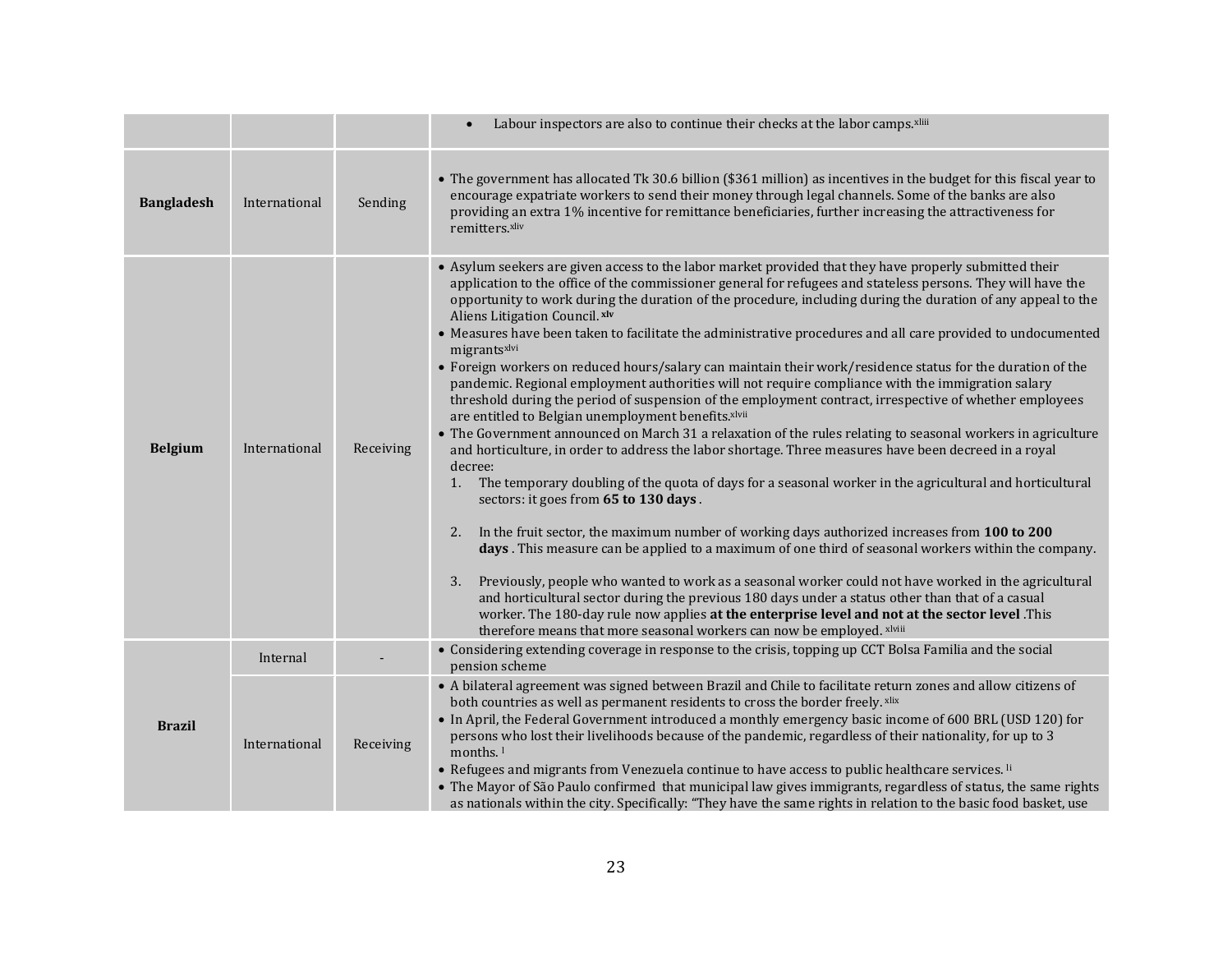|                 |               |           | of the municipal hospital network, daycare for their children (even though it is closed now) []. They can<br>also search for assistance through the Reference and Service Center for Immigrants."lii                                                                                                                                                                                                                                                                                                                                                                                                                                                                                                                                                                                                                                                                                                                                                                                                                                                                                                                                                                                                                                                                                                                                                                                                                                                                                                                                                                                                                                                                                                                                                                                                                                                                                                                                                                                                                                                                                                                                                                                                                                                                                                                                                                                                                                                                                                                                                                                                                                                                                                                                                                                                                                                                                                                                                                                                                                                                                                                                                                                                                                                                                                                                                                                                                                                                                                                                        |
|-----------------|---------------|-----------|---------------------------------------------------------------------------------------------------------------------------------------------------------------------------------------------------------------------------------------------------------------------------------------------------------------------------------------------------------------------------------------------------------------------------------------------------------------------------------------------------------------------------------------------------------------------------------------------------------------------------------------------------------------------------------------------------------------------------------------------------------------------------------------------------------------------------------------------------------------------------------------------------------------------------------------------------------------------------------------------------------------------------------------------------------------------------------------------------------------------------------------------------------------------------------------------------------------------------------------------------------------------------------------------------------------------------------------------------------------------------------------------------------------------------------------------------------------------------------------------------------------------------------------------------------------------------------------------------------------------------------------------------------------------------------------------------------------------------------------------------------------------------------------------------------------------------------------------------------------------------------------------------------------------------------------------------------------------------------------------------------------------------------------------------------------------------------------------------------------------------------------------------------------------------------------------------------------------------------------------------------------------------------------------------------------------------------------------------------------------------------------------------------------------------------------------------------------------------------------------------------------------------------------------------------------------------------------------------------------------------------------------------------------------------------------------------------------------------------------------------------------------------------------------------------------------------------------------------------------------------------------------------------------------------------------------------------------------------------------------------------------------------------------------------------------------------------------------------------------------------------------------------------------------------------------------------------------------------------------------------------------------------------------------------------------------------------------------------------------------------------------------------------------------------------------------------------------------------------------------------------------------------------------------|
| <b>Bulgaria</b> | International | Receiving | • Automatic extension of residence permits (of 6 months duration or longer) for EEA members and third-<br>country nationals with long-term or permanent residence if permit expires between January 1, 2020 and<br>October 31, 2020.liii                                                                                                                                                                                                                                                                                                                                                                                                                                                                                                                                                                                                                                                                                                                                                                                                                                                                                                                                                                                                                                                                                                                                                                                                                                                                                                                                                                                                                                                                                                                                                                                                                                                                                                                                                                                                                                                                                                                                                                                                                                                                                                                                                                                                                                                                                                                                                                                                                                                                                                                                                                                                                                                                                                                                                                                                                                                                                                                                                                                                                                                                                                                                                                                                                                                                                                    |
| Canada          | International | Receiving | • Temporary foreign workers (TFWs) and international students are eligible to receive the Canada Emergency<br>Response Benefit (CERB) under the same criteria as Canadians. The CERB provides \$500 a week for up to 16<br>weeks to the residents in Canada who have stopped working or are without employment income for at least<br>14 consecutive days in the initial four-week period, with reasons related to COVID-19.liv<br>• In late May, the Government of Canada introduced a waiver on the condition requiring temporary foreign<br>residents to provide proof of a valid work permit or renewal of an expiring permit by email to receive the<br>CERB. This implies that Government agents will no longer have to get proof of a valid work permit by email,<br>verbal confirmation from claimants will now be sufficient. With this new measure, the application process<br>for benefits will be simplified and accelerated so that immigrants who find themselves in difficult financial<br>circumstances due to the COVID-10 pandemic can receive the help they need. <sup>1v</sup><br>• TFWs who have applied to have their permits extended but whose permit expires before a decision is made<br>by the federal immigration authorities, can remain in Canada under implied status. <sup>Ivi</sup><br>• The Minister of Public Safety announced that foreign students, foreigners with a work visa and temporary<br>foreign workers will be able to enter Canada, despite the closing of the borders to the extent that they will<br>have to undergo a period of isolation from 14 days. Ivii<br>• The Canadian Federal Government announced that under the new International Mobility Program it is now<br>mandatory for employers to allow workers to complete their 14 days of quarantine on arrival in Canada and<br>pay them for the period, even if they are unable to worklyiii.<br>• The Federal Immigration Minister announced that applications are now being accepted for Canada's new Agri-<br>Food Immigration Pilot (AFIP). The AFIP is a three-year pilot targeting labor shortages in the meat processing,<br>year-round mushroom and greenhouse crop production and livestock raising industries. Under the AFIP,<br>2,750 applications will be accepted annually, primarily providing a pathway to permanent residence for many<br>temporary foreign workers already in Canadalix.<br>• Under a new public policy, published on May 12, foreign workers already in Canada with a new job offer<br>backed by a Labour Market Impact Assessment (LMIA) can get approval to start the job while their work<br>permit application is processed. The new policy aims to free TFWs who have lost their jobs in Canada due to<br>COVID-19 to work in industries where there are shortages. This move is expected to reduce a process that<br>often takes 10 weeks down to 10 days. <sup>1x</sup><br>• Several provinces in Canada are using province-specific immigration programs to expedite the inflow of<br>workers into industries in need of labor due to Covid-19. For example, in Prince Edwards Island immigration<br>invitations have been issued to specific COVID-19 essential workers in the healthcare and trucking<br>industries <sup>1xi</sup> . Nova Scotia conducted a new draw aimed at nurses <sup>1xii</sup> .<br>• International students will be allowed to begin their classes while outside Canada without affecting eligibility<br>for the Post-Graduation Work Permit Program.lxiii |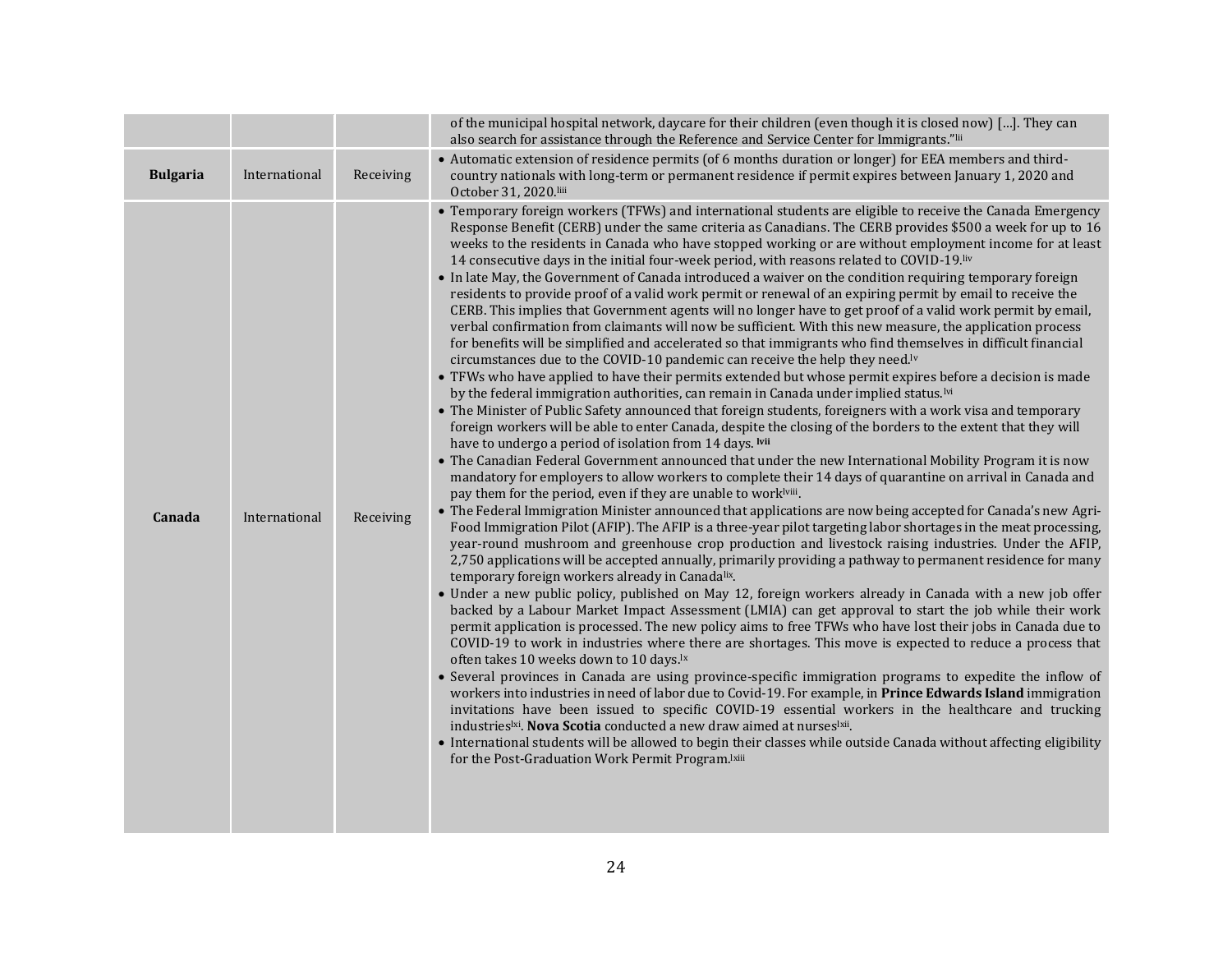|              |               |           | <b>Province of British Columbialxiv</b><br>• Temporary foreign workers with a permit of less than 6 months, who would otherwise not be eligible for<br>coverage under the Medical Service Plan (MSP), will be provided temporary MSP coverage to July 31, 2020<br>or the end of the permit, whichever is sooner.                                                                                                                                        |
|--------------|---------------|-----------|---------------------------------------------------------------------------------------------------------------------------------------------------------------------------------------------------------------------------------------------------------------------------------------------------------------------------------------------------------------------------------------------------------------------------------------------------------|
|              |               |           | <b>Province of Ontariolxy</b><br>• The province will cover the cost of COVID-19 services for uninsured people who do not meet the criteria for<br>Ontario Health Insurance Plan coverage                                                                                                                                                                                                                                                                |
|              |               |           | <b>Province of Quebeclxvi</b>                                                                                                                                                                                                                                                                                                                                                                                                                           |
|              |               |           | • Any person living in Quebec can do a COVID-19 test free of charge and receive treatment free of charge if<br>they test positive for COVID-19. This applies regardless of immigration status.                                                                                                                                                                                                                                                          |
|              |               |           | • Several compensation programs have been put in place to assist workers who have lost their jobs due to<br>COVID-19. These programs are not restricted to Canadian citizens or permanent residents. Workers can be<br>eligible for these programs if they have a valid work permit and are a foreign worker, an international<br>student, a refugee claimant or an accepted refugee.                                                                   |
|              |               |           | • Temporary foreign workers whose permits are expiring and cannot be renewed due to processing delays<br>and as a result of the special measures put in place by Immigration, Refugees and Citizenship Canada (IRCC)<br>will be able to benefit from continued access to the Régie de l'assurance maladie du Quebec (RAMQ) for 6<br>months.lxvii                                                                                                        |
|              |               |           | • A shortage of Staff in Quebec Carehomes is being addresed in a new pilot program that will target orderlies<br>(health care workers) who have two years of experience in their home country. The program will require<br>orderlies to work for two years in the Quebec health system. Current immigration programs have brought in<br>113 orderlies since 2013, and the new pilot will set aside 550 immigraiton slots for orderlies each year.lxviii |
| <b>Chile</b> | International | Receiving | • Chile has set up an online system through which visas and stay permits are extended for six months, upon<br>request. lxix<br>• A bilateral agreement was signed between Brazil and Chile to facilitate return zones and allow citizens of<br>both countries as well as permanent residents to cross the border freely. Ixx                                                                                                                            |
|              |               |           | • In the emergency period, the Chilean National Health Service can hire foreign health workers without<br>qualifications recognised in Chile. Ixxi                                                                                                                                                                                                                                                                                                      |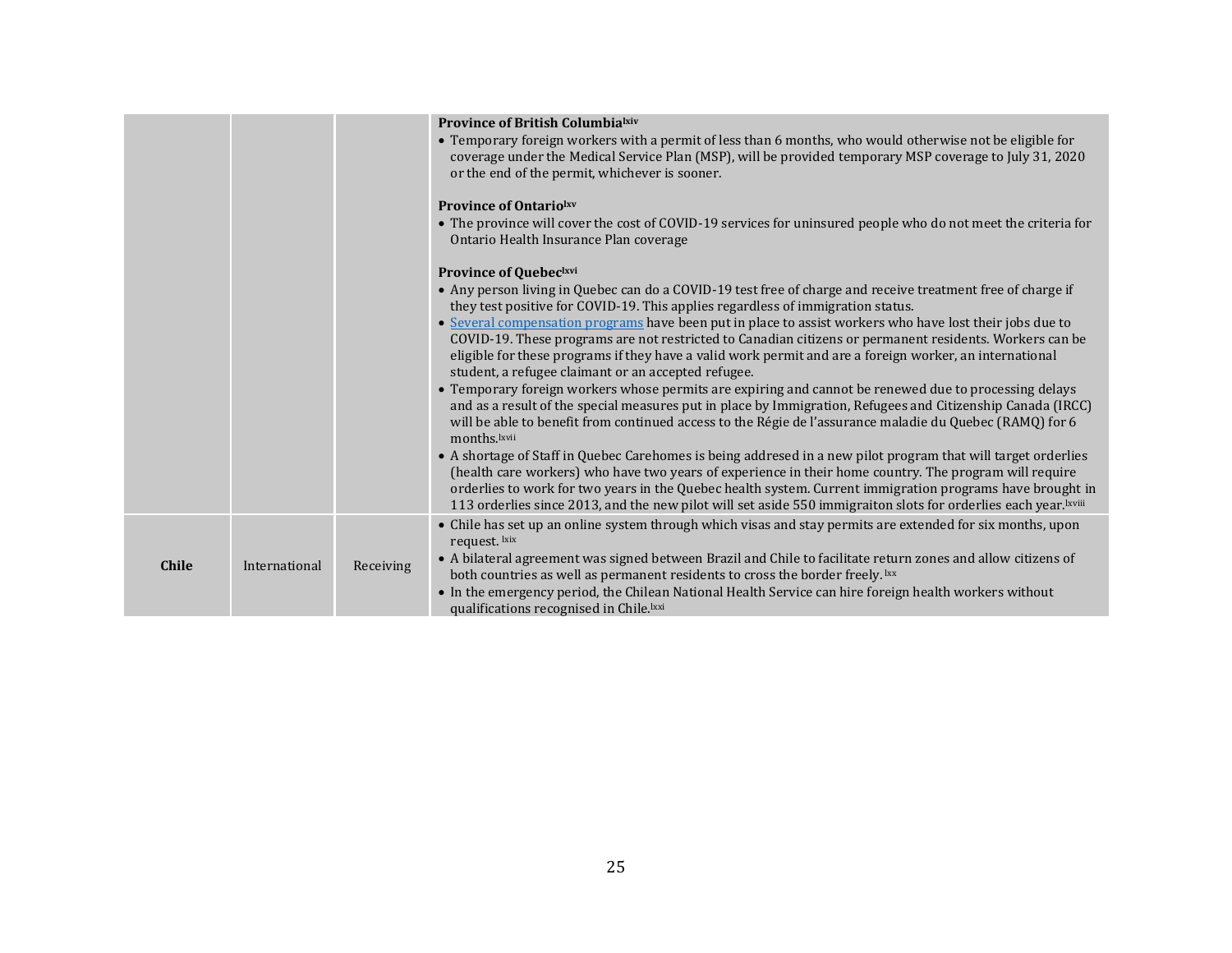| China             | Internal      |           | • Cash transfer<br>o Cash transfer for retention migrant population in Wuhan. One-time cash assistance of RMB 3000.<br>$\circ$ Unemployment assistance. Using the unemployment insurance fund to provide cash support for those<br>who are temporarily unemployed, but do not meet the conditions to claim for unemployment insurance<br>benefits.<br>$\circ$ Unemployment insurance benefits. The unemployed workers can claim for the unemployment insurance<br>benefits.<br>$\circ$ Households with unemployed members could apply for Dibao and temporary social assistance.<br>• Demand side intervention<br>Exempt, reduction and postponement of social insurance contributions, housing funds, and utility costs.<br>$\circ$<br>Wage and job subsidies by using unemployment insurance funds to stabilize employment.<br>$\circ$<br>Tax exempt, financial and credit support to increase liquidity of enterprise.<br>$\circ$<br>Encourage localities to create more job opportunities by investing locally.<br>$\circ$<br>• Employment services<br>○ "Point to Point" chartered transportation services (buses, training, flights) to send migrant workers<br>from hometowns to enterprises. Local governments cover the total or partial transportation costs.<br>Public works. Government will create public welfare job posts (such as sanitation and epidemic<br>$\circ$<br>prevention) for migrant workers who are temporarily unable to go out and have difficulty in living.<br>Online job fairs, interview and recruitments. MOHRSS provided an online platform to serve for this<br>$\circ$<br>purpose.<br>$\circ$ Online skilling development program financed by the unemployment insurance funds. |
|-------------------|---------------|-----------|-----------------------------------------------------------------------------------------------------------------------------------------------------------------------------------------------------------------------------------------------------------------------------------------------------------------------------------------------------------------------------------------------------------------------------------------------------------------------------------------------------------------------------------------------------------------------------------------------------------------------------------------------------------------------------------------------------------------------------------------------------------------------------------------------------------------------------------------------------------------------------------------------------------------------------------------------------------------------------------------------------------------------------------------------------------------------------------------------------------------------------------------------------------------------------------------------------------------------------------------------------------------------------------------------------------------------------------------------------------------------------------------------------------------------------------------------------------------------------------------------------------------------------------------------------------------------------------------------------------------------------------------------------------------------------------------------------------------------|
| Colombia          |               |           | • Emergency health care is granted to any citizen regardless of their status. Ixxii<br>• The government has suspended expiration terms and processing deadlines for migrant permits and<br>documents for the duration of the health crisis. Ixxiii<br>• The government has worked with the UN and NGOs through the GIFMM mechanism to respond to<br>Venezuelans' need in the pandemic, such as facilitating the use of cash-based assistance to help Venezuelans<br>pay rent and purchase food. Ixxiv<br>• Around 188,000 Venezuelans in Colombia are already enrolled in the public health insurance scheme.<br>Through its response, the government also committed to immediately enroll those who have special stay<br>permits (Permiso Especial de Permanencia—PEP) but had failed to register with an insurance provider—a<br>move that stands to benefit hundreds of thousands more. <sup>1xxv</sup>                                                                                                                                                                                                                                                                                                                                                                                                                                                                                                                                                                                                                                                                                                                                                                                                            |
| <b>Costa Rica</b> | International | Receiving | • Costa Rica and Panama have signed a bilateral agreement to coordinate migrant flows through their common<br>border, including provisions for medical examinationslxxvi<br>• A subsidy programme (Plan Proteger) for workers that have experienced layoffs, reduced hours or lower<br>income due to the crisis has been made available-they can apply online to claim a monthly benefit of<br>between USD 110-218, initially for a three-month period, with possible extension. Availalbe to foreigners<br>with "regular" immigration status. Ixxvii                                                                                                                                                                                                                                                                                                                                                                                                                                                                                                                                                                                                                                                                                                                                                                                                                                                                                                                                                                                                                                                                                                                                                                 |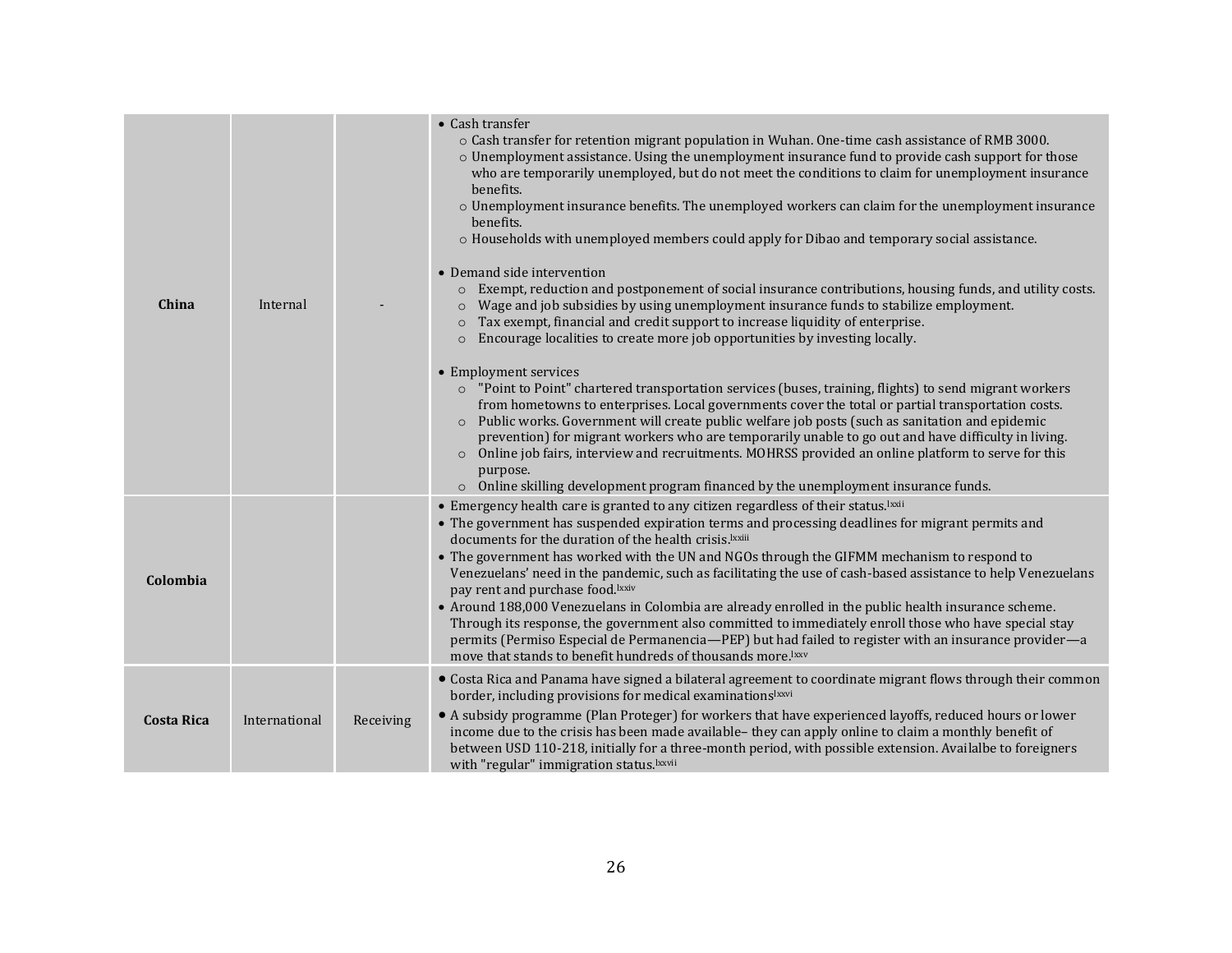| <b>Croatialxxviii</b>    | International | Receiving | • Foreign nationals can apply online for a one-year extension of Temporary Stay for work/stay/family<br>reunification up to 60 days before expiration of their permit.<br>• Foreign nationals can continue working with an expired Residence Permit and will not be penalized for<br>missing the extension application deadline.                                                                                                                                                                                                                                                                                                                                                                                                                                                                                                                                                                                                                                                                                                                                                                                                                                                                                                                                                                                                                                                                                                                                                                                                                                                                                                                                                                                       |
|--------------------------|---------------|-----------|------------------------------------------------------------------------------------------------------------------------------------------------------------------------------------------------------------------------------------------------------------------------------------------------------------------------------------------------------------------------------------------------------------------------------------------------------------------------------------------------------------------------------------------------------------------------------------------------------------------------------------------------------------------------------------------------------------------------------------------------------------------------------------------------------------------------------------------------------------------------------------------------------------------------------------------------------------------------------------------------------------------------------------------------------------------------------------------------------------------------------------------------------------------------------------------------------------------------------------------------------------------------------------------------------------------------------------------------------------------------------------------------------------------------------------------------------------------------------------------------------------------------------------------------------------------------------------------------------------------------------------------------------------------------------------------------------------------------|
| <b>Czech</b><br>Republic | International | Receiving | • Migrant workers who have lost their job (e.g.in the automobile industry) may be authorised to change<br>employer and sector.lxxix                                                                                                                                                                                                                                                                                                                                                                                                                                                                                                                                                                                                                                                                                                                                                                                                                                                                                                                                                                                                                                                                                                                                                                                                                                                                                                                                                                                                                                                                                                                                                                                    |
| <b>Denmark</b>           | International | Receiving | • Foreign nationals with approved permits can start work from their home country, provided that their<br>employment contract or assignment letter is in effect, despite not having collected a visa (normally required<br>for visa nationals) or receiving salary at a Danish bank account (normally required for Pay Limit Scheme<br>permit holders).lxxx<br>. Work Visas are still valid if working hours are decreased, but work hours cannot be reduced below the<br>standard 30 hours per week minimum and the minimum salary level must be met at all times. Ixxxi                                                                                                                                                                                                                                                                                                                                                                                                                                                                                                                                                                                                                                                                                                                                                                                                                                                                                                                                                                                                                                                                                                                                               |
| <b>Ecuador</b>           | International | Receiving | • Introduced an extension in the deadline for Venezuelan migrants on its territory to apply for a humanitarian<br>visa until the end of the state of emergency. Ixxxii                                                                                                                                                                                                                                                                                                                                                                                                                                                                                                                                                                                                                                                                                                                                                                                                                                                                                                                                                                                                                                                                                                                                                                                                                                                                                                                                                                                                                                                                                                                                                 |
| <b>Estonia</b>           | International | Receiving | • In April, following significant pressure from the agricultural sector, the Government of Estonia decided to<br>extend work permits of foreign workers in agriculture until two months after the end of the emergency<br>situation, and no later than 31 July 2020. Ixxxiii                                                                                                                                                                                                                                                                                                                                                                                                                                                                                                                                                                                                                                                                                                                                                                                                                                                                                                                                                                                                                                                                                                                                                                                                                                                                                                                                                                                                                                           |
| <b>Finland</b>           | International | Receiving | • The Finnish government decided to increase the number of agricultural workers admitted to the country<br>from outside the European Union (EU) and announced plans to allow asylum seekers to take up agricultural<br>work without administrative delays. EU citizens have been allowed to travel in the country for work since<br>May 14. Ixxxiv<br>• Until the end of October, temporary visa holders with a valid residence permit can change employer or field<br>of employment.lxxxv<br>• Foreign healthcare workers are exempt from the entry ban. Ixxxvi                                                                                                                                                                                                                                                                                                                                                                                                                                                                                                                                                                                                                                                                                                                                                                                                                                                                                                                                                                                                                                                                                                                                                       |
| <b>France</b>            | International | Receiving | • The unemployment agency in France has created a website designed to match farmers with workers, and<br>will allow workers who fill agricultural jobs to continue receiving benefits and income if they have been<br>furloughed.<br>• Several local governments reached out to temporary refugee accommodation centres with the goal of<br>enlisting recognized refugees as agricultural workers to fill temporary labour shortages in the sector. The<br>employed refugees will be employed under short-term contracts and work at minimum wage.lxxxvii<br>• Without having passed the knowledge verification tests, refugee graduates from outside the European Union<br>practicing in their country of origin as a doctor, dentist or pharmacist can be recruited by public health<br>establishments, under contractual status. Ixxxviii<br>• Residence permits for lawfully residing foreign nationals expiring March 16-May 15, 2020 are automatically<br>extended for six months. Short stay visa holders do not benefit from the automatic extension. However, if<br>faced with difficulties leaving France due to COVID-19 related restrictions, they can request an extension<br>from the prefecture. Several prefectures have started receiving online applications for extension of the short<br>stay visa.lxxxix<br>• In mid-May the French National Assembply validated the extension of six months of the validity of residence<br>permits expiring between May 16 and June 15. xc<br>• The Partial Activity Scheme allows employers to reduce employees' work hours and pay up to 100% of their<br>salary, for a maximum of 12 months. Under this scheme, the government covers an hourly compensation |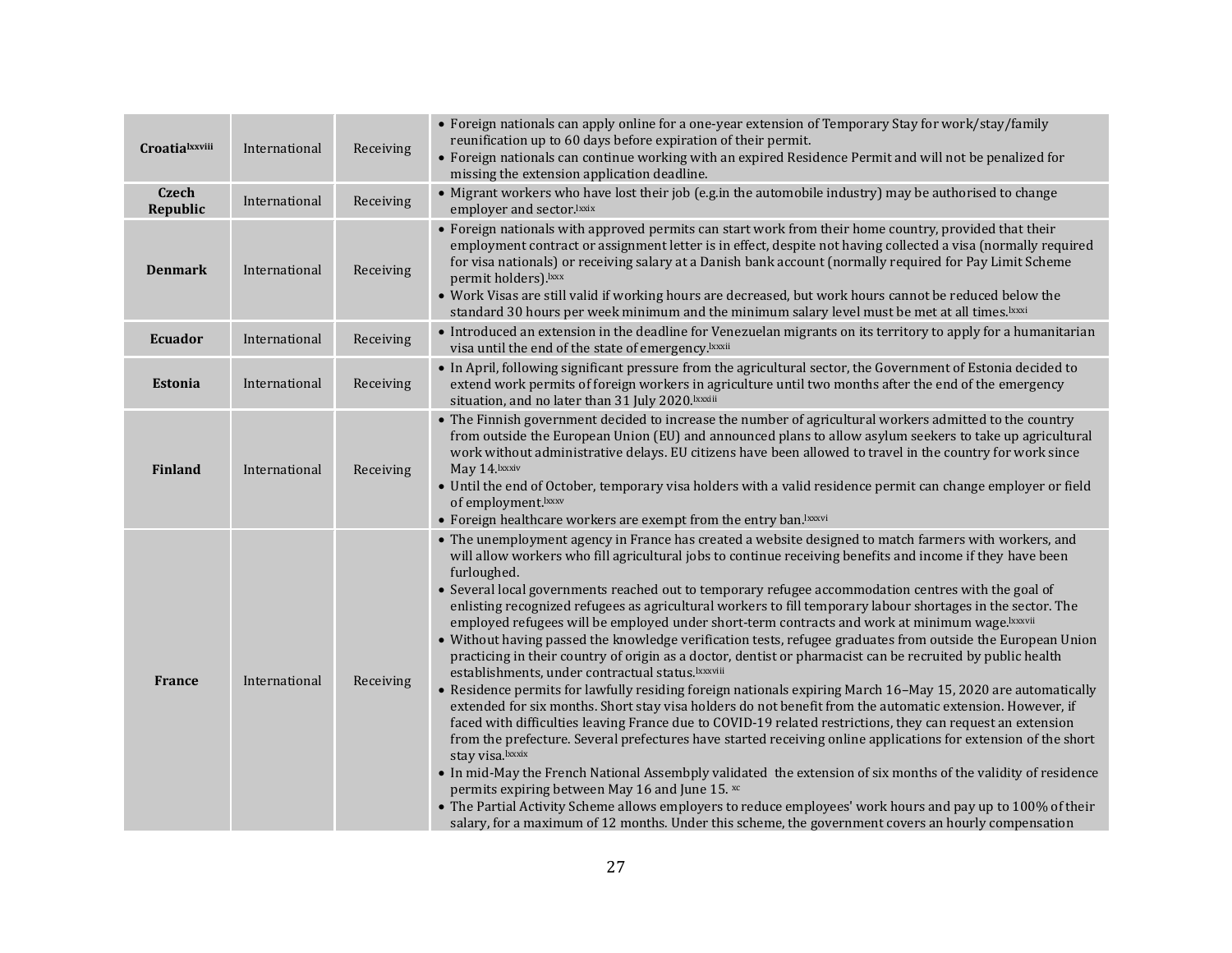|                   |               |           | capped at 70% of the remuneration, with a maximum of 35 work hours and up to 4.5 times the minimum<br>wage. Employers may elect to pay their employees the remaining amount not covered by the government.                                                                                                                                                                                                                                                                                                                                                                                                                                                                                                                                                                                                                                                                                                                                                                                                                                                                                                                                                                                                                                                                                                                                                                                                                                                                                                                                                                                                                                                                                                                                                                                                                                                                                                                                                                                                                                                                                                                                                                                                                                                                                |
|-------------------|---------------|-----------|-------------------------------------------------------------------------------------------------------------------------------------------------------------------------------------------------------------------------------------------------------------------------------------------------------------------------------------------------------------------------------------------------------------------------------------------------------------------------------------------------------------------------------------------------------------------------------------------------------------------------------------------------------------------------------------------------------------------------------------------------------------------------------------------------------------------------------------------------------------------------------------------------------------------------------------------------------------------------------------------------------------------------------------------------------------------------------------------------------------------------------------------------------------------------------------------------------------------------------------------------------------------------------------------------------------------------------------------------------------------------------------------------------------------------------------------------------------------------------------------------------------------------------------------------------------------------------------------------------------------------------------------------------------------------------------------------------------------------------------------------------------------------------------------------------------------------------------------------------------------------------------------------------------------------------------------------------------------------------------------------------------------------------------------------------------------------------------------------------------------------------------------------------------------------------------------------------------------------------------------------------------------------------------------|
|                   |               |           | Employers who choose to use this Scheme do not risk losing a work permit if they reduce an employee's<br>salaryxci                                                                                                                                                                                                                                                                                                                                                                                                                                                                                                                                                                                                                                                                                                                                                                                                                                                                                                                                                                                                                                                                                                                                                                                                                                                                                                                                                                                                                                                                                                                                                                                                                                                                                                                                                                                                                                                                                                                                                                                                                                                                                                                                                                        |
| <b>The Gambia</b> | International | Receiving | • The IOM in Gambia is working to reintegrate returning migrants. Part of this reintegration includes a cash-<br>for-work initiative producing personal protective equipment (PPE).xcii                                                                                                                                                                                                                                                                                                                                                                                                                                                                                                                                                                                                                                                                                                                                                                                                                                                                                                                                                                                                                                                                                                                                                                                                                                                                                                                                                                                                                                                                                                                                                                                                                                                                                                                                                                                                                                                                                                                                                                                                                                                                                                   |
| Germany           | International | Receiving | • Most support provided to respond to the COVID-19 outbreak is provided irrespective of migration status<br>though ordinary restrictions still apply (e.g. expanded compensation for short-term work applies<br>irrespective of the migration status of the worker <sup>xciii</sup> , as does the immediate assistance and stabilization fund<br>set up to support businesses <sup>xciv</sup> )<br>• Created a website to match German volunteers with farmers, leading 42,000 to sign up,<br>• Announced a reversal of its ban on seasonal agricultural migrant workers entering the country. Farmers will<br>be able to bring in 80,000 workers in April and May. The seasonal workers will arrive by plane, receive a<br>health check, and be required to be separated from local workers for two weeks.xcv<br>• Simplification of asylum seekers' access to jobs in agriculturexcvi<br>• Some states have reduced conditionalities for accessing basic income support for refugees <sup>xcvii</sup><br>• Some states have allowed foreign doctors whose accreditation is still pending to be immediately deployed<br>under the supervision of licensed physiciansxcviii                                                                                                                                                                                                                                                                                                                                                                                                                                                                                                                                                                                                                                                                                                                                                                                                                                                                                                                                                                                                                                                                                                               |
| Greece            | International | Receiving | • Greece has suspended asylum services, but has said that asylum applications and residency permits will<br>remain valid during the suspension<br>• Residence permits or blue receipts that expired from February 11-May 12, 2020 are automatically renewed<br>for up to five months after their expiration date.xcix<br>• The work/residence authorization for furloughed foreign workers or those placed on unemployment or<br>whose hours or salary are reduced is not affected. Renewal applications for EU Blue Card holders whose<br>salary was reduced may be negatively affected, but will be reviewed on case by case basis. <sup>c</sup><br>• A Temporary Aliens Provisional Insurance and Health Care Number (PAAYPA) will be issued to all asylum-<br>seekers who are fully registered and holders of valid asylum-seeker cards. The PAAYPA number will be<br>issued automatically together with the asylum-seeker card by the Asylum Service and will ensure the<br>provision of healthcare. In case the asylum claim is rejected, the PAAYPA will be automatically deactivated.<br>In case the asylum claim receives a positive decision, it will become an social security (AMKA)number.<br>• All supporting measures provided to employees and unemployed people to respond to the COVID-19 crisis<br>are implemented irrespective of migration status if beneficiaries are formally working in the Greece or are<br>registered with The Greek Employment Agency (OAED).<br>• Benefits such as the Social Solidarity Income will continue to be provided to the current beneficiaries. In<br>addition, beneficiaries will be informed via SMS and emails that their applications are valid for one more<br>month without having to visit the municipality or the community center for re-certification/re-application.<br>This applies to both citizens and non-citizens.<br>• Automatic 6-month extension of work permits and fast-track procedure until June 30 on an exceptional<br>basis to foreign agricultural workers in an irregular situation-aimed at covering urgent Agriculture<br>employment needs. <sup>ci</sup><br>• Foreign healthcare workers are exempted from the entry ban, on condition of immediate inclusion in the<br>National Health System. cii |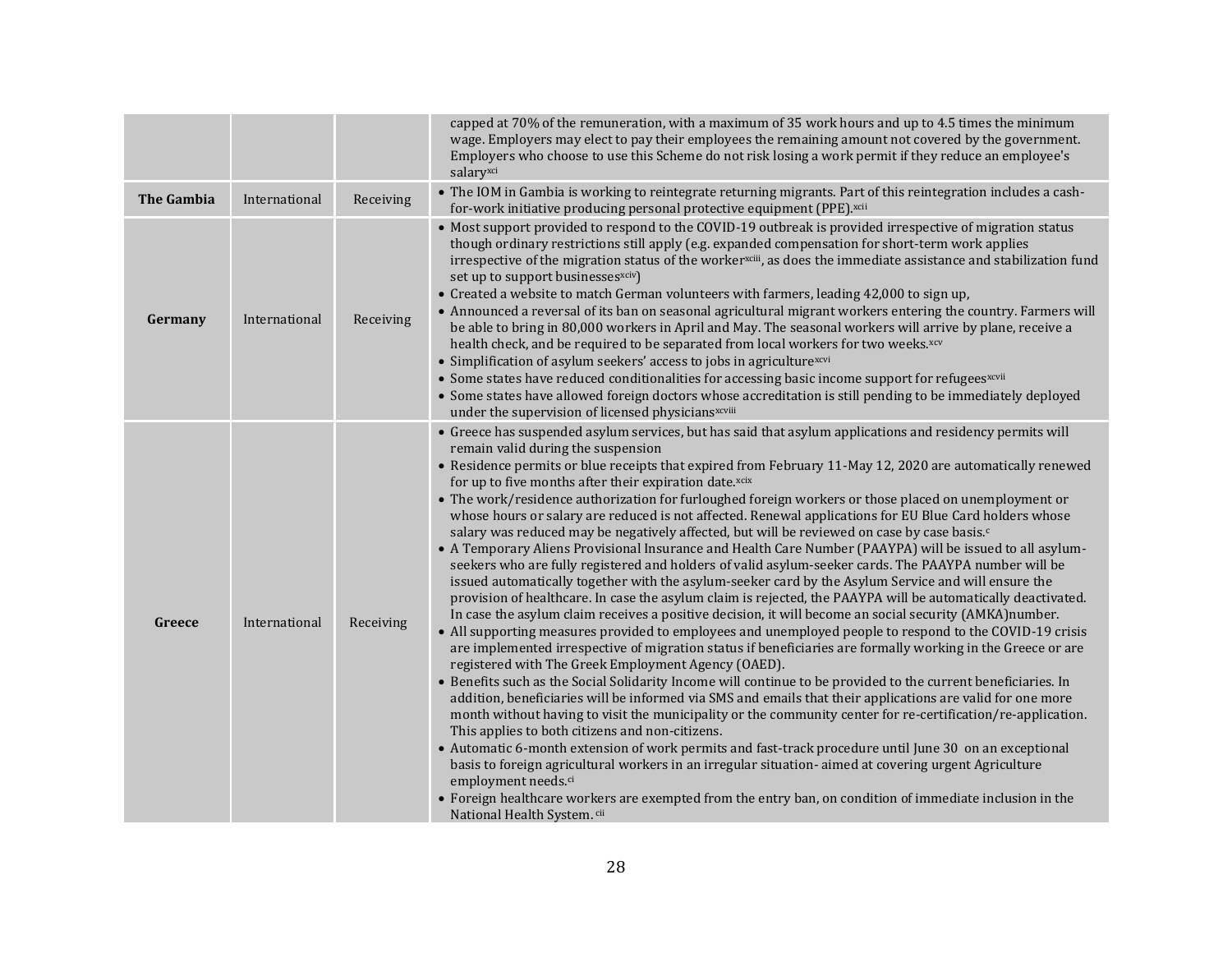| <b>Hong Kongcill</b> | International | Receiving | • A one-off transfer of HK\$ 10,000 (US\$ 1,280) is planned for permanent residents over the age of 18. This<br>measure, which involves a cost of about HK \$71 billion is expected to benefit about 7 million people. A<br>community care fund has been designated to extend this assistance to more recent immigrants who are low<br>income and have yet not achieved permanent residency status.civ<br>• The Commissioner for Labour has given in-principle consent for all Foreign Domestic Helper that expire on<br>or before March 31, 2020, to be extended up to May 31, 2020.<br>• The measure now also covers contracts that expire on June 30, 2020, and that can be extended to July 31,<br>2020.                                                                                                                                                                                                                                                                                                                                                                                                                                                                                                                                                                                                                                                                                                                                                                                                                                                                                                                                                                                                                                                                                                                                                                                                                                                                                                                                                                                                                                                                                                                                                                                                                                                                                                                                                                                                                                                                                                  |
|----------------------|---------------|-----------|---------------------------------------------------------------------------------------------------------------------------------------------------------------------------------------------------------------------------------------------------------------------------------------------------------------------------------------------------------------------------------------------------------------------------------------------------------------------------------------------------------------------------------------------------------------------------------------------------------------------------------------------------------------------------------------------------------------------------------------------------------------------------------------------------------------------------------------------------------------------------------------------------------------------------------------------------------------------------------------------------------------------------------------------------------------------------------------------------------------------------------------------------------------------------------------------------------------------------------------------------------------------------------------------------------------------------------------------------------------------------------------------------------------------------------------------------------------------------------------------------------------------------------------------------------------------------------------------------------------------------------------------------------------------------------------------------------------------------------------------------------------------------------------------------------------------------------------------------------------------------------------------------------------------------------------------------------------------------------------------------------------------------------------------------------------------------------------------------------------------------------------------------------------------------------------------------------------------------------------------------------------------------------------------------------------------------------------------------------------------------------------------------------------------------------------------------------------------------------------------------------------------------------------------------------------------------------------------------------------|
| <b>Hungary</b>       | International | Receiving | • All persons, irrespective of status, have free access to the necessary treatment related to COVID 19. <sup>ov</sup>                                                                                                                                                                                                                                                                                                                                                                                                                                                                                                                                                                                                                                                                                                                                                                                                                                                                                                                                                                                                                                                                                                                                                                                                                                                                                                                                                                                                                                                                                                                                                                                                                                                                                                                                                                                                                                                                                                                                                                                                                                                                                                                                                                                                                                                                                                                                                                                                                                                                                         |
|                      | International | Sending   | • The Government is working with some Arab Gulf states in an effort to repatriate hundreds of thousands of<br>migrant laborers stranded by the coronavirus pandemic, in what could become one of the largest emergency<br>evacuations in decades. Starting in a few days, India plans to begin deploying military ships and its national<br>airline for the effort, while Kuwait and the United Arab Emirates use civilian airliners. The first wave of<br>repatriations could bring 192,000 Indians home by mid-Junecvi<br>• The repatriation of workers from Saudi Arabia started on May 8 when 152 workers were flown from Riyadh<br>to Kozhikode in Kerala. This was the first of several flights that are expected to repatriate approximately<br>1,000 workers in the first phase.cvii                                                                                                                                                                                                                                                                                                                                                                                                                                                                                                                                                                                                                                                                                                                                                                                                                                                                                                                                                                                                                                                                                                                                                                                                                                                                                                                                                                                                                                                                                                                                                                                                                                                                                                                                                                                                                  |
| India                | Internal      |           | • On June 20, the Government will launch the 'Garib Kalyan Rojgar Abhiyan' an employment scheme to provide<br>income support to migrant workers who returned to their home states during the coronavirus lockdown. The<br>program will primarily focus on six states where the largest number of migrant workers have returned. This<br>rural public works scheme will empower and provide livelihood for 125 days to the returnee migrants. The<br>program will involve intensified and focused implementation of 25 different types of works to provide<br>employment to migrant workers on one hand and create infrastructure in the rural regions of the country on<br>the other, with a resource envelope of Rs 50,000 crore. The scheme will be a coordinated effort by 12 different<br>ministries, including rural development, panchayati raj, road transport and highways, mines, drinking water<br>and sanitation, environment, railways, petroleum and natural gas, new and renewable energy, telecom and<br>agriculture. cviii<br>• The Indian government will assist stranded migrants travelling by special trains to their home states. The<br>central government will pay 85 percent of the ticket prices and the remaining 15 percent will be borne by<br>the state governments.cix<br>• In late May, the Supreme Court forbid the railways and State governments from exacting train or bus fares<br>from stranded migrant workers waiting to return home amid the national lockdown. Workers waiting for<br>their transport should be provided shelter, food and water by the State responsible. The court said that those<br>found walking should be escorted to the nearest camps where they should be looked after. States should<br>simplify and speed up the process of registration of migrant workers. After registration, they should be<br>allowed to board buses or trains at the earliest. The receiving State, after the workers reached their native<br>place, shall provide transport, health screening and other facilities free of cost. <sup>cx</sup><br>. On May 14, The World Bank's Board of Executive Directors today approved a \$1 billion Accelerating India's<br>COVID-19 Social Protection Response Program to support India's efforts at providing social assistance to<br>the poor and vulnerable households, severely impacted by the COVID-19 pandemic. This project will enable<br>state governments to provide support to migrants without regard to their state of residence and make access<br>to certain benefits portable across state boundaries. CXi |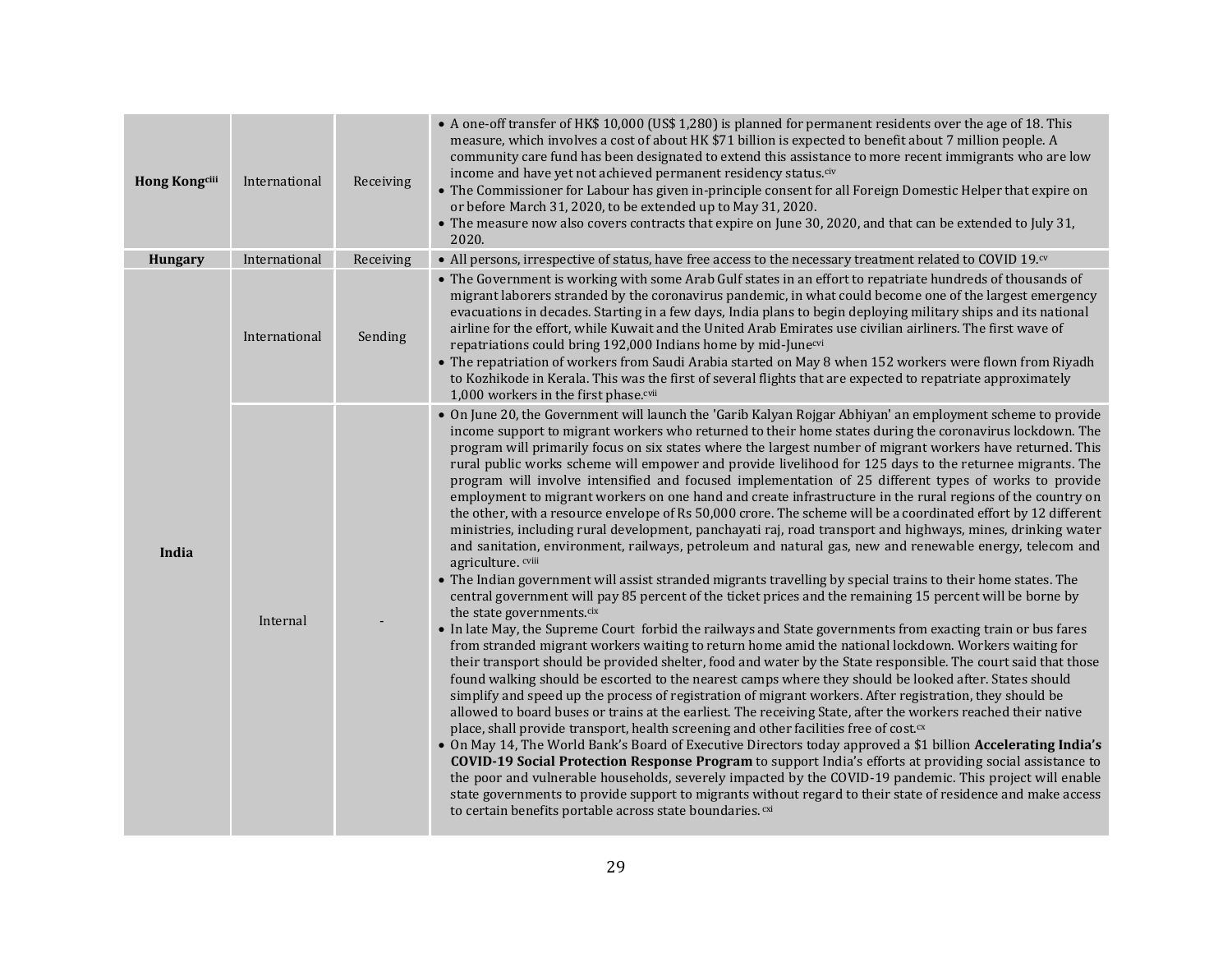|                      |               |           | • The Ministry of Home Affairs has requested all state governments to flexibly use resources in the State<br>Disaster Response Funds tocxii:<br>provide a package of shelter, food and free testing to vulnerable people, including internal<br>$\circ$<br>migrants, stranded due to lockdown measures in their respective areas.<br>introduce employment retention policies to ensure that workers, including migrants, receive<br>$\circ$<br>their wages without deductions during the lockdown<br>ensure that rent payment for workers, including migrants, is suspended for one month and that<br>$\circ$<br>workers and students are not forced to vacate their accommodation during the lockdown period<br>While these measures have recently been announced, enforcement will be key to ensure that migrants<br>receive adequate support<br>• The government is also planning to top up pre-existing social assistance programs (such as PM-KSN,<br>MGNREGS and UJWALA) as part of its COVID-19 social protection response. However, these programs are<br>implemented at the state level and automatically exclude migrants as applicants must prove that they are<br>residents of a particular state as part of the eligibility determination process. While the government could<br>consider a direct cash transfer to all migrants by linking the near-universal ration card and Aadhaar to<br>trigger payments, any such transfer will require the government to relax rules which target benefits to state<br>residents.<br>• State governments are relying on Kudumbashree groups and self-help groups (in Tripura and South Goa) to |
|----------------------|---------------|-----------|----------------------------------------------------------------------------------------------------------------------------------------------------------------------------------------------------------------------------------------------------------------------------------------------------------------------------------------------------------------------------------------------------------------------------------------------------------------------------------------------------------------------------------------------------------------------------------------------------------------------------------------------------------------------------------------------------------------------------------------------------------------------------------------------------------------------------------------------------------------------------------------------------------------------------------------------------------------------------------------------------------------------------------------------------------------------------------------------------------------------------------------------------------------------------------------------------------------------------------------------------------------------------------------------------------------------------------------------------------------------------------------------------------------------------------------------------------------------------------------------------------------------------------------------------------------------------------------------------------------------------------------------------|
| Indonesia            | International | Sending   | run community kitchens for migrant workers, homeless persons, and destitute households.<br>• Indonesia migrant workers protection agency (BP2MI) has facilitated returned of Indonesian migrants from<br>Malaysia (undocumented as well as documented owing to lockdowns in Malaysia)                                                                                                                                                                                                                                                                                                                                                                                                                                                                                                                                                                                                                                                                                                                                                                                                                                                                                                                                                                                                                                                                                                                                                                                                                                                                                                                                                              |
| <b>Ireland</b> cxiii | International | Receiving | • The Department of Social Protection has introduced a COVID-19 Pandemic Unemployment Payment to assist<br>all workers, irrespective of their migration status. Payments of $\epsilon$ 350 per week will be available to employees<br>and the self-employed who have lost their job on (or after) March 13 due to the COVID-19 pandemic. he<br>COVID-19 Pandemic Unemployment Payment will be in place for the duration of the crisis.<br>• The Social Inclusion Unit of the National Health System promotes that COVID-19 testing is open to all who<br>need assistance, regardless of status<br>• The Government announced blanket automatic renewals of immigration status for all foreign nationals<br>whose status (all permission types, including visitors) is due to expire up to July 5 <sup>th</sup> , 2020. Automatic<br>Renewal is valid for further two months following renewal.cxiv<br>· Student visa holders can now work 40 hours a week until further notice. Persons unemployed due to COVID-<br>19 can receive COVID-19 pandemic unemployment benefitscxv                                                                                                                                                                                                                                                                                                                                                                                                                                                                                                                                                                      |
| Iraq                 | International | Receiving | • On 4 June, IOM delivered the first round of cash assistance to vulnerable migrants in Iraq who have lost their<br>incomes due to the COVID-19 pandemic. Based on the minimum expenditure basket, each individual<br>received USD 182 to enable them to meet essential needs such as food, rent, and utilities. The recipients -<br>Bangladeshi and Filipino nationals - were referred to IOM Iraq by their respective embassies. IOM Iraq<br>commenced the screening process for over 100 individuals in late April using a vulnerability assessment<br>tool, and expects to receive further referrals. In the following days a second phase of cash assistance will<br>commence; the money will be distributed via virtual Switch cards, a Mastercard service, that can be used to                                                                                                                                                                                                                                                                                                                                                                                                                                                                                                                                                                                                                                                                                                                                                                                                                                                              |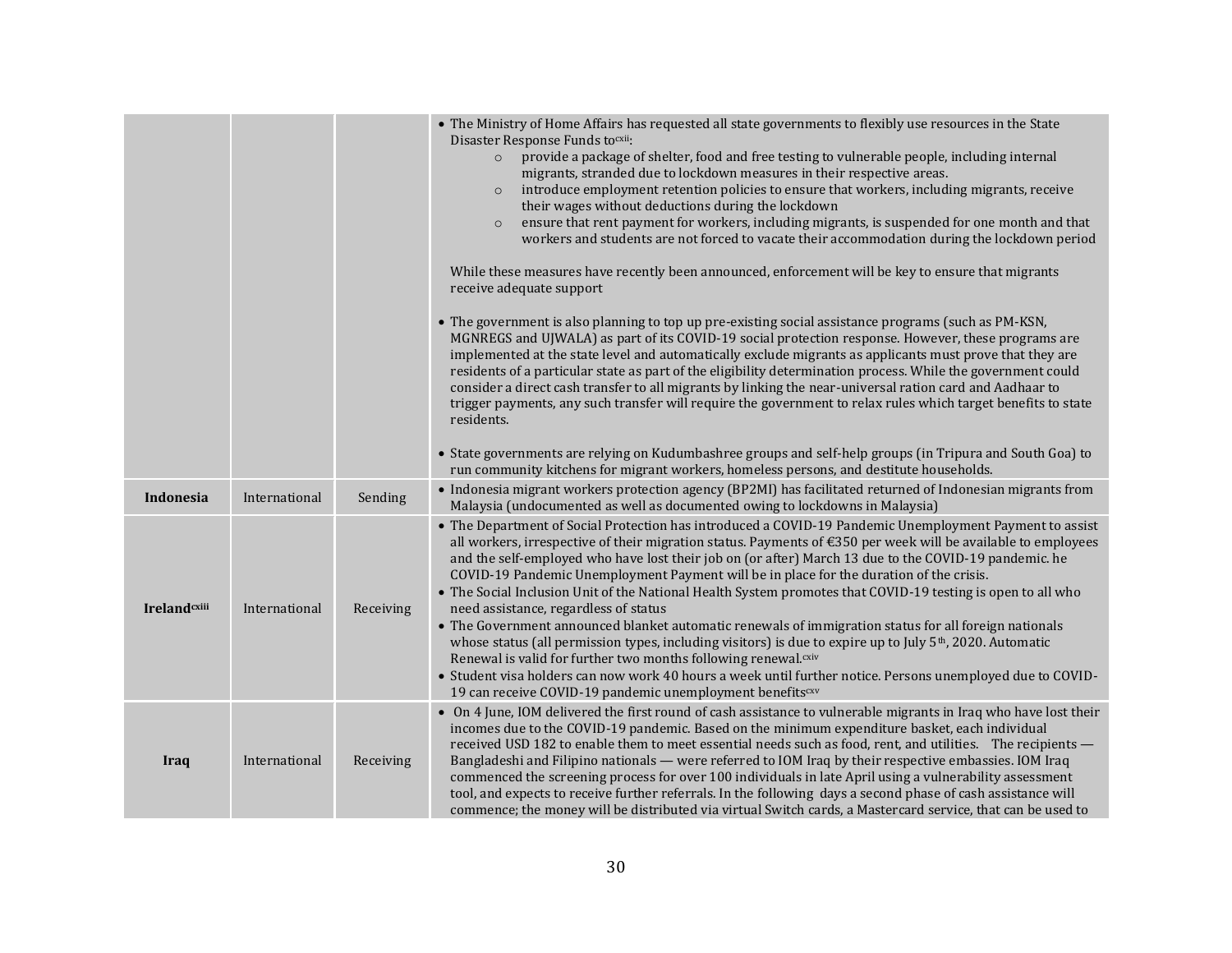|                 |               |           | make withdrawals at banks and other cash agents. Further distributions in the following weeks will take<br>place on a rolling basis. <sup>cxvi</sup>                                                                                                                                                                                                                                                                                                                                                                                                                                                                                                                                                                                                                                                                                                                                                                                                                                                                                                                                                                                                                                                                                                                                                                                                                                                                                                                                                                                                                                                                                                                                                                                                                                                                                                                                                                                                                                                                                                                                                                                                                                                                                                                                                                                                                                                                                                                                                                                                                                                                                                                                                                                                                                                                                                                                                                                                                                                                                                                                                                                                                                                                                                                                                                                                                                                                                                                                                                                                                                                                                                                                                                                                                                                                                                                                                                                                       |
|-----------------|---------------|-----------|------------------------------------------------------------------------------------------------------------------------------------------------------------------------------------------------------------------------------------------------------------------------------------------------------------------------------------------------------------------------------------------------------------------------------------------------------------------------------------------------------------------------------------------------------------------------------------------------------------------------------------------------------------------------------------------------------------------------------------------------------------------------------------------------------------------------------------------------------------------------------------------------------------------------------------------------------------------------------------------------------------------------------------------------------------------------------------------------------------------------------------------------------------------------------------------------------------------------------------------------------------------------------------------------------------------------------------------------------------------------------------------------------------------------------------------------------------------------------------------------------------------------------------------------------------------------------------------------------------------------------------------------------------------------------------------------------------------------------------------------------------------------------------------------------------------------------------------------------------------------------------------------------------------------------------------------------------------------------------------------------------------------------------------------------------------------------------------------------------------------------------------------------------------------------------------------------------------------------------------------------------------------------------------------------------------------------------------------------------------------------------------------------------------------------------------------------------------------------------------------------------------------------------------------------------------------------------------------------------------------------------------------------------------------------------------------------------------------------------------------------------------------------------------------------------------------------------------------------------------------------------------------------------------------------------------------------------------------------------------------------------------------------------------------------------------------------------------------------------------------------------------------------------------------------------------------------------------------------------------------------------------------------------------------------------------------------------------------------------------------------------------------------------------------------------------------------------------------------------------------------------------------------------------------------------------------------------------------------------------------------------------------------------------------------------------------------------------------------------------------------------------------------------------------------------------------------------------------------------------------------------------------------------------------------------------------------------|
| <b>Israel</b>   | International | Receiving | • Automatic extension of maximum period of stay for temporary agricultural foreign workers until May 30th,<br>subject to online registration of employment by authorised farmers. CXVII                                                                                                                                                                                                                                                                                                                                                                                                                                                                                                                                                                                                                                                                                                                                                                                                                                                                                                                                                                                                                                                                                                                                                                                                                                                                                                                                                                                                                                                                                                                                                                                                                                                                                                                                                                                                                                                                                                                                                                                                                                                                                                                                                                                                                                                                                                                                                                                                                                                                                                                                                                                                                                                                                                                                                                                                                                                                                                                                                                                                                                                                                                                                                                                                                                                                                                                                                                                                                                                                                                                                                                                                                                                                                                                                                                    |
| Italycxviiicxix | International | Receiving | • The emergency income subsidy (REM) is a new measure introduced as part of the Relaunch Decree. The REM<br>aims at aiding families during the COVID-19 emergency by providing a subsidy consisting of two<br>installments, each ranging from $\in$ 400 to 800. To be eligible, applicants must reside in Italy, have<br>accumulative income and assets inferior to the established limit and an Equivalent Economic Situation<br>Indicator inferior to $\epsilon$ 15000. This subsidy is incompatible with other benefits already adopted by the<br>government in response to COVID 19 emergency. Holders of residence permits can apply. CXX<br>• All Italian municipalities have received funds to distribute to people in need under the form of vouchers that<br>can be used to buy food stuff and first necessity goods. Every municipality have devised the criteria for<br>allocating the vouchers and the amount to be distributed. Families and individuals who have borne the<br>economic brunt of the Covid-19 state of emergency will be the beneficiaries. Priority will be given to those<br>that have not received any other public assistance. As specified in Art. 27, Paragraph 1, of Leg. Decree<br>251/2007, the beneficiaries of international protection are entitled to receive the same treatment as Italian<br>citizens. This includes being eligible to request the vouchers. CXXi<br>• Starting on April 1, 2020, Refugees, Asylum Seekers and other Holders of residence permits Can Apply for<br>the $\epsilon$ 600 income subsidy for the month of March 2020 under the Cure Italy stimulus. Eligible workers also<br>include Farm Workers, farm workers with fixed term contracts and other categories of agricultural workers<br>enrolled in the annual registers who can prove to have worked at least 50 days as duly paid farm hands.<br>Under the new Relaunch Decree the $\epsilon$ 600 income subsidy will be automatically paid for the month of April<br>for most workers.<br>• Refugees and Asylum Seekers who are employed can also apply for a babysitting voucher via the INPS social<br>security office website. The voucher has a top limit of 600-euro per family unit with children less than 12 years<br>old and must be used exclusively for babysitting services.<br>• Refugees and Asylum Seekers Who Are Employed Can also Apply for a 15 days extraordinary leave effective<br>from March 5th until schools officially reopen. Benefits include: 1) 50% salary for parents with children up to<br>12 years old; 2) No salary for parents with children ages $12 - 16$ ; 3) 50% salary for parents with severely<br>disabled children (No age limitation)<br>• The Government announced a six-month amnesty for thousands of undocumented migrants. foreign laborers<br>in the agricultural and domestic working sectors who have been without a valid residency permit since<br>November will be able to apply. The new residency permits will be valid for six months. Employers who have<br>irregularly hired either foreign or Italian workers in these sectors would also able to apply to regulate their<br>staff by stipulating a fixed-term employment contract. <sup>cxxii</sup><br>• All residence permits expiring between January 31, 2020 and April 15, 2020are now valid until June 15, 2020.<br>• All recognition and identity documents, issued by the competent Italian authorities, which have expired or<br>expired in the days following 18 March 2020 are extended to 31 August 2020.<br>The Regional Government of Campania <sup>cxxiii</sup><br>• As part of a larger support package, special funding was allocated to African communities who work in<br>agriculture and who would otherwise remain unprotected. The funding will support the arrangement of<br>buildings for temporary housing for immigrants, the purchase of transport services to support safe mobility |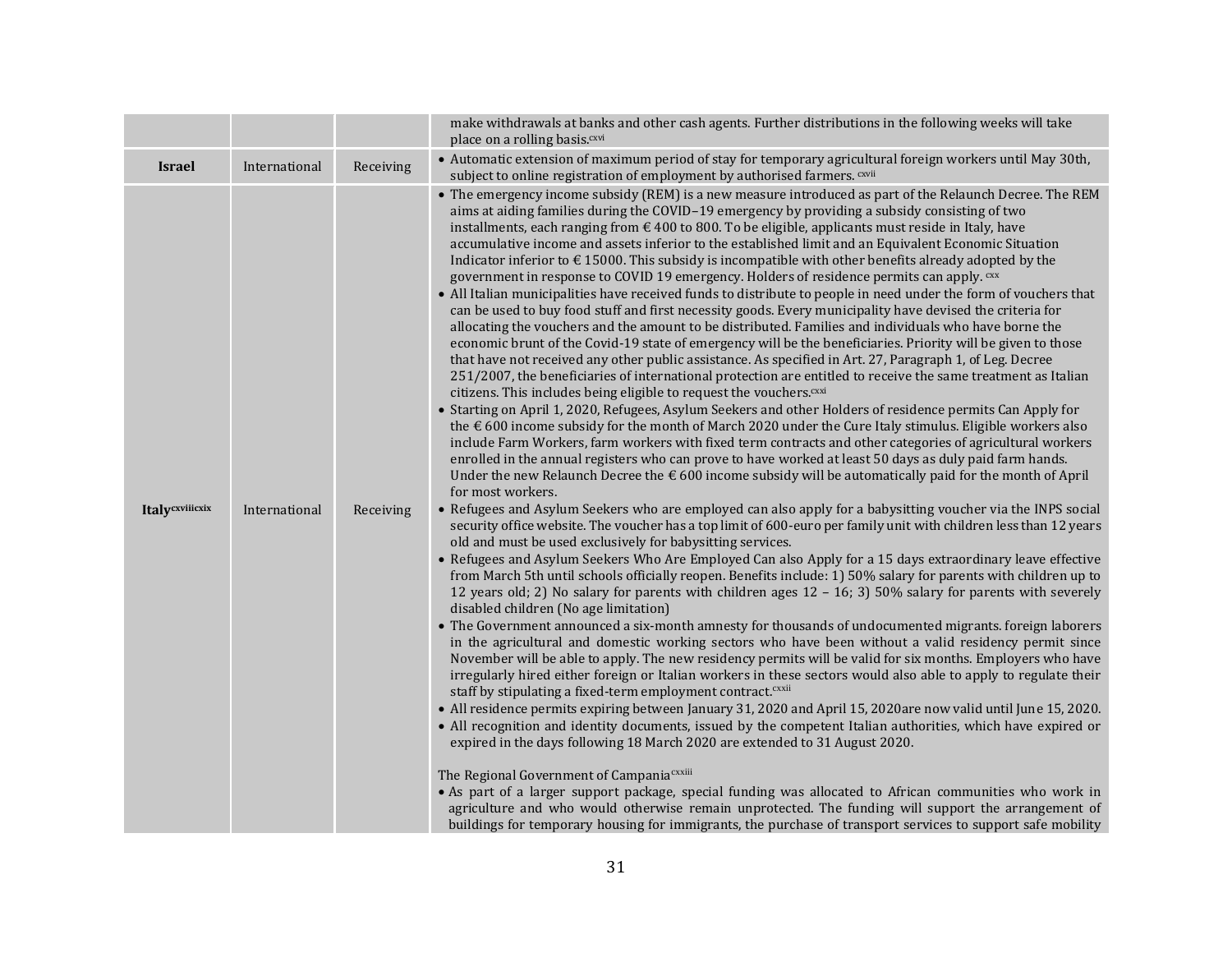|                   |               |           | and counter the risk of contagion among workers, mediation services and psychological support,<br>communication and information campaigns to increase awareness of the risks of the epidemic and contain<br>contagion, and interventions to guarantee medical and nursing services and the purchase of hygiene kits.                                                                                                                                                                                                                                                                                                                                                                                                                                                                                                                                                                                                                                                                                                                                                                                                                                                                                                                                                                                                                                                                                                                                                                                                                                                                                                                                                                                                                                                                                                          |
|-------------------|---------------|-----------|-------------------------------------------------------------------------------------------------------------------------------------------------------------------------------------------------------------------------------------------------------------------------------------------------------------------------------------------------------------------------------------------------------------------------------------------------------------------------------------------------------------------------------------------------------------------------------------------------------------------------------------------------------------------------------------------------------------------------------------------------------------------------------------------------------------------------------------------------------------------------------------------------------------------------------------------------------------------------------------------------------------------------------------------------------------------------------------------------------------------------------------------------------------------------------------------------------------------------------------------------------------------------------------------------------------------------------------------------------------------------------------------------------------------------------------------------------------------------------------------------------------------------------------------------------------------------------------------------------------------------------------------------------------------------------------------------------------------------------------------------------------------------------------------------------------------------------|
| Japan             | International | Receiving | • On April 16, Prime Minister Shinzo Abe announced a ¥100,000 (\$930) handout scheme for all citizens and<br>foreign residents, with payouts expected as early as May. Everyone who has resided in Japan for at least<br>three months and is registered as a basic resident as of April 27, 2020, is eligible for this assistance. CXXIV<br>• Foreigners whose visa will expire between March and June will benefit from a three-month visa extension<br>• Work-permit holders who are currently abroad and cannot enter Japan due to travel restrictions will be<br>allowed to return even if the re-entry permit has been expired.                                                                                                                                                                                                                                                                                                                                                                                                                                                                                                                                                                                                                                                                                                                                                                                                                                                                                                                                                                                                                                                                                                                                                                                          |
| Jordan            | International | Receiving | • The Jordanian government has agreed to waive all labor-related fines and fees for expat workers wanting to<br>return to their home countries. The country's labor minister has called on migrant workers to apply through<br>an online platform that coordinates their repatriation amid the coronavirus outbreak. The application<br>deadline is May 4. The Minister added that fines and fees related to work permits will be waived, even for<br>illegal migrant workers in the country. <sup>cxxv</sup>                                                                                                                                                                                                                                                                                                                                                                                                                                                                                                                                                                                                                                                                                                                                                                                                                                                                                                                                                                                                                                                                                                                                                                                                                                                                                                                 |
| <b>Kazakhstan</b> | International | Receiving | • Temporary migrants have access to free medical clinics for COVID-19                                                                                                                                                                                                                                                                                                                                                                                                                                                                                                                                                                                                                                                                                                                                                                                                                                                                                                                                                                                                                                                                                                                                                                                                                                                                                                                                                                                                                                                                                                                                                                                                                                                                                                                                                         |
| Kenya             | International | Receiving | • In line with Migrant Workers (Supplementary Provisions) Convention, 1975 (No. 143), draft Guidelines on<br>COVID-19 Pandemic at the Workplace, Kenya Ministry of Labour and Social Protection indicated that regular<br>migrant workers who lose their job as a result of COVID-19, shall not be regarded as irregular migrants. Their<br>residence or work permit shall remain valid for the time period stipulated previously. <sup>cxxvi</sup>                                                                                                                                                                                                                                                                                                                                                                                                                                                                                                                                                                                                                                                                                                                                                                                                                                                                                                                                                                                                                                                                                                                                                                                                                                                                                                                                                                           |
| <b>Korea</b>      | International | Receiving | • Introduced flexibility in the Employment Permit System to minimize impacts on firms and EPS workers by:<br>Extending the employment contract by 50 days for those whose employment terms are approaching;<br>$\circ$<br>Supporting recruitment of new EPS workers, who cannot leave their home countries, from other<br>$\circ$<br>countries of origin;<br>Operating EPS-related business through one-stop service<br>$\circ$<br>Extending the job search period for EPS job changers.<br>$\circ$<br>• All EPS workers are also subject to fiscal measures to support SMEs - such as employment retention/ paid-<br>leave subsidies<br>• In response to no new inflows of seasonal agriculture workers from abroad, the government has taken<br>measures to utilize foreigners who are currently in the country, including:<br>setting up additional agriculture job-matching centers close to farmers,<br>$\circ$<br>relaxing sector regulations to match job-seeking EPS workers (even if whose permit is for the<br>$\circ$<br>manufacturing sector, for instance) with seasonal agriculture jobs<br>Permitting people in Korea under a family visa, to seek seasonal agriculture jobs.<br>$\circ$<br>These measures are in parallel with local governments/communities' actions to boost volunteering by<br>$\circ$<br>natives.<br>• Irregular foreign workers<br>o All irregular foreign workers have access to free COVID-19 testing and treatment. During their<br>treatment, the government provides partial income support. During the crisis, hospitals are not<br>mandated to ask their status and to report their admissions (personal details) to the Immigration/labor<br>authorities.<br>Irregulars who leave Korea voluntarily by June will be exempt from penalties and from the no-future-<br>entry rule. |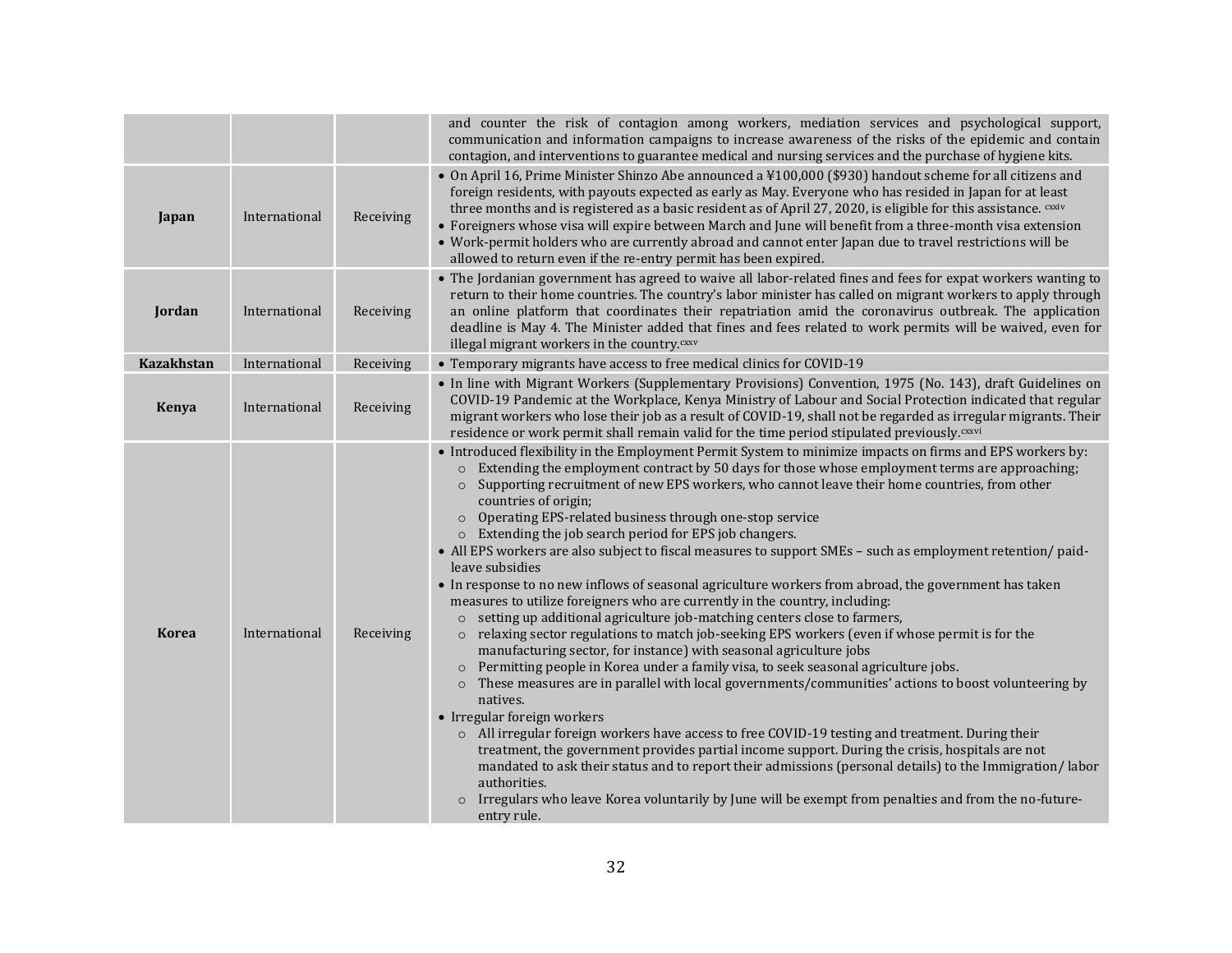|                  |               |           | Irregulars who could not depart for home countries owing to border closures in home countries were<br>$\circ$<br>repatriated using a charter flight in corporation with home countries.<br>Employers who voluntarily report the employment of irregulars by end March will be exempt from<br>$\circ$<br>financial penalties as well as from the EPS penalty - ineligibility to hire EPS workers in the future.<br>Furthermore, taking into account difficulties with new hires, the employers can keep the employment of<br>irregulars for 3 additional months, before sending them back to their home countries.<br>• The Thai Ministry of Labor is coordinating with the Korean labor offices to make sure that Thai laborers<br>receive pending wages and benefits.                                                                                                                                                                                                                                                                                                                                                                                                                                                                                                                                                                                                                                                                                                                                                                                                                                                                                                                                                                                                                                                                                                                                                                      |
|------------------|---------------|-----------|---------------------------------------------------------------------------------------------------------------------------------------------------------------------------------------------------------------------------------------------------------------------------------------------------------------------------------------------------------------------------------------------------------------------------------------------------------------------------------------------------------------------------------------------------------------------------------------------------------------------------------------------------------------------------------------------------------------------------------------------------------------------------------------------------------------------------------------------------------------------------------------------------------------------------------------------------------------------------------------------------------------------------------------------------------------------------------------------------------------------------------------------------------------------------------------------------------------------------------------------------------------------------------------------------------------------------------------------------------------------------------------------------------------------------------------------------------------------------------------------------------------------------------------------------------------------------------------------------------------------------------------------------------------------------------------------------------------------------------------------------------------------------------------------------------------------------------------------------------------------------------------------------------------------------------------------|
| <b>Kosovo</b>    | International | Receiving | • Residence permits valid on or after March 16, 2020 are automatically extended for the duration of the<br>pandemic.cxxvii                                                                                                                                                                                                                                                                                                                                                                                                                                                                                                                                                                                                                                                                                                                                                                                                                                                                                                                                                                                                                                                                                                                                                                                                                                                                                                                                                                                                                                                                                                                                                                                                                                                                                                                                                                                                                  |
| Kuwait           | International | Receiving | • The Government introduced a special amnesty for More than 4,300 undocumented Bangladeshi migrant<br>workers. Their expenses -- airfare, food and accommodation -- during repatriation will be borne by Kuwait<br>government. Undocumented workers will be able to return home without any fine and will be eligible to re-<br>enter the Gulf country through legal channels in the future. CXXViii                                                                                                                                                                                                                                                                                                                                                                                                                                                                                                                                                                                                                                                                                                                                                                                                                                                                                                                                                                                                                                                                                                                                                                                                                                                                                                                                                                                                                                                                                                                                        |
| <b>Malaysia</b>  | International | Receiving | • The Government announced the introduction of a RM150 subsidy to employers for each foreign worker sent<br>for Covid-19 screening starting on June 1. To be eligible, foreign workers must be documented and<br>contributing to the Social Security Organisation. For workers not in the target group, the cost of Covid-19<br>screening should be borne by the employer to prevent the outbreak among workers in the country. CXXIX<br>• The Government has announced the introduction of a 3-month grace period to allow employers to comply<br>with the amendments to the Workers' Minimum Standards of Housing and Amenities Act 1990 that addresses<br>living conditions of migrant workers. Enforcement had been scheduled for June 1, 2020, but has now been<br>delayed to August 31. The amendment (passed in July 2019) extends the coverage of the act to housing and<br>accommodation for workers in all sectors across Peninsular Malaysia and Labuan. Earlier, the Act was only<br>empowered to govern such aspects related to plantations that are more than 20 acres(8.09ha) in size and the<br>mining sector. Act 446, (amendment) 2019 also hopes to enhance the 2018 guidelines of accommodation for<br>foreign workers that were prepared by the Peninsular Malaysia Labour Department. This covers a minimum<br>standard for space requirement for the workers' accommodations, basic facilities for the housing and workers,<br>and safety and hygiene elements that employers need to put emphasis on. CXXX<br>• Extension of eligibility to undocumented migrants for COVID-19 tests and treatment.<br>• Foreign worker levy cut by 25% for those with permit ending Dec 31, 2020, but discount not applicable for<br>domestic helperscxxxi<br>• Foreign workers are allowed to apply online to renew their Temporary Employment Visit Passes (PLKS)<br>which expire during the movement control order (MCO) cxxxii |
| <b>Mauritius</b> | International | Receiving | • All residence permits set to expire during the curfew period have been extended for three months. Those<br>needing to extend their residence permits will be given an appointment to renew their permits once the<br>curfew has lifted.cxxxiii                                                                                                                                                                                                                                                                                                                                                                                                                                                                                                                                                                                                                                                                                                                                                                                                                                                                                                                                                                                                                                                                                                                                                                                                                                                                                                                                                                                                                                                                                                                                                                                                                                                                                            |
| Moldova          | International | Sending   | • Minimum unemployment benefit is set to 2775 lei/month (US\$157), mostly to the benefit of returned<br>migrant workers and other potentially ineligible categories who are made eligible for the emergency period<br>under condition of purchasing the medical insurance $(4056$ lei or US\$ 229.5 for a year) $\alpha x$ is                                                                                                                                                                                                                                                                                                                                                                                                                                                                                                                                                                                                                                                                                                                                                                                                                                                                                                                                                                                                                                                                                                                                                                                                                                                                                                                                                                                                                                                                                                                                                                                                               |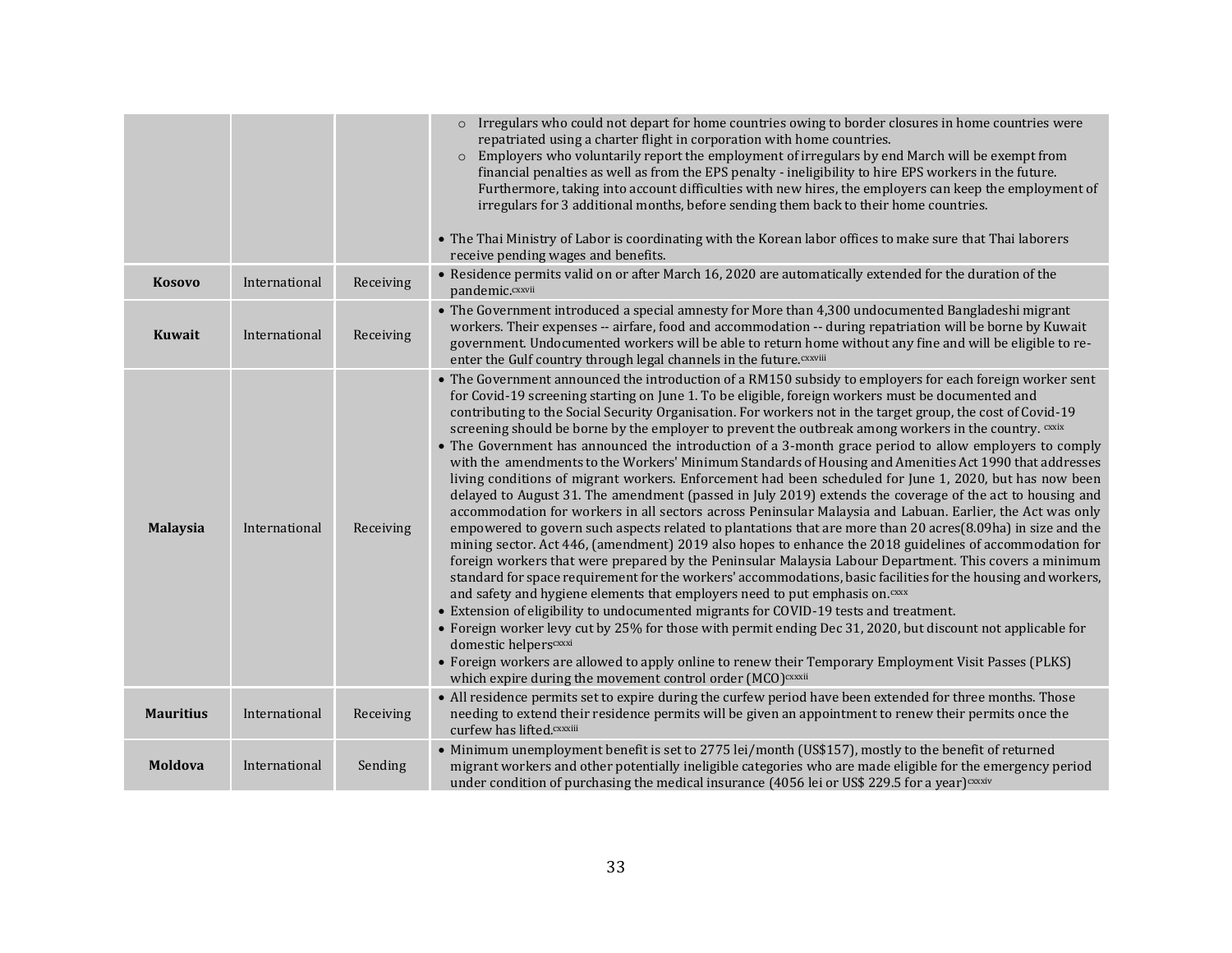| <b>Myanmar</b>                                 | International | Sending   | • On 25 April, the Office of the Labour Attaché at the Myanmar Embassy in Bangkok, announced it would<br>organize relief flights for Myanmar migrants stranded in Thailand (Myanmar embassies around the world also<br>announced relief flights) cxxxv<br>• The border with Thailand was expected to re-open on 1 May to allow a second large influx of migrants<br>(estimated 20,000 to 50,000 returns). The Myanmar Government requested to the Thai Government to only<br>allow 2,500 returnees per day through the Myawaddy border gate; however, due to the extension of the<br>Emergency Decree in Thailand until 31 May, returns are delayed for a few more days to allow for the necessary<br>arrangements to be put in place by Thai authorities. CXXXVi<br>• The Embassy of Myanmar in Thailand, in coordination with the Thai Ministry of Foreign Affairs, has announced<br>arrangements are in place to initiate the return of Myanmar migrants via land borders in Thailand by bus. This<br>is expected to be a staggered process, with a maximum of 210 returnees per day, commencing from 22 May.<br>In order to utilize the service, migrants need to first apply online. The Myanmar Labour Attaché Office will<br>then contact the migrant and provide the Office's bank account information for migrants to deposit the bus<br>fare. The final list of passengers for each day will be posted on the Myanmar Labour Attaché Office - Thailand<br>official Facebook page in advance of departure. CXXXVii |
|------------------------------------------------|---------------|-----------|-----------------------------------------------------------------------------------------------------------------------------------------------------------------------------------------------------------------------------------------------------------------------------------------------------------------------------------------------------------------------------------------------------------------------------------------------------------------------------------------------------------------------------------------------------------------------------------------------------------------------------------------------------------------------------------------------------------------------------------------------------------------------------------------------------------------------------------------------------------------------------------------------------------------------------------------------------------------------------------------------------------------------------------------------------------------------------------------------------------------------------------------------------------------------------------------------------------------------------------------------------------------------------------------------------------------------------------------------------------------------------------------------------------------------------------------------------------------------------------------------------------------------------|
|                                                | Internal      |           | The Livelihood and Food Security Fund (LIFT) announced new funding to support about 5.9 million people,<br>including: migrants, the elderly, internally displaced people, pregnant women and those with children aged<br>under two. Specifically, \$2.9 million are allocated for immediate assistance to migrants to prevent the spread<br>of the virus and to provide economic and legal support. The allocation includes \$1.7 million to support an<br>estimated 310,000 internal migrants in peri-urban areas, and \$1.2 million for 110,000 returned migrant<br>workers. cxxxviii                                                                                                                                                                                                                                                                                                                                                                                                                                                                                                                                                                                                                                                                                                                                                                                                                                                                                                                                     |
| <b>Nepal</b>                                   | International | Sending   | • The Minister of Foreign Affairs announced that the government is working on a series of measures that<br>involve safe repatriation of workers, their quarantine and employment in the labor market. When the<br>repatriation begins, pregnant women, people who have lost their jobs, those with health issues, those that<br>have lost a family member back home, and those that have overstayed their visas will be given priority. CXXXIX<br>• In mid-June, the Supreme Court issued an interim order to the government to use the foreign employment<br>welfare fund to repatriate Nepali workers living abroad in highly vulnerable conditions. The order is<br>expected to provide relief for tens of thousands of migrant workers who have been stranded in several<br>countries due to the Covid-19 pandemic and are unable to finance hefty chartered airfares to fly back<br>home.cxl<br>• A government task force is examining ways to reintegrate thousands of returning migrants into Nepal's<br>labour force. One initiative is for the central bank, Nepal Rastra Bank, to help with lower-rate loans for<br>entrepreneurial activities such as commercial farming. <sup>cxli</sup>                                                                                                                                                                                                                                                                                                                        |
| <b>Netherlands</b>                             | International | Receiving | • Non-EU citizens living in the Netherlands as residence permit holders are entitled to claim a special<br>financial support benefit (the temporary bridging scheme for self-employed entrepreneurs - TOZO) set up<br>for self-employed people in the wake of the Covid-19 pandemic. The immigration status of self-employed<br>permit holders with a fixed permit duration is not negatively impacted by applications to the TOZO<br>programcxlii                                                                                                                                                                                                                                                                                                                                                                                                                                                                                                                                                                                                                                                                                                                                                                                                                                                                                                                                                                                                                                                                          |
| <b>New</b><br><b>Zealand</b> <sub>cxliii</sub> | International | Receiving | • The government has automatically extended to 25 September all work, student, visitor, limited or interim<br>visas due to expire between 2 April and 9 July 2020.<br>• As part of the COVID-19 Economic Response Package, migrants under the Recognized Seasonal Employer<br>program are eligible for sick leave scheme that is part of NZ's COVID-19 economic response package                                                                                                                                                                                                                                                                                                                                                                                                                                                                                                                                                                                                                                                                                                                                                                                                                                                                                                                                                                                                                                                                                                                                            |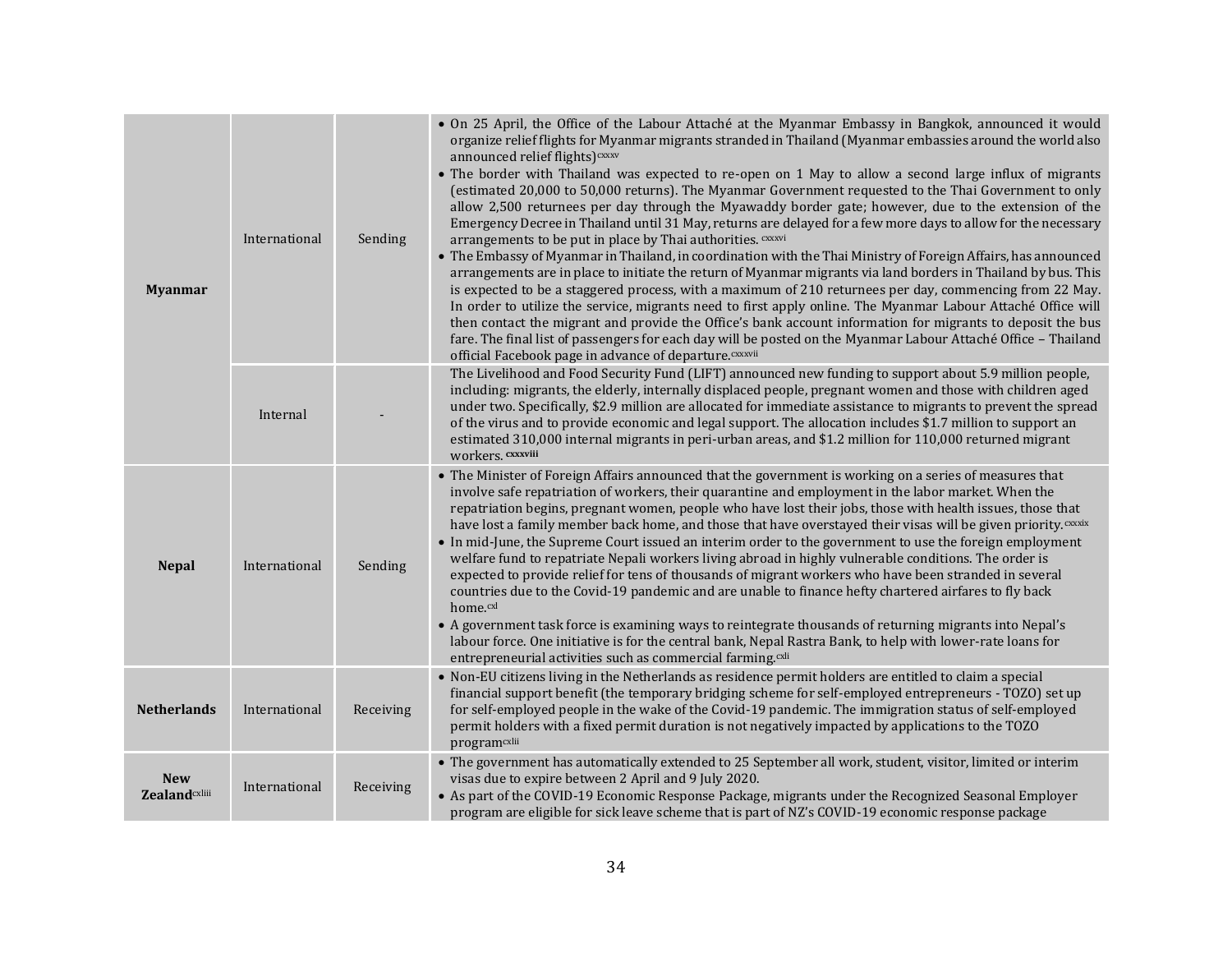|               |               |           | • Under the same package, RSE workers are also entitled to government funding, equating to NZ\$585.50 per<br>worker per week, if they cannot work during the lockdown because their employer's business is not<br>operating or the employer cannot afford to pay them due to reduced business activity<br>• If an RSE worker is required to self-isolate while in New Zealand, due to illness or close contact with a<br>confirmed COVID-19 case, they are also eligible for the government's wage subsidy. RSE employers apply for<br>the subsidy on behalf of their workers, and provide accommodation and pastoral care facilities during the<br>14-day isolation period. Workers will continue to pay their accommodation and other living costs.<br>• Under existing medical insurance, RSE workers are entitled to receive medical treatment for any presenting<br>conditions, including COVID-19, and treatment for the virus will be covered by New Zealand's Ministry of<br>Health.<br>• Work visa holders with employer-specific work visas who are already employed in essential services will be<br>able to vary their hours and be redeployed to do other roles within their current workplace. They can also<br>perform their current role in a different workplace. International students employed in an essential services<br>role will be able to work longer hours for their current employer. CXliv                                                                                                                                 |
|---------------|---------------|-----------|---------------------------------------------------------------------------------------------------------------------------------------------------------------------------------------------------------------------------------------------------------------------------------------------------------------------------------------------------------------------------------------------------------------------------------------------------------------------------------------------------------------------------------------------------------------------------------------------------------------------------------------------------------------------------------------------------------------------------------------------------------------------------------------------------------------------------------------------------------------------------------------------------------------------------------------------------------------------------------------------------------------------------------------------------------------------------------------------------------------------------------------------------------------------------------------------------------------------------------------------------------------------------------------------------------------------------------------------------------------------------------------------------------------------------------------------------------------------------------------------------------------------------------------------------------|
| <b>Norway</b> | International | Receiving | • The Government introduced a fixed-term benefit scheme for Longyearbyen to ensure a certain level of<br>income for foreign nationals not covered by the national measures and whose employment is temporarily<br>suspended due to the COVID outbreak. <sup>cxlv</sup> The benefit scheme will not be extended after June 20.<br>• The Ministry of Justice and Public Security is now exploring a fixed-term scheme for subsidising the return<br>home of foreign employees in Longyearbyen who are without income or means to return to their country of<br>origin.cxlvi<br>• Residence permits are not revoked if the foreign worker is temporarily laid off, they can continue to stay in<br>Norway for as long as the permit is valid. Foreign nationals who are laid off can remain in Norway up to six<br>months to look for another job if their residence permit is valid through this period. <sup>cxlvii</sup><br>• A reduction in work hours does not affect foreign nationals' immigration status (or renewal of their<br>immigration status) as long as they continue to work in at least 80% capacity. Salary reductions do not affect<br>foreign nationals' immigration status (or renewal of their immigration status) as long as the salary remains<br>at least at the minimum salary amount.cxlviii<br>• Seasonal workers in agriculture, forestry and fishing currently in Norway will be renewed. Starting May 12 <sup>th</sup><br>seasonal workers (agriculture/fruit and vegetable sector) are exempted from the entry ban. Cxlix |
| Panama        | International | Receiving | • The Government of Panamá will offer shelter to around 2,500 migrants at three immigration stations at<br>Panama's borders with Colombia and Costa Rica <sup>cl</sup> .<br>• The government has also provided masks and PPE in shelters in Darien and Gualaca. <sup>cli</sup><br>• The Government of Panama agreed to include 20,000 asylum seekers and refugees as potential beneficiaries<br>in the Panama Solidario Plan aimed at mitigating the economic impact of COVID-19, subject to vulnerability<br>criteria.clii                                                                                                                                                                                                                                                                                                                                                                                                                                                                                                                                                                                                                                                                                                                                                                                                                                                                                                                                                                                                                             |
| Perucliii     | International | Receiving | • The government announced that for the duration of the emergency all foreigners pending regularization are<br>considered as regulars.<br>• The government decreed the inclusion of foreign health professionals to strengthen the national healthcare<br>capacity during the emergency.<br>• The government decreed the temporal affiliation of refugees and migrants to the health insurance system<br>(SIS for its acronym in Spanish) specifically for those suspected or confirmed as COVID-19 positive.                                                                                                                                                                                                                                                                                                                                                                                                                                                                                                                                                                                                                                                                                                                                                                                                                                                                                                                                                                                                                                           |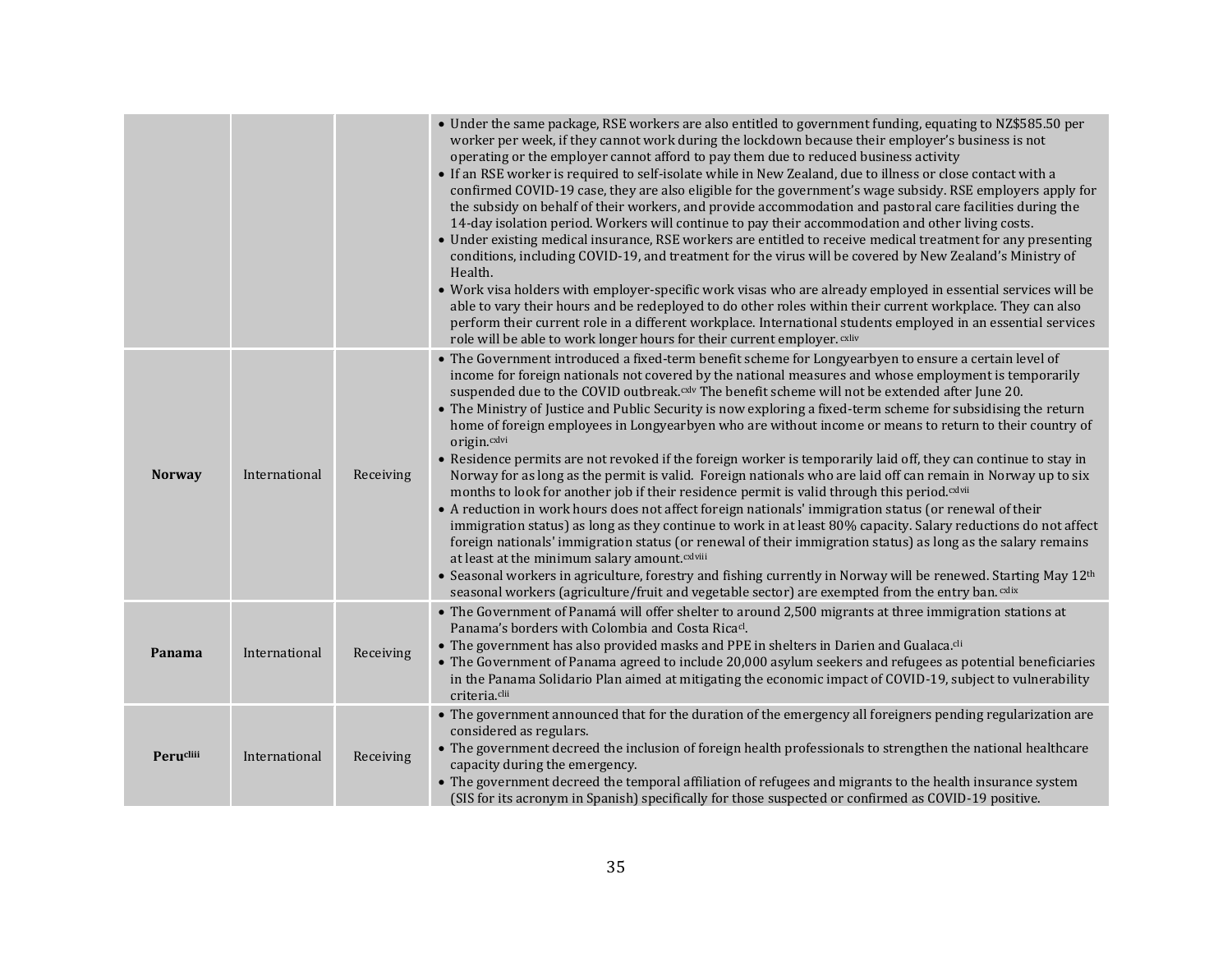| <b>Philippines</b> | International | Sending   | • The Department of Labor and Employment (DOLE) in the Philippines recently announced that cash<br>assistance amounting to \$200 (over PHP10,000) will be provided to overseas Filipino workers (OFWs)<br>whose work were affected by the coronavirus disease 2019 (Covid-19) pandemic. The Government targets to<br>reach 70,000 OFWs. To avail of the program, OFWs must submit their certificate of employment issued by<br>their agencies. Their application will be evaluated and processed by the Philippine Overseas Labor Office<br>(POLO) or Overseas Workers Welfare Administration (OWWA).<br>• Various Government agencies have expressed their collective decision to add another Philippine P 5 billion<br>pesos to support migrant workers from the Gulf and other destinations globallycliv                                                                                                                                                                                                                                                                                                                                                                                                                                                                                                                                                                                                                                                                                                                                                                                                                                                                                                                                                                                      |
|--------------------|---------------|-----------|--------------------------------------------------------------------------------------------------------------------------------------------------------------------------------------------------------------------------------------------------------------------------------------------------------------------------------------------------------------------------------------------------------------------------------------------------------------------------------------------------------------------------------------------------------------------------------------------------------------------------------------------------------------------------------------------------------------------------------------------------------------------------------------------------------------------------------------------------------------------------------------------------------------------------------------------------------------------------------------------------------------------------------------------------------------------------------------------------------------------------------------------------------------------------------------------------------------------------------------------------------------------------------------------------------------------------------------------------------------------------------------------------------------------------------------------------------------------------------------------------------------------------------------------------------------------------------------------------------------------------------------------------------------------------------------------------------------------------------------------------------------------------------------------------|
| <b>Poland</b>      | International | Receiving | • The Polish government extended legality of stay of foreigners residing in Poland on the basis of short-term<br>residence titles, including visa-free travel. Extension is valid until the end of the 30th day following the date<br>of cancellation of the state of epidemic emergency or the state of epidemic - depending on which one was the<br>last in force.clv<br>• Automatic extension for work permits, visas and residence cards that expire during the pandemic until 30<br>days after the end of the pandemic.clvi<br>• Eligible seasonal workers are exempt from work permit requirement until 30 days after end of the<br>pandemic, provided that they already held a proper work authorization document after March 13, 2020. clvii<br>• Permitted foreigners will receive social assistance on the same terms as Polish citizens, such as food aid<br>provided under the EU Operational Programme Food Assistance. Permitted foreigners include: EU citizens,<br>and those with permanent residence permit, refugee status, subsidiary protection, humanitarian residence<br>permit, or tolerated stay permit.clviii<br>• A new provision allows foreigners to work under conditions other than those specified in regulations for the<br>different types of permits, without the need to obtain new permits, change them or enter new declarations in<br>the register.clix<br><b>City of Gdansk</b><br>• Diagnostics and treatment in case of suspicion of coronavirus are free of charge regardless of country of<br>origin, citizenship or insurance status. In the case of coronavirus all citizens and foreigners have free medical<br>care. Material assistance in the form of clothing and household goods is available to all migrants with legal<br>status in Poland. |
| Portugal           | International | Receiving | • Portugal has granted immigrants and asylum seekers whose applications are being processed temporary<br>residency rights, which gives them access to public services such as national health services and welfare<br>benefitsclx<br>• Visas or residence permit cards which expired on or after February 24, 2020 are automatically extended<br>until June 30, 2020.clxi<br><b>City of Odemira</b><br>• The city is creating 500 quarantine locationss for foreign agricultural workers, including sanitation services<br>and possibilities to organize meals.clxii                                                                                                                                                                                                                                                                                                                                                                                                                                                                                                                                                                                                                                                                                                                                                                                                                                                                                                                                                                                                                                                                                                                                                                                                                             |
| Qatar              | International | Receiving | • Qatar has announced that full salaries will be provided to migrant workers in quarantine or treatment by<br>employers, and has set aside funds to support companiesclxiii<br>• Has said that workers unable to return home if their jobs are terminated will be able to remain "with proper<br>lodging and food"clxiv                                                                                                                                                                                                                                                                                                                                                                                                                                                                                                                                                                                                                                                                                                                                                                                                                                                                                                                                                                                                                                                                                                                                                                                                                                                                                                                                                                                                                                                                          |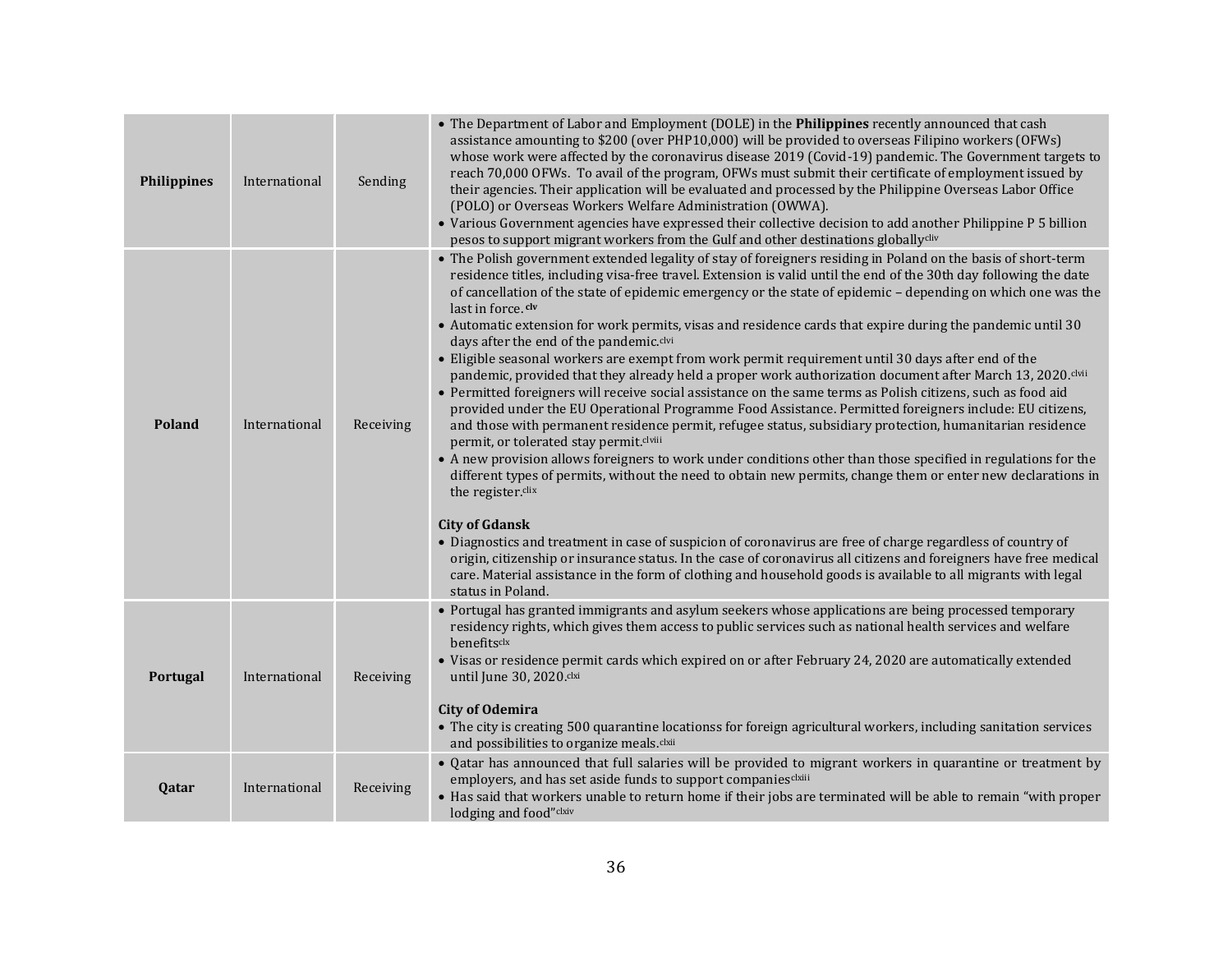|                                     |               |           | • Online remittances have been introduced to replace exchange houses with companies mandated to educate<br>workers about online remittance services                                                                                                                                                                                                                                                                                                                                                                                                                                                                                                                                                                                                                                                                                                                                                                                                                                                                                                                                                                                                                                                                                                                                                                                                                                                                                                                                                                                                                                                                                                                                                                                                                                                                                                                                                                                                                                                                                                                                                                                                                                                                                                                                                                                                                                                                                                                                                                                                                                                                                                                                                                                                                                                    |
|-------------------------------------|---------------|-----------|--------------------------------------------------------------------------------------------------------------------------------------------------------------------------------------------------------------------------------------------------------------------------------------------------------------------------------------------------------------------------------------------------------------------------------------------------------------------------------------------------------------------------------------------------------------------------------------------------------------------------------------------------------------------------------------------------------------------------------------------------------------------------------------------------------------------------------------------------------------------------------------------------------------------------------------------------------------------------------------------------------------------------------------------------------------------------------------------------------------------------------------------------------------------------------------------------------------------------------------------------------------------------------------------------------------------------------------------------------------------------------------------------------------------------------------------------------------------------------------------------------------------------------------------------------------------------------------------------------------------------------------------------------------------------------------------------------------------------------------------------------------------------------------------------------------------------------------------------------------------------------------------------------------------------------------------------------------------------------------------------------------------------------------------------------------------------------------------------------------------------------------------------------------------------------------------------------------------------------------------------------------------------------------------------------------------------------------------------------------------------------------------------------------------------------------------------------------------------------------------------------------------------------------------------------------------------------------------------------------------------------------------------------------------------------------------------------------------------------------------------------------------------------------------------------|
| Romania                             | International | Receiving | • The work/residence status of foreign workers will not be negatively affected if placed on furlough (technical<br>unemployment) or temporary reduction of work hours, provided their employment relationship continues. <sup>ckv</sup>                                                                                                                                                                                                                                                                                                                                                                                                                                                                                                                                                                                                                                                                                                                                                                                                                                                                                                                                                                                                                                                                                                                                                                                                                                                                                                                                                                                                                                                                                                                                                                                                                                                                                                                                                                                                                                                                                                                                                                                                                                                                                                                                                                                                                                                                                                                                                                                                                                                                                                                                                                |
| <b>Russian</b><br><b>Federation</b> | International | Receiving | • A Presidential Decree was issued to regulate the legal status of foreign nationals for an interim period of three<br>months; under the Decree, during March 15 - June 15 migrant workers are freed from buying work permits,<br>commonly known as "patents," to legally stay and work in Russiackvi<br>• Work Permit and Temporary/Permanent Residence Permit holders staying outside Russia for more than six<br>months will not have their permits cancelled.clxvii<br><b>City of Moscow</b><br>• The Mayor of Moscow declared that migrants will not be denied medical assistance if they need itclxviii                                                                                                                                                                                                                                                                                                                                                                                                                                                                                                                                                                                                                                                                                                                                                                                                                                                                                                                                                                                                                                                                                                                                                                                                                                                                                                                                                                                                                                                                                                                                                                                                                                                                                                                                                                                                                                                                                                                                                                                                                                                                                                                                                                                          |
| Saudi Arabia                        | International | Receiving | • Reduction in the dependent expat levy—paid by the head of the household for his or her dependents living in<br>the country-for the next three months<br>• Automatic renewal of expired residencies for three months and correction of illegal status<br>• Extension of 6 months for the exit and re-entry visas of expatriates abroad<br>• Cancellation of fines for delays in payment of dependent residency fees and levies by head of the household<br>for the next three months<br>• Exemption for businesses for the next 6 months of work permit fees and deferral of all financial dues;<br>• Utilization of 3,600+ public school buildings as accommodation of expatriate workers/ migrants to move them<br>out from the currently very dense areas<br>• Provision of accommodation and food to all migrants/expatriates who are on medical isolation<br>• Repatriation of Pilgrims (from Meccah and Medina) administered by Ministry of Hajj and MOH: followed by<br>medical isolation at the hotels in Jeddah and Meccah and tested negative for COVID<br>• As per Royal Decree (April 3), provision of free treatment for all COVID cases (including expatriates, tourists<br>and illegal workers in the country).<br>• Permission for delays and deferral of electricity and rent payment.<br>• Revision of labor law to allow firms for 6 months to reduce salaries corresponding to reduction in working<br>hours, put worker on annual leave, put worker on unpaid leave subject to agreement with the worker.<br>• Temporary suspension of the wage protection system<br>• Permission for foreign workers to work for other employers (expansion of Ajeer system)<br>• Exemption from expatriate levy for workers whose igama (resident permit) has expired before 30 June 2020.<br>Their iqama will be extended for 3 months without charge.<br>• Ministry of Interior announced that residents of all nationalities will exceptionally be allowed to register for<br>the repatriation service "AUDAH" = return via the Absher platform (for those who have valid visas, exit/re-<br>entry visa, final exit, visit of all kinds, tourism) to travel by air to their home countries. Migrants have to be<br>willing to pay for their own ticket. This initiative is coordinated across MOI, Ministry of tourism, MOH,<br>Airlines. The total number of applications registered in the initiative reached 178,452 during the period from<br>April 22 to June 3. As of early June the program assisted 12,790 expats repatriation.clxix<br>• Start of repatriation of expatriates in early May, 2020 in coordination with authorities, embassies and<br>airlines. Embassies and Consulates have opened registration for repatriation of their citizens (especially India,<br>Pakistan) |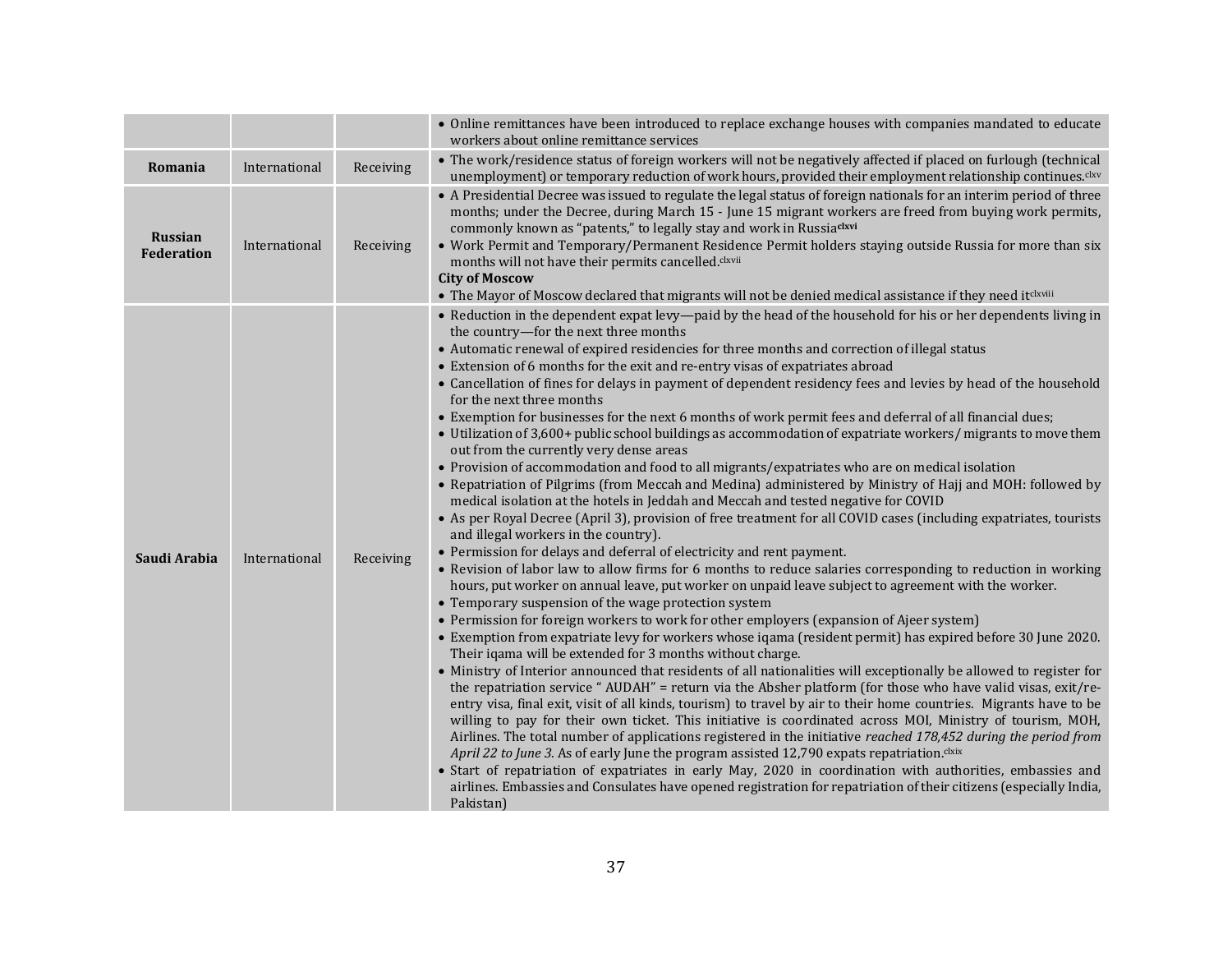|                           |               |           | • Arrangements of flights for non-national residents who wish to return to their home countries during the<br>coronavirus outbreak. The repatriation of Indian workers started on May 8 with a flight carrying 152<br>workersckx<br>• Deployment of mobile health teams and aggressive testing campaigns in densely populated areas<br>• Saudi authorities have launched a major awareness campaign among the Kingdom's expat community using a<br>range of languages to spell out the dangers and legal consequences of ignoring the coronavirus disease<br>(COVID-19) precautionary measures.clxxi                                                                                                                                                                                                                                                                                                                                                                                                                                                                                                                                                                                                                                                                                                                                                                                                                                                                                                                                                                                                  |
|---------------------------|---------------|-----------|-------------------------------------------------------------------------------------------------------------------------------------------------------------------------------------------------------------------------------------------------------------------------------------------------------------------------------------------------------------------------------------------------------------------------------------------------------------------------------------------------------------------------------------------------------------------------------------------------------------------------------------------------------------------------------------------------------------------------------------------------------------------------------------------------------------------------------------------------------------------------------------------------------------------------------------------------------------------------------------------------------------------------------------------------------------------------------------------------------------------------------------------------------------------------------------------------------------------------------------------------------------------------------------------------------------------------------------------------------------------------------------------------------------------------------------------------------------------------------------------------------------------------------------------------------------------------------------------------------|
| <b>Serbia</b>             | International | Receiving | • Foreign workers' work/residence status is not directly affected by work hours/salary reductions related to<br>the pandemicclxxii                                                                                                                                                                                                                                                                                                                                                                                                                                                                                                                                                                                                                                                                                                                                                                                                                                                                                                                                                                                                                                                                                                                                                                                                                                                                                                                                                                                                                                                                    |
| <b>Singapore</b>          | International | Receiving | • Singapore provided \$35 a day in housing support to assist with employers' costs due to Malaysia-imposed<br>restrictions preventing frequent commuter workers from returning to Malaysia. The assistance has now<br>terminated.clxxiii<br>. To help ease labor costs, the government announced that monthly Foreign Worker Levy due in April 2020 will<br>be waived. The government will also provide employers with a Foreign Worker Levy Rebate of S\$750 for each<br>work permit or S Pass holder, based on previous levies paid in 2020.clxxiv<br>• Singapore's Ministry of Health announced that all of its migrant workers are to be tested for COVID-19<br>before they will be allowed to return to work, a process that is expected to continue until July.clxxv<br>• The Ministry of National Development and the Ministry of Manpower announced that the Government will<br>build new foreign worker dormitories, and refit unused state properties as part of plans to reduce the current<br>density in the dormitories. These include quick build dormitories that can be constructed "quite quickly" in a<br>modular form with a low density. These dormitories can last for about two to three years and can house about<br>25,000 people in total. Unused state properties, including former schools and vacant factories, will be fitted<br>out to temporarily house about 25,000 workers. The authorities are also in talks with contractors to build<br>more construction temporary quarters, which are makeshift dormitories that keep the workers near their<br>worksite.clxxvi |
| <b>Slovak</b><br>Republic | International | Receiving | • Residence statuses due to expire up to one month after the state of emergency are extended for two months<br>after the state of emergency ends (no date fixed yet) clxxvii                                                                                                                                                                                                                                                                                                                                                                                                                                                                                                                                                                                                                                                                                                                                                                                                                                                                                                                                                                                                                                                                                                                                                                                                                                                                                                                                                                                                                          |
| <b>South Africa</b>       | International | Receiving | • Some visa requirements have been waived, particularly deadlines for renewals. Foreign nationals whose<br>permits are due to expire during the lockdown period will be able to re-apply through a simplified procedure,<br>once the lockdown has been lifted.clxxviii<br>• Renewals of temporary residence for the purpose of business will not be obliged to meet the requirement of<br>minimum income/profit for this year.clxxix                                                                                                                                                                                                                                                                                                                                                                                                                                                                                                                                                                                                                                                                                                                                                                                                                                                                                                                                                                                                                                                                                                                                                                  |
| <b>Spain</b>              | International | Receiving | • In late May, the Spanish Cabinet approved a guaranteed minimum income scheme for vulnerable individuals.<br>Migrants are eligible for the scheme if they have been living legally in Spain for at least a year. Exceptions from<br>the legal residency requirement are made in some cases such as violence against women and sex trafficking.<br>The details of the scheme may still change before implementation. Clxxx clxxxi<br>• The Spanish government has announced the extension of work permits for foreign workers whose contracts<br>would expire during the period between the declaration of emergency and June 30clxxxii<br>• Regarding companies and institutions that submit applications to the Large Business Unit (UGE) for residence<br>and work permits for their employees: Applications before March 18 which have been approved will be<br>processed and the approvals issued. Applications received before March 18 and unresolved after 20 days will                                                                                                                                                                                                                                                                                                                                                                                                                                                                                                                                                                                                                       |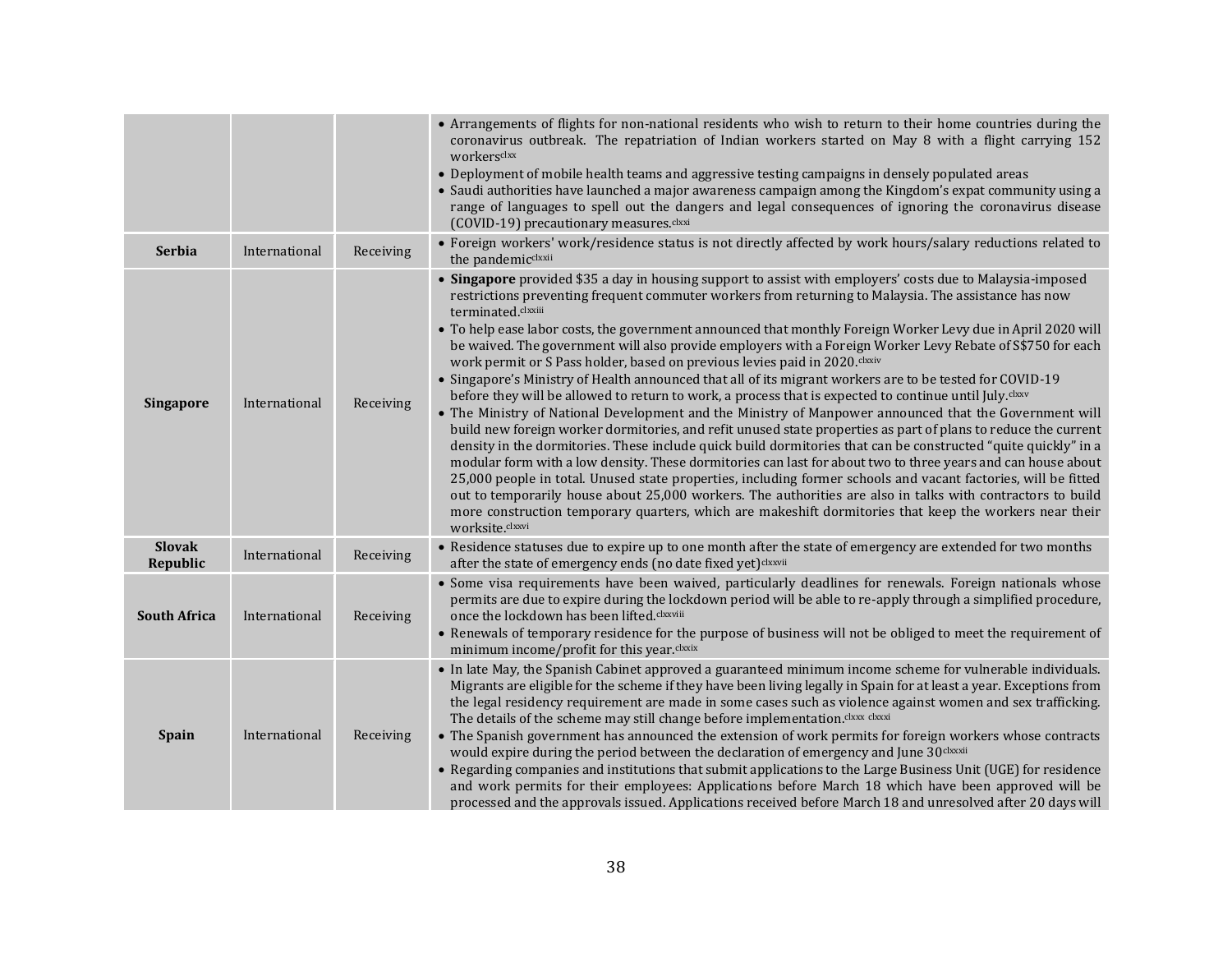|                 |               |           | also be approved, and declaratory certificates of approval issued. For refused or archived applications, the<br>legal timeframe for appeals will be suspended.clxxxiii<br>• The Spanish government has announced that work permits will be provided to young immigrants who arrived<br>to Spain as unaccompanied minors who have turned 18 and have residency permits but not work permitsclxxxiv<br>• All documented workers, both Spanish and foreign, part-time and full-time, can access a state-paid furlough<br>scheme, allowing them to claim up to 75% of their salary in the first six months and 50% thereafter clxxxv<br>• Foreign healthcare workers are exempt from the entry ban and receive expedited applications for the<br>recognition of foreign qualifications and for residence and work permits in the health sector. Spain is<br>promoting the hiring of at least 500 foreign trained health workers (mostly already in the country); 380 were<br>recruited in first 10 days. Clxxxvi |
|-----------------|---------------|-----------|--------------------------------------------------------------------------------------------------------------------------------------------------------------------------------------------------------------------------------------------------------------------------------------------------------------------------------------------------------------------------------------------------------------------------------------------------------------------------------------------------------------------------------------------------------------------------------------------------------------------------------------------------------------------------------------------------------------------------------------------------------------------------------------------------------------------------------------------------------------------------------------------------------------------------------------------------------------------------------------------------------------|
| Sri Lanka       | International | Sending   | • To help its overseas migrant workers deal with the coronavirus, Sri Lanka's Ministry of Foreign Relations has<br>launched an online portal where citizens can voice their concernsdxxxvii<br>• After starting its program of repatriation of Sri Lankan students stranded in foreign countries, in early May<br>the Government approved a cabinet paper focused on the repatriation of migrant workers abroad in<br>vulnerable conditions. The Cabinet Paper also cover two other important points: first, the need to ensure<br>that local quarantine facilities are reserved for those coming who can't afford to go to quarantine in Hotels;<br>second, the importance of continued Diplomatic representation to sustain the large number of migrant<br>workers in their current places of domicile. Clxxxviii<br>• Has exempted inward remittances from certain regulations and taxes clxxxix                                                                                                          |
| <b>Sweden</b>   | International | Receiving | • Reduced hours of layoffs due to the coronavirus do not affect work permit validity if the reduced income is in<br>line with collective bargaining agreements <sup>cxc</sup>                                                                                                                                                                                                                                                                                                                                                                                                                                                                                                                                                                                                                                                                                                                                                                                                                                |
| Switzerland     | International | Receiving | • Exemption to the entry ban for essential workers (including in health for EU/EFTA and third countries<br>nationals and food processing for EU/EFTA nationals). Regarding recognition of foreign qualifications,<br>physicians with a job offer already in Switzerland receive priority processing. CXCI                                                                                                                                                                                                                                                                                                                                                                                                                                                                                                                                                                                                                                                                                                    |
| <b>Thailand</b> | International | Sending   | • Thailand has just initiated a multi-prong package for Thai workers forced to return from Korea due to the<br>outbreak. This includes:<br>o Those who are members of Overseas Workers Fund will be entitled to THB15,000 compensation (also<br>available to member workers who return from other countries that have announced a Covid-19<br>outbreak);<br>o The Thai Ministry of Labor will coordinate with labor offices Korea to make sure that Thai laborers<br>receive pending wages and benefits (the Department of Employment has identified over 81,562 domestic<br>jobs for Thai laborers returning from overseas)<br>• Legal foreign workers who registered under article 33 of social security act, they will receive all benefits. In                                                                                                                                                                                                                                                           |
|                 |               | Receiving | the case that the business closes, they will receive 62% of their pay but not exceeding 90 days. Registered                                                                                                                                                                                                                                                                                                                                                                                                                                                                                                                                                                                                                                                                                                                                                                                                                                                                                                  |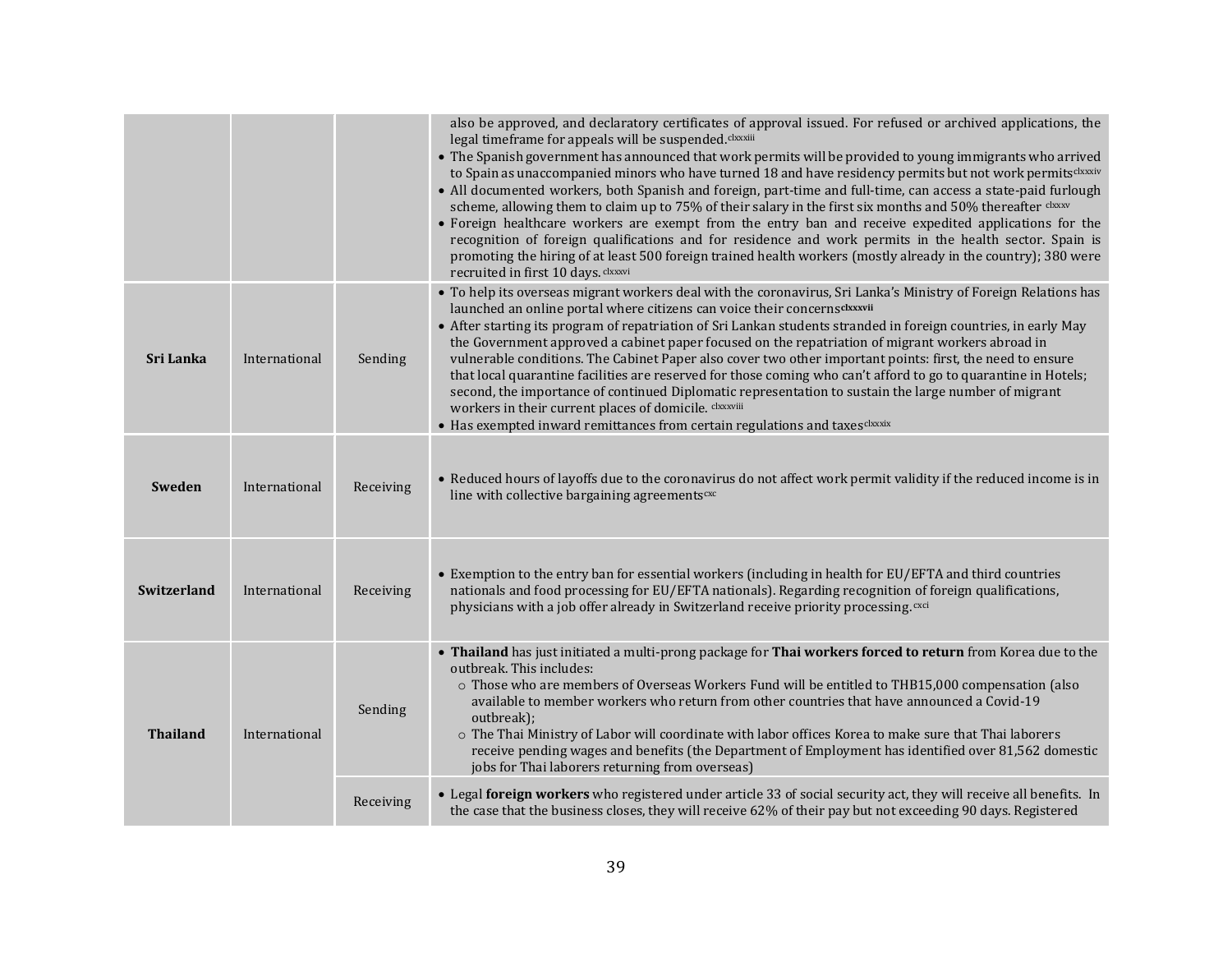|                                       | Internal      |                      | workers, including migrants, are also entitled to severance pay if they are terminated. CXCII They also receive<br>medical care for check-up and treatment under this article.<br>• The qualifications required to receive the aid - including a Thai bank account and at least six months of<br>contributing to the government fund - have resulted in the exclusion of the most vulnerable, including<br>millions of migrants from neighboring countries. CXCIII<br>• On 15 April, 2020, the Thai Government announced a blank extension for the country's migrant workers,<br>who will be permitted to stay until November 30 and be exempted from overstay penalties cxciv.<br>• Other visa relief measures were also announced for non-nationals, including automatic stays for border pass<br>holders until borders with Cambodia, Lao PDR, and Myanmar are reopened. <sup>cxcv</sup><br>• The Thai cabinet approved visa extensions until 31 July for about 1 million migrant workers from Cambodia,<br>Lao PDR and Myanmar to ease potential labour shortages as the country's economy reopens. CXCVi<br>• Providing a cash transfer to informal and self-employed workers                                                                                                                                                                                                                                                                                                                                                                                                                                                                                                                                                    |
|---------------------------------------|---------------|----------------------|---------------------------------------------------------------------------------------------------------------------------------------------------------------------------------------------------------------------------------------------------------------------------------------------------------------------------------------------------------------------------------------------------------------------------------------------------------------------------------------------------------------------------------------------------------------------------------------------------------------------------------------------------------------------------------------------------------------------------------------------------------------------------------------------------------------------------------------------------------------------------------------------------------------------------------------------------------------------------------------------------------------------------------------------------------------------------------------------------------------------------------------------------------------------------------------------------------------------------------------------------------------------------------------------------------------------------------------------------------------------------------------------------------------------------------------------------------------------------------------------------------------------------------------------------------------------------------------------------------------------------------------------------------------------------------------------------------------------------------------|
| <b>Tunisia</b>                        | International | Sending              | • The government's Office of Tunisians Abroad (OTE) has allocated funds worth 900 thousand dinars to help<br>Tunisians abroad on a case by case basis. Most beneficiaires have been Tunisians stranded abroad, students<br>not receiving a scholarship and irregular migrants. Included in this effort, approximately 1000 Tunisian<br>students in Paris received 100 Euros in cash assistance.                                                                                                                                                                                                                                                                                                                                                                                                                                                                                                                                                                                                                                                                                                                                                                                                                                                                                                                                                                                                                                                                                                                                                                                                                                                                                                                                       |
|                                       |               | Receiving            | • To help the estimated 4,300 migrants in Tunisia, 800 aids in kind and 120 pecuniary aids were given to<br>migrants, regardless of their legal status. CXCVII                                                                                                                                                                                                                                                                                                                                                                                                                                                                                                                                                                                                                                                                                                                                                                                                                                                                                                                                                                                                                                                                                                                                                                                                                                                                                                                                                                                                                                                                                                                                                                        |
| <b>Uganda</b>                         | International | Receiving            | • Usual fines applied to visa overstayers have been waived for permits expiring during the lockdown<br>period.cxcviii                                                                                                                                                                                                                                                                                                                                                                                                                                                                                                                                                                                                                                                                                                                                                                                                                                                                                                                                                                                                                                                                                                                                                                                                                                                                                                                                                                                                                                                                                                                                                                                                                 |
| <b>Ukraine</b>                        | International | Sending              | • The Government relaxed eligibility rules of the Guaranteed Minimum Income Program making returning<br>migrants eligible for the GMI benefit.cxcix                                                                                                                                                                                                                                                                                                                                                                                                                                                                                                                                                                                                                                                                                                                                                                                                                                                                                                                                                                                                                                                                                                                                                                                                                                                                                                                                                                                                                                                                                                                                                                                   |
| <b>United Arab</b><br><b>Emirates</b> | International | Receiving<br>Sending | • Firms are encouraged to consider alternative methods to reduce costs other than workers' termination. A<br>new decree allows firms to provide migrant workers, subject to mutual agreement, with the alternative of<br>working remotely, taking paid leave, unpaid leave, temporary or permanent reduction in salaries.<br>• Firms can register workers on a job matching virtual platform in case workers are terminated.<br>• Employers must pay housing and other allowances until the worker finds another job or leaves the country.<br>Employers also need to pay the end of service benefits. On housing, Abu Dhabi suspended all rental property<br>eviction cases, and deferred collection of rent payments and service fees for tenants. Dubai also suspended<br>rental property eviction cases.<br>• Extension of residence permits and visas until December 2020<br>• Issuance of instructions to facilitate the recruitment of migrant workers through the creation of a 'virtual<br>labor market' (under the Ministry of Human Resources and Emiratisation) to facilitate the provision of job<br>opportunities for suspended employees<br>• Provision of essential food supplies to 12,000 vulnerable families and foreign workers.<br>• Partial amnesty for visa violators recently implemented, whereby they can exit the country without paying<br>any penaltiescc<br>• The Government announced the extension of the "Tawajudi" service to include residents stranded abroad who<br>hold valid UAE residence visa to facilitate their safe return to the country. Tawajudi Institute services usually<br>offer assistance to UAE citizens who find themselves in an emergency situation when they are abroad. By |
|                                       |               |                      | expanding Tawajudi services to include valid residency holders as well as UAE citizens, the UAE is ensuring                                                                                                                                                                                                                                                                                                                                                                                                                                                                                                                                                                                                                                                                                                                                                                                                                                                                                                                                                                                                                                                                                                                                                                                                                                                                                                                                                                                                                                                                                                                                                                                                                           |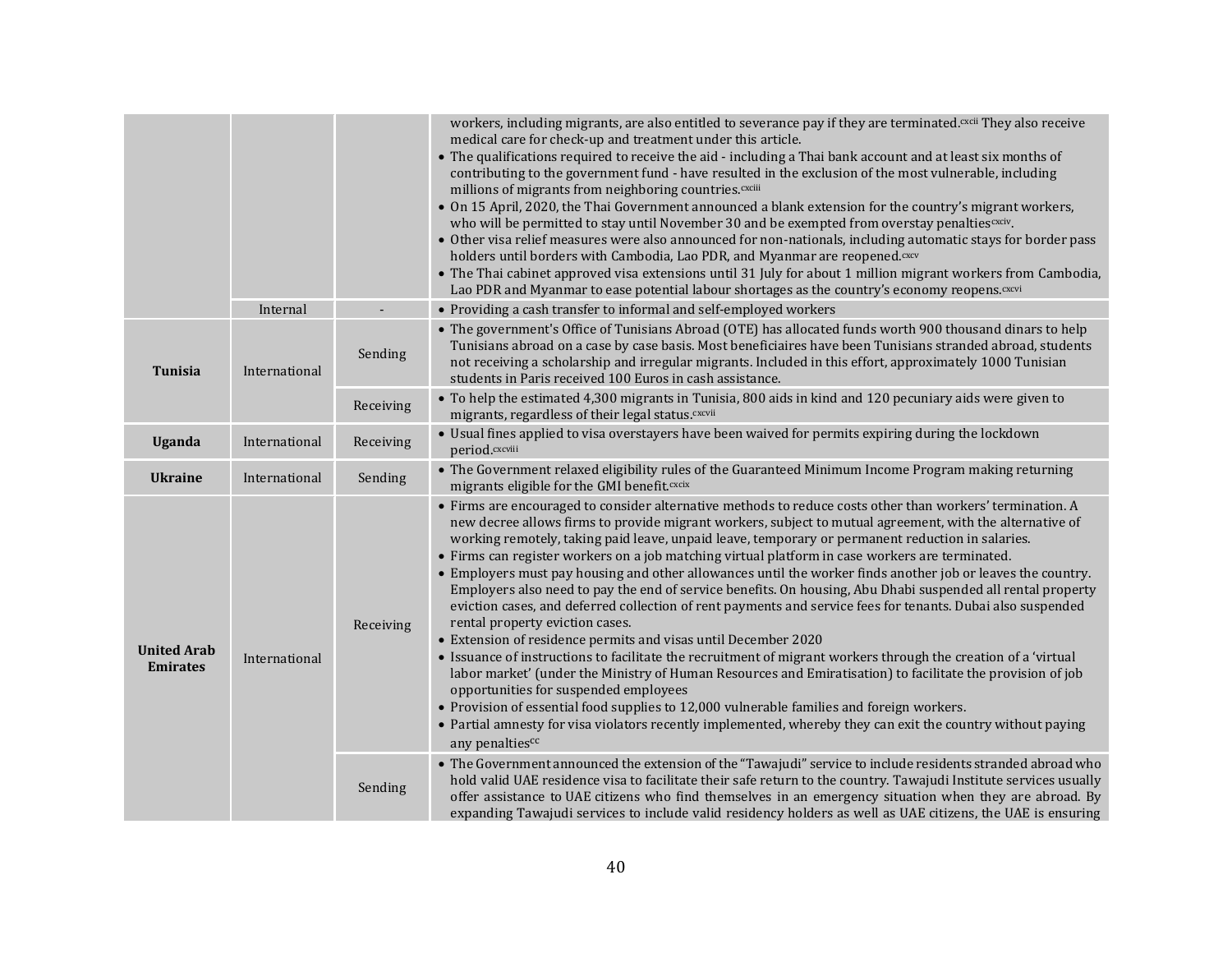|                                 |               |           | the health and safety of UAE's people by putting systems into place that will ensure that people will be safely<br>returned to the UAE should the situation call for repatriation. <sup>cci</sup>                                                                                                                                                                                                                                                                                                                                                                                                                                                                                                                                                                                                                                                                                                                                                                                                                                                                                                                                                                                                                                                                                                                                                                                                                                                                                                                                                                                                                                                                                                                                                                                                                                                                                                                                                                                                                                                                                                                                                                                                                                                                                                                                                                                                                                                                                                                                                      |
|---------------------------------|---------------|-----------|--------------------------------------------------------------------------------------------------------------------------------------------------------------------------------------------------------------------------------------------------------------------------------------------------------------------------------------------------------------------------------------------------------------------------------------------------------------------------------------------------------------------------------------------------------------------------------------------------------------------------------------------------------------------------------------------------------------------------------------------------------------------------------------------------------------------------------------------------------------------------------------------------------------------------------------------------------------------------------------------------------------------------------------------------------------------------------------------------------------------------------------------------------------------------------------------------------------------------------------------------------------------------------------------------------------------------------------------------------------------------------------------------------------------------------------------------------------------------------------------------------------------------------------------------------------------------------------------------------------------------------------------------------------------------------------------------------------------------------------------------------------------------------------------------------------------------------------------------------------------------------------------------------------------------------------------------------------------------------------------------------------------------------------------------------------------------------------------------------------------------------------------------------------------------------------------------------------------------------------------------------------------------------------------------------------------------------------------------------------------------------------------------------------------------------------------------------------------------------------------------------------------------------------------------------|
| <b>United</b><br><b>Kingdom</b> | International | Receiving | • The United Kingdom has extended visas until May 31, 2020 for those whose leave expired on or after January<br>24, 2020 and are in the United Kingdom because of travel restrictions or self-isolation related to COVID-19 <sup>ccii</sup><br>• Automatically extended the visas of foreign doctors for one yearcciii<br>• The Home Office announced in late May that individuals whose visas expire between January 24, 2020 and<br>July 31, 2020 and who cannot return to their home countries owing to COVID-19 will be able to extend their<br>visas until July 31, 2020. cciv<br>• For those individuals who have already had their visas extended to May 31, 2020, their visas will be<br>automatically extended to July 31, 2020.<br>• For all overseas visitors, including anyone living in the UK without permission: No charges apply to testing<br>for COVID-19. The same is true of most other infectious diseases. No immigration checks are required for<br>overseas visitors that are known to be only undergoing testing or treatment for COVID-19.ccv<br>• As part of arrangements to avoid redundancies, the UK government has confirmed that employers of Tier 2<br>or Tier 5 workers may reduce their salaries to the amounts payable under the provisions of the economic<br>stimulus package, i.e. 80% of the normal salary, or GBP 2,500 per month, whichever is lower. This includes<br>where the resulting salary is below the normal minimum for the occupation or visa category. Reductions<br>must be part of a company-wide policy to avoid redundancies and in which all workers are treated the same,<br>and the pay of sponsored workers must return to at least previous levels once these arrangements have<br>ended.ccvi<br>• Local authorities have called on the government to suspend the "no recourse to public funds" immigration<br>status for the duration of the coronavirus pandemic, to prevent thousands from falling into destitution and<br>homelessness. Hundreds of thousands of immigrants in the UK have an immigration status that allows them<br>to work here, but which prevents them from accessing most benefits should they become unemployed. Many<br>have lost their jobs because of the Covid-19 pandemic and are struggling to feed their families and pay<br>rent. ccvii<br>• The government has announced that the ban on evictions of renters has been extended until 23 August 2020.<br>This will protect vulnerable tenants in private and social housing, such as migrants.ccviii |
|                                 |               |           | • Has issued updated guidance on visas for medical professionals and residents <sup>ccix</sup><br>• Has issued an extension for submission of documents for extensions of employment authorizations <sup>ccx</sup><br>• Has lifted the in-person interview requirement for most applicants applying for the H-2A seasonal guest<br>worker program and temporarily amended regulations to allow seasonal migrant workers to remain in the<br>United States beyond the 3-year maximum allowable period of stay in the United States <sup>coxi</sup><br>• Reduced hours or pay may be possible under certain conditions for some non-immigrant visas (e.g.H-1B) <sup>ccxii</sup>                                                                                                                                                                                                                                                                                                                                                                                                                                                                                                                                                                                                                                                                                                                                                                                                                                                                                                                                                                                                                                                                                                                                                                                                                                                                                                                                                                                                                                                                                                                                                                                                                                                                                                                                                                                                                                                                          |
| <b>United States</b>            | International | Receiving | <b>State of Californiaccxiii:</b><br>• The Governor also announced \$125 million in disaster relief assistance for undocumented<br>immigrants impacted by COVID-19. California will provide \$75 million in disaster relief assistance and<br>philanthropic partners have committed to raising an additional \$50 million.<br>• California's \$75 million Disaster Relief Fund will support undocumented Californians impacted by COVID-19<br>who are ineligible for unemployment insurance benefits and disaster relief, including the CARES Act, due to<br>their immigration status.                                                                                                                                                                                                                                                                                                                                                                                                                                                                                                                                                                                                                                                                                                                                                                                                                                                                                                                                                                                                                                                                                                                                                                                                                                                                                                                                                                                                                                                                                                                                                                                                                                                                                                                                                                                                                                                                                                                                                                 |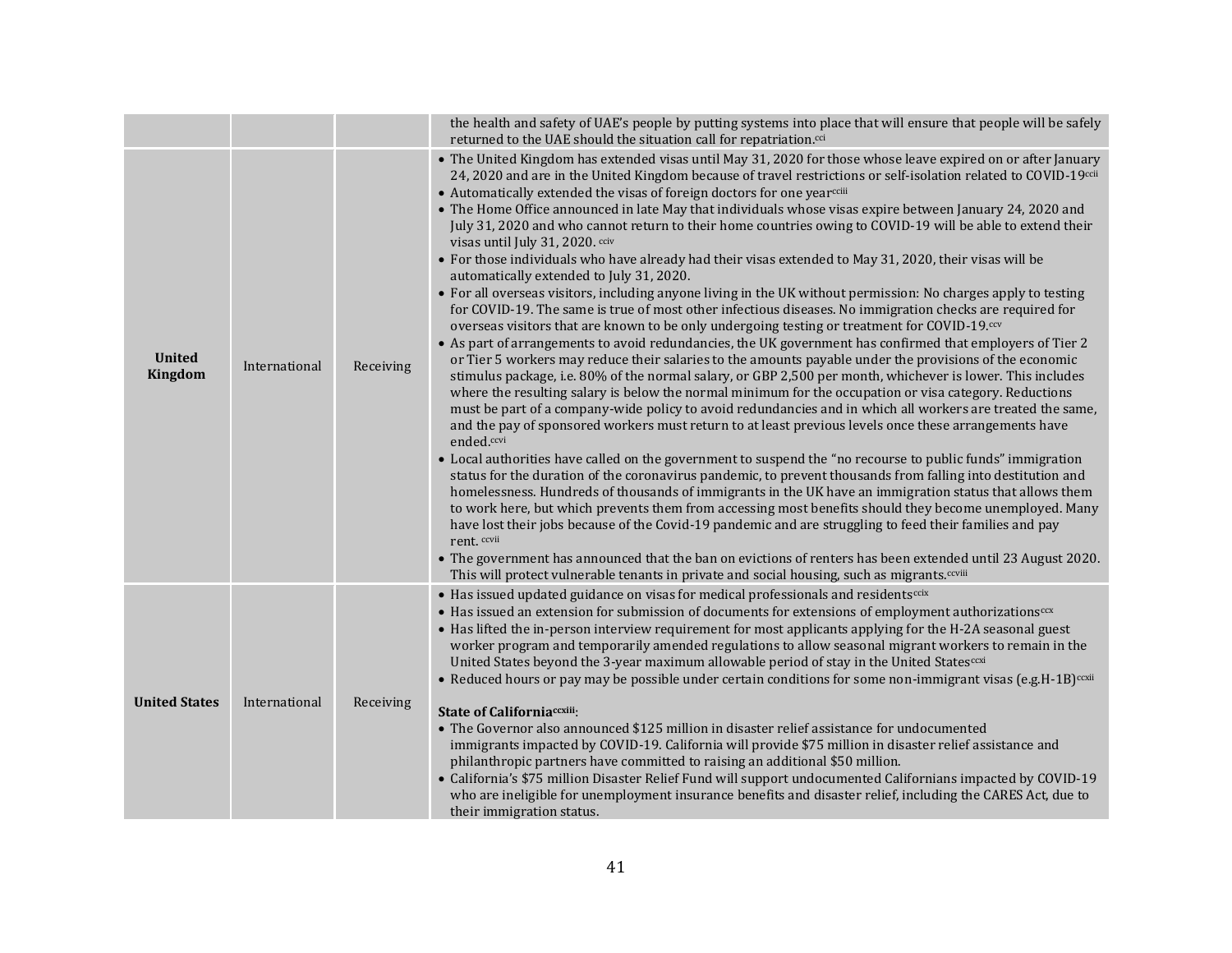- Approximately 150,000 undocumented adult Californians will receive a one-time cash benefit of \$500 per adult with a cap of \$1,000 per household to deal with the specific needs arising from the COVID-19 pandemic. Individuals can apply for support beginning next month.
- California has implemented the option under the federal relief bill that authorizes testing and testing-related services at 100 percent reimbursement through its Medicaid program (Medi-Cal), to create an "aid code" (eligibility category) for patients to be enrolled presumptively, without regard to income, resources, or immigration status. For immigrants already enrolled in emergency Medicaid, the state has confirmed that COVID-19-related testing, diagnosis, and treatment will be coveredccxiv

#### **State of New Jersey**

• An exuctive order signed by Governor Phil Murphy has granted temporary medical licenses to doctors who are licensed and in good standing in foreign countries.<sup>ccxv</sup>

#### **State of Oregon**:

• The Oregon [Worker Relief Fund](https://www.mrgfoundation.org/oregon-worker-relief-fund/) is seeking to replace up to 60 percent of lost wages for Oregonians who, due to their or a family member's immigration status, are disqualified from receiving unemployment insurance or stimulus benefits.ccxvi

#### **State of Pennsylvania**

• In the State of Pennsylvania, 40 organizaitons have combined to create the PA Immigrant Relief Fund. They will provide \$800 in one-time cash assistance to migrants in need who don't qualify for federal assistance and stand in need. Their goal is to raise \$4 million by June 30th and a significant portion of fundraising is coming from a "share our check" campaign encouraging those receiving federal cash assistance to share a portion of it with the fund.ccxvii

#### **State of Washington**:

- The state's guidance regarding emergency medical services available to state residents regardless of their immigration status provides that "[t]he assessment and treatment of COVID-19 provided in any outpatient setting, such as office or clinic, telemedicine, online digital or telephonic services is considered a qualifying emergency."ccxviii
- A preexisting Disaster Cash Assistance Program has been activated to address the needs of families affected by the COVID-19 crisis. The program offers one month of assistance (in a twelve-month period) to all lowincome Washington families and people without children, regardless of their status, who are not eligible for other cash programs.<sup>ccxix</sup>

#### **Washington, DCccxx**:

• The semi-public Company Events DC is developing a \$18 million hospitality and tourism relief fund with \$5 million dedicated to undocumented immigrants. A distribution plan is in progress.

#### **City of Austinccxxi**

• Approved a \$15 million relief fund that includes funds for one-time cash payments and may prioritize people, including undocumented migrants, who do not quality for assistance from the federal government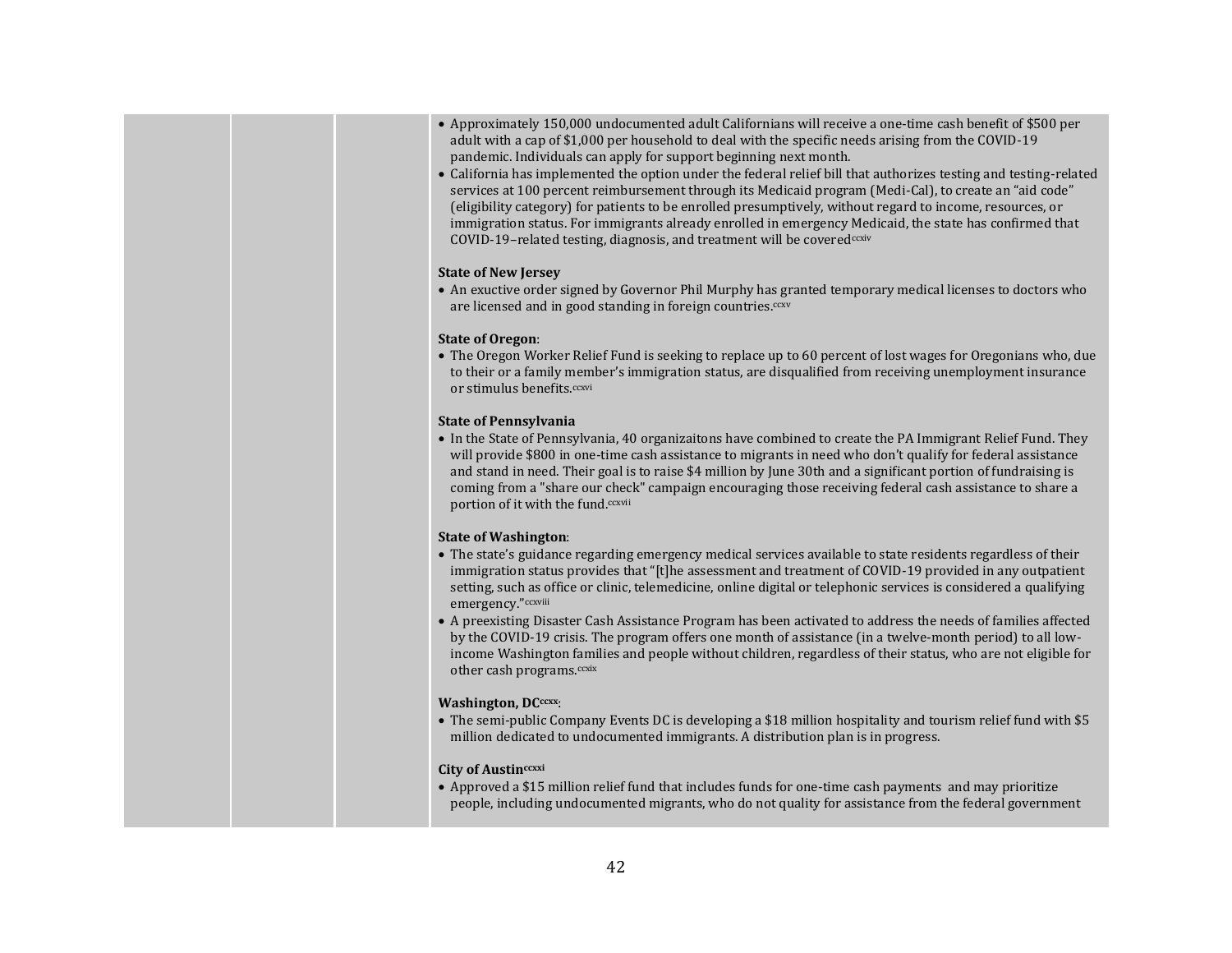### **City of Boston**

• A \$3 million fund was established to assist city residents, regardless of their immigration status, who are at risk of losing rental housing due to COVID-19.ccxxii

#### **City of Chicagoccxxiii**:

- The Mayor signed an executive order explicitly ensuring that all benefits, opportunities, and services provided or administered by the City of Chicago are accessible to all residents, regardless of birth country or current citizenship status.
- To address the challenges that the COVID-19 pandemic poses to Chicago's communities, including its immigrant community, the City of Chicago has implemented numerous programs to aid all residents during this extraordinarily challenging time, including:
	- o Establishing the COVID-19 Housing Assistance Grant program, which provides disaster relief aid for the housing costs faced by individuals and families impacted by the COVID-19 pandemic;
	- o Offering online Enrichment Learning Resources through Chicago Public Schools for all students at all levels, so that each student, regardless of immigration status, can continue to pursue a top-notch education; and
	- o Starting a \$100 million Chicago Small Business Resiliency Fund to provide small businesses with disaster relief cash flow during the COVID-19 pandemic, which is available to any entrepreneur, including immigrant business owners.
	- $\circ$  In early June, the Mayor announced a \$5 million fund for residents who are excluded from the federal coronavirus relief legislation (the CARES Act), including residents living in the country without legal authorization. Eligible residents will get a one-time check of  $$1,000$ .ccxxiv

#### **City of Minneapolis**ccxxv

• Create a \$5 million forgivable loan program to assist renters and small businesses that is open to people regardless of immigration or documentation status; includes up to \$1,500 for emergency housing assistance to households that have lost income because of the coronavirus and make less than 30 percent of the area median income

#### **City of New York**

- A \$20 million emergency relief fund, funded by the Open Society Foundations, was announced to provide one-time emergency relief payments to immigrant families, including undocumented workers, through community-based organizations and worker centers**ccxxvi**
- The New York Department of Health issued a [Medicaid Update](https://www.health.ny.gov/health_care/medicaid/program/update/2020/docs/2020-03-27_covid-19_reimbursement.pdf) clarifying that coverage of COVID-19 testing, evaluation, and treatment are included under state emergency Medicaid for those whose income is 138 percent or less of the federal poverty level irrespective of migration status<sup>ccxxvii</sup>
- Three free meals per day will be provided to all New Yorkers distributed through 400 sites- no registration, ID or documentation required for pick up (pick up all 3 meals at once, halal and vegetarian options).<sup>ccxxviii</sup>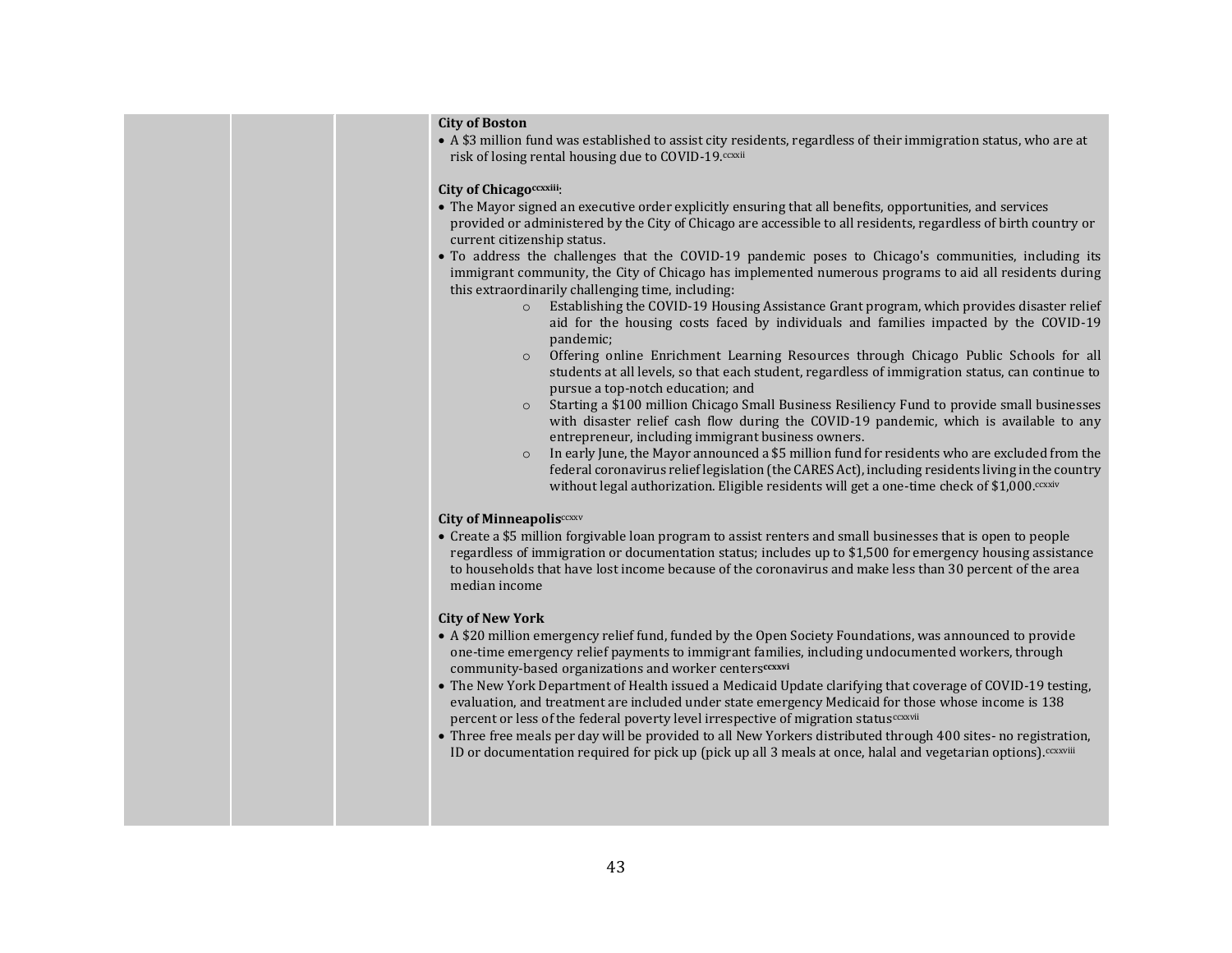|                   |               |           | <b>City of San Diego</b><br>• Undocumented migrants have access to food from the San Diego Food Bank; free breakfast and lunches for<br>children from public schools providing meals; unemployment insurance, paid family leave and disability if<br>the person or a family member is sick; workers compensation; and medical services. <sup>ccxxix</sup> |
|-------------------|---------------|-----------|-----------------------------------------------------------------------------------------------------------------------------------------------------------------------------------------------------------------------------------------------------------------------------------------------------------------------------------------------------------|
|                   |               |           | <b>City of Seattleccxxx</b><br>• \$5 will be dispersed to 6,250 families through grocery vouchers. Priority is given to vulnerable populations<br>including migrants. An additional \$10 million is in process to expand program                                                                                                                          |
| <b>Uzbekistan</b> | International | Sending   | • The Uzbek Embassy in Moscow has created a program whereby any Uzbek labor migrant discovered to have<br>the coronavirus will have $12,000$ rubles (\$175) paid onto their bank card. <sup>coxxi</sup>                                                                                                                                                   |
|                   |               | Receiving | • Labor market interventions under the 10 trillion soum Anti-Crisis fund include support for labor migrants<br>via vocational ad language training                                                                                                                                                                                                        |
| <b>Vietnam</b>    | International | Sending   | • Vietnam's National Assembly is debating a revision of the Fund for Overseas Employment Support, in part as<br>a reaction to the COVID-19 outbreak, that would allow the fund to be spent on preventing risks for laborers<br>while working abroad and educating workers abroad on laws relevant to them. <sup>ccxxxii</sup>                             |
|                   |               | Receiving | • Proposed easing its COVID-19-related restrictions on international entry to allow high-skilled foreign<br>nationals to enter the country because of a shortage of qualified replacements <sup>cexxiii</sup>                                                                                                                                             |
|                   | Internal      |           | • Considering a cash transfer to informal and self-employed workers                                                                                                                                                                                                                                                                                       |
| <b>Zimbabwe</b>   |               | Sending   | • Money transfer agencies allowed to open 3 times per week coxxxiv                                                                                                                                                                                                                                                                                        |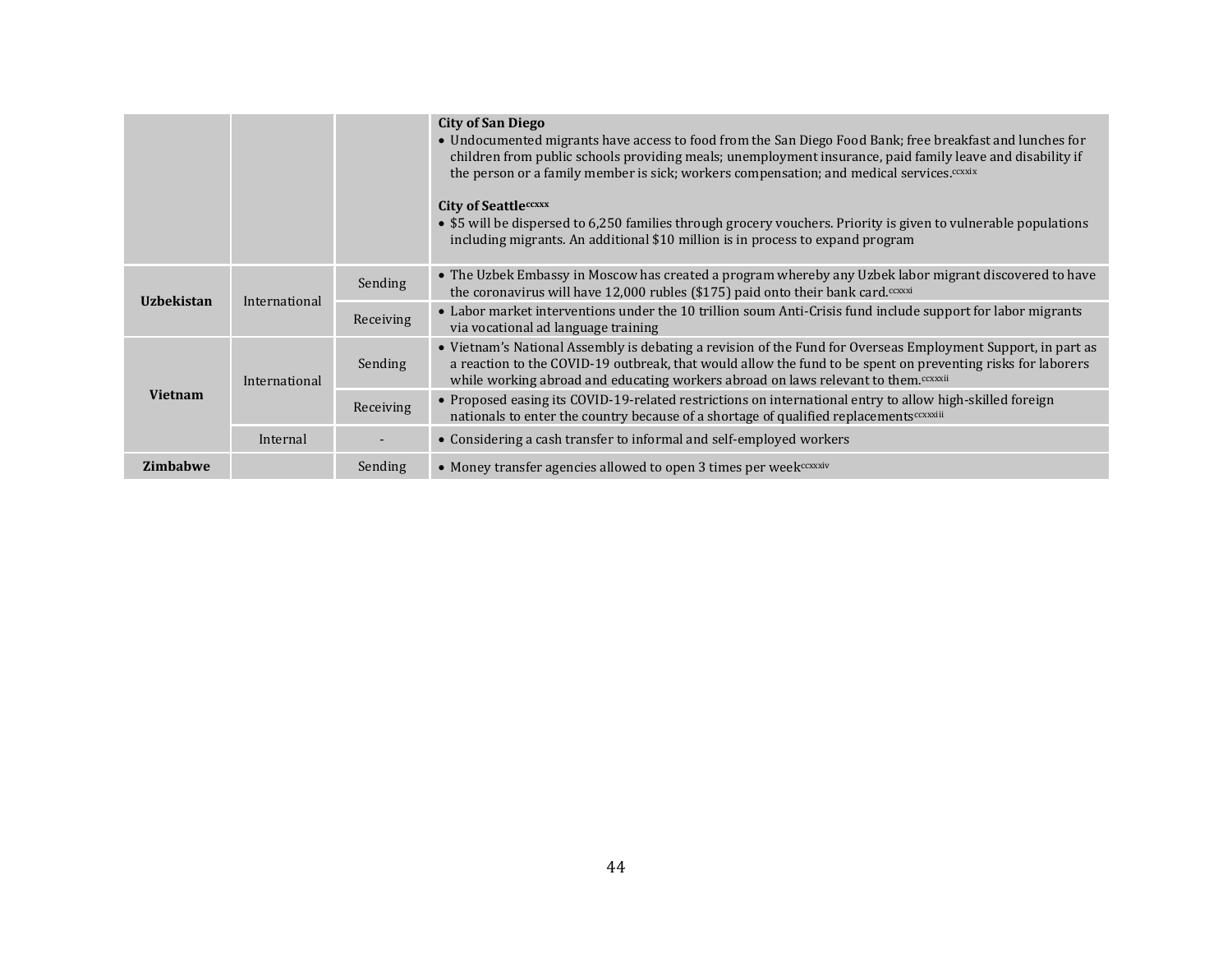# **Endnotes**

| <sup>i</sup> https://www.scmp.com/week-asia/health-environment/article/3079675/coronavirus-singapore-migrant-                    |
|----------------------------------------------------------------------------------------------------------------------------------|
| worker-dormitories-still; https://www.nytimes.com/2020/04/13/world/middleeast/persian-gulf-migrants-                             |
| coronavirus.html                                                                                                                 |
| ii https://migrationdataportal.org/themes/migration-data-relevant-covid-19-pandemic                                              |
| iii https://www.nytimes.com/2020/04/10/world/asia/coronavirus-migrants.html                                                      |
| iv https://www.aljazeera.com/news/2020/04/hundreds-nepalese-stuck-india-border-covid-19-lockdown-                                |
| 200401031905310.html                                                                                                             |
| v https://www.nytimes.com/2020/03/27/business/coronavirus-farm-labor-europe.html                                                 |
| vi https://www.ft.com/content/e27a9395-db47-4e7b-b054-3ec6ba4cbba3                                                               |
| vii https://www.ft.com/content/48e0e762-5f40-4804-bbb9-0b84b1dea093                                                              |
| viii https://www.usatoday.com/story/money/business/2020/04/04/coronavirus-tests-americas-food-<br>supply-agriculture/5096382002/ |
| ix https://www.reuters.com/article/us-health-coronavirus-india-harvests/coronavirus-lockdown-le                                  |
| x https://migrationdataportal.org/themes/migration-data-relevant-covid-19-pandemic                                               |
| xi https://www.economist.com/middle-east-and-africa/2020/04/16/covid-stops-many-migrants-sending-                                |
| money-home                                                                                                                       |
| xii https://www.nytimes.com/2020/03/26/world/asia/afghanistan-iran-coronavirus.html                                              |
| xiii https://frontiermyanmar.net/en/alarm-as-thousands-of-returning-workers-ignore-quarantine-orders                             |
| xiv https://www.independent.co.uk/news/world/europe/coronavirus-portugal-migrants-asylum-seekers-                                |
| treatment-residents-a9431831.html                                                                                                |
| xv https://www.iom.int/news/iom-recognizes-efforts-europe-middle-east-protect-all-migrants-access-                               |
| public-health                                                                                                                    |
| xvi https://www.aljazeera.com/news/2020/04/gatar-pay-workers-quarantine-full-salaries-                                           |
| 200401110548709.html                                                                                                             |
| xvii https://www.iom.int/news/iom-recognizes-efforts-europe-middle-east-protect-all-migrants-access-                             |
| public-health                                                                                                                    |
| xviii https://www.mom.gov.sg/covid-19/temporary-housing-support                                                                  |
| xix https://www.thestar.com.my/news/nation/2020/04/03/rushing-to-beat-the-deadline                                               |
| xx https://www.aljazeera.com/news/2020/04/gatar-pay-workers-quarantine-full-salaries-                                            |
| 200401110548709.html                                                                                                             |
| xxi https://www.pna.gov.ph/articles/1097814                                                                                      |
| xxii https://www.nationthailand.com/news/30383231                                                                                |
| xxiii https://economictimes.indiatimes.com/nri/visa-and-immigration/uk-extends-work-visas-for-indian-                            |
| foreign-doctors-amid-coronavirus-outbreak/articleshow/74928228.cms                                                               |
| xxiv https://global.chinadaily.com.cn/a/202004/02/WS5e853c68a310128217283cce.html                                                |
| xxv https://www.ft.com/content/871b6d39-4497-49c5-856c-549cb42e67ce                                                              |
| xxvi https://en.vietnamplus.vn/labour-ministry-seeks-entry-for-nearly-8500-foreign-experts/171016.vnp                            |
| xxvii https://blogs.worldbank.org/psd/remittances-times-coronavirus-keep-them-flowing                                            |
| xxviii https://minnesotareformer.com/briefs/minneapolis-creates-5-million-covid-19-relief-fund-available-to-                     |
| undocumented-residents/                                                                                                          |
| xxix https://www.gov.ca.gov/2020/04/15/governor-newsom-announces-new-initiatives-to-support-                                     |
| california-workers-impacted-by-covid-19/                                                                                         |
| xxx https://www.latinamerica.undp.org/content/rblac/en/home/blog/2020/la-situacion-de-los-migrantes-                             |
| en-america-latina-en-el-contexto-d.html                                                                                          |
| xxxi http://www.oecd.org/coronavirus/policy-responses/covid-19-in-latin-america-and-the-caribbean-an-                            |
| overview-of-government-responses-to-the-crisis-0a2dee41/#tablegrp-d1e861                                                         |
| xxxii https://www.lanacion.com.ar/sociedad/los-inmigrantes-pandemia-coronavirus-bomba-tiempo-                                    |
| nid2353401                                                                                                                       |
| xxxiii https://www.lanacion.com.ar/sociedad/coronavirus-municipios-provincia-buenos-aires-sumaran-                               |
| medicos-nid2346577                                                                                                               |
| xxxiv https://www.gov.am/en/covid-19-cragrer./                                                                                   |
| xxxv https://www.natlawreview.com/article/covid-19-australia-travel-bans-and-other-migration-faqs                                |
|                                                                                                                                  |
|                                                                                                                                  |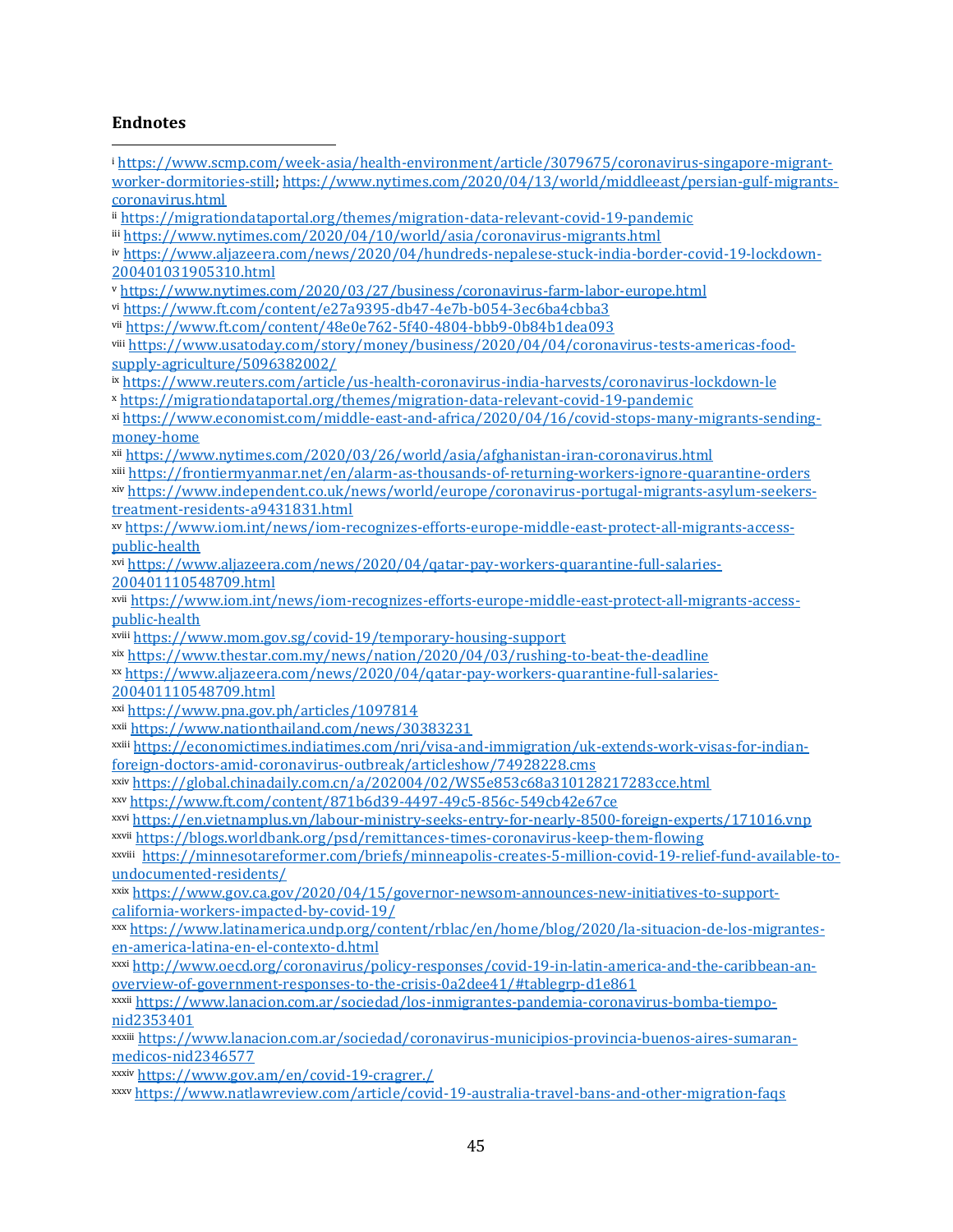| xxxvi https://immi.homeaffairs.gov.au/visas/getting-a-visa/visa-listing/student-500/temporary-relaxation-of-                 |
|------------------------------------------------------------------------------------------------------------------------------|
| working-hours-for-student-visa-holders                                                                                       |
| xxxvii https://read.oecd-ilibrary.org/view/?ref=134 134314-9shbokosu5&title=Managing-international-                          |
| migration-under-COVID-19                                                                                                     |
| xxxviii https://www.abc.net.au/news/2020-04-22/financial-hardship-package-for-temporary-visa-                                |
| holders/12171546                                                                                                             |
| xxxix https://www.euractiv.com/section/economy-jobs/news/austria-imports-workers-from-bulgaria-                              |
| romania-to-plug-gaps-in-covid-19-care/                                                                                       |
| xl https://www.fragomen.com/file/newcoronavirustablefornewspage526v7pdf                                                      |
| x <sup>ii</sup> https://read.oecd-ilibrary.org/view/?ref=134 134314-9shbokosu5&title=Managing-international-                 |
| migration-under-COVID-19                                                                                                     |
| xlii https://www.migrant-rights.org/2020/04/bahrain-announces-amnesty-for-irregular-migrants-and-cuts-                       |
| in-flexi-permit-fees/                                                                                                        |
| xliii https://www.ilo.org/wcmsp5/groups/public/---ed_protect/---protrav/---                                                  |
| migrant/documents/publication/wcms 743268.pdf                                                                                |
| /19/https://www.weforum.org/agenda/2020/06/bangladesh-faces-a-remittances-crisis-amid-covid-19                               |
| x <sup>1v</sup> https://www.rtbf.be/info/belgique/detail_moratoire-sur-les-faillites-d-entreprises-defiscalisation-des-      |
| heures-sup-voici-les-mesures-prises-par-le-kern-elargi?id=10480563                                                           |
| x <sup>1</sup> https://www.covid19healthsystem.org/countries/belgium/countrypage.aspx                                        |
| x <sup>1</sup> https://www.fragomen.com/file/newcoronavirustablefornewspage526v7pdf                                          |
| x <sup>viii</sup> https://references.lesoir.be/article/secteurs-agricoles-et-horticoles-les-saisonniers-pourront-travailler- |
| plus-longtemps/                                                                                                              |
| xlix https://www.iom.int/sites/default/files/our_work/DMM/IBM/2020/en/covid-19iomissuebrief-                                 |
| immigrationconsularandvisarecommendations.pdf                                                                                |
| <sup>1</sup> https://reliefweb.int/sites/reliefweb.int/files/resources/76211_0.pdf                                           |
| li https://reliefweb.int/sites/reliefweb.int/files/resources/76211_0.pdf                                                     |
| lii https://docs.google.com/document/u/1/d/e/2PACX-1vRqMtCR8xBONCjntcDmiKv0m4-                                               |
| omNzJxkEB2X2gMZ_uqLeiiQv-m2Pb9aZq4AlDvw/pub#h.oylxmimi6u9o                                                                   |
| liii https://www.fragomen.com/file/newcoronavirustablefornewspage519v4pdf                                                    |
| liv https://spscanada.com/blog/canada-emergency-response-benefit-cerb-for-temporary-foreign-workers-                         |
| and-international-students                                                                                                   |
| Iv https://www.cicnews.com/2020/05/canada-facilitates-access-to-cerb-for-temporary-residents-                                |
| 0514443.html#gs.79tdoc                                                                                                       |
| l <sup>vi</sup> https://www.cicnews.com/2020/05/quebec-extends-health-coverage-for-temporary-foreign-workers-                |
| 0514287.html#gs.7qwuhq                                                                                                       |
| lvii https://ici.radio-canada.ca/nouvelle/1672789/fermeture-frontieres-upa-exemption-travailleurs-                           |
| etrangers                                                                                                                    |
| l <sup>tiii</sup> https://www.immigration.ca/canadian-emplovers-must-pay-mandatory-14-day-quarantine-when-hiring-            |
| <u>temporary-foreign-workers</u>                                                                                             |
| lix https://www.immigration.ca/canada-opens-applications-for-new-agri-food-immigration-pilot                                 |
| lx https://www.immigration.ca/coronavirus-temporary-workers-can-now-start-new-canada-jobs-in-10-days                         |
| lxi https://www.immigration.ca/prince-edward-island-leverages-pei-pnp-to-support-healthcare-and-                             |
| trucking-industries                                                                                                          |
| lxii https://www.immigration.ca/nova-scotia-immigration-targets-nurses-in-new-labour-market-priorities-                      |
| draw                                                                                                                         |
| lxiii https://read.oecd-ilibrary.org/view/?ref=134_134314-9shbokosu5&title=Managing-international-                           |
| migration-under-COVID-19                                                                                                     |
| lxiv https://www2.gov.bc.ca/gov/content/health/health-drug-coverage/msp/bc-residents/msp-covid-19-                           |
| response                                                                                                                     |
| lxv https://www.cp24.com/news/ontario-waives-three-month-ohip-waiting-period-1.4861916                                       |
| ltrus://www.educaloi.gc.ca/en/news/covid-19-rights-people-who-are-not-citizens-or-permanent-                                 |
| <u>residents</u>                                                                                                             |
| lxvii https://www.cicnews.com/2020/05/quebec-extends-health-coverage-for-temporary-foreign-workers-                          |
| 0514287.html#gs.79sdev                                                                                                       |
| lxviii https://www.immigration.ca/quebec-aims-to-tackle-care-home-crisis-with-immigration-pilot-program                      |
|                                                                                                                              |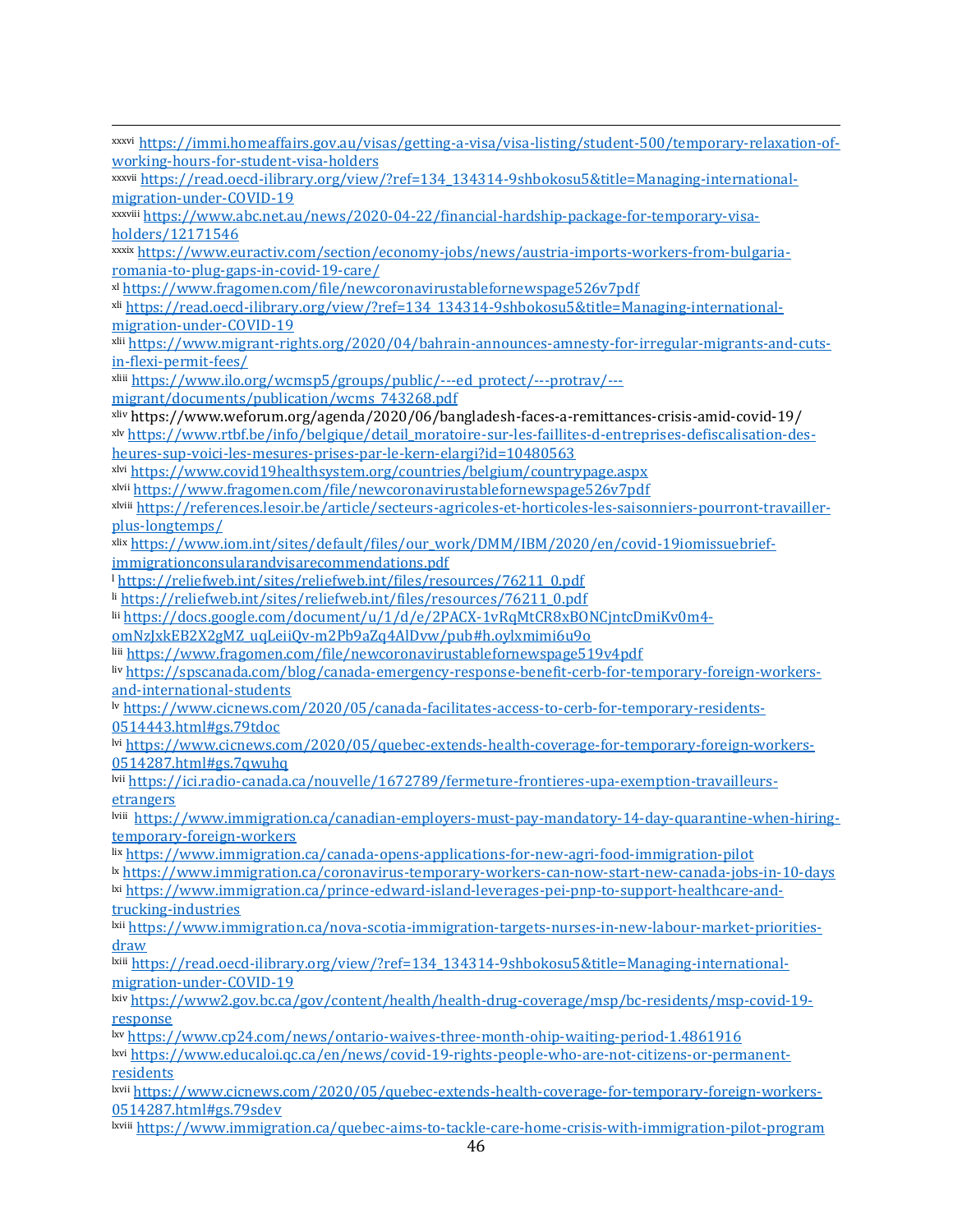lxix [https://www.iom.int/sites/default/files/our\\_work/DMM/IBM/2020/en/covid-19iomissuebrief](https://www.iom.int/sites/default/files/our_work/DMM/IBM/2020/en/covid-19iomissuebrief-immigrationconsularandvisarecommendations.pdf)[immigrationconsularandvisarecommendations.pdf](https://www.iom.int/sites/default/files/our_work/DMM/IBM/2020/en/covid-19iomissuebrief-immigrationconsularandvisarecommendations.pdf)

lxx [https://www.iom.int/sites/default/files/our\\_work/DMM/IBM/2020/en/covid-19iomissuebrief](https://www.iom.int/sites/default/files/our_work/DMM/IBM/2020/en/covid-19iomissuebrief-immigrationconsularandvisarecommendations.pdf)[immigrationconsularandvisarecommendations.pdf](https://www.iom.int/sites/default/files/our_work/DMM/IBM/2020/en/covid-19iomissuebrief-immigrationconsularandvisarecommendations.pdf)

lxxi [https://read.oecd-ilibrary.org/view/?ref=134\\_134314-9shbokosu5&title=Managing-international](https://read.oecd-ilibrary.org/view/?ref=134_134314-9shbokosu5&title=Managing-international-migration-under-COVID-19)[migration-under-COVID-19](https://read.oecd-ilibrary.org/view/?ref=134_134314-9shbokosu5&title=Managing-international-migration-under-COVID-19)

lxxii [https://read.oecd-ilibrary.org/view/?ref=134\\_134314-9shbokosu5&title=Managing-international](https://read.oecd-ilibrary.org/view/?ref=134_134314-9shbokosu5&title=Managing-international-migration-under-COVID-19)[migration-under-COVID-19](https://read.oecd-ilibrary.org/view/?ref=134_134314-9shbokosu5&title=Managing-international-migration-under-COVID-19)

lxxiii [https://www.migracioncolombia.gov.co/noticias/260-marzo-2020/migracion-colombia-suspende](https://www.migracioncolombia.gov.co/noticias/260-marzo-2020/migracion-colombia-suspende-vigencia-de-sus-tramites-por-cuarentena)[vigencia-de-sus-tramites-por-cuarentena](https://www.migracioncolombia.gov.co/noticias/260-marzo-2020/migracion-colombia-suspende-vigencia-de-sus-tramites-por-cuarentena)

lxxiv [https://www.refugeesinternational.org/reports/2020/5/21/searching-for-home-how-covid-19](https://www.refugeesinternational.org/reports/2020/5/21/searching-for-home-how-covid-19-threatens-progress-for-venezuelan-integration-in-colombia) [threatens-progress-for-venezuelan-integration-in-colombia](https://www.refugeesinternational.org/reports/2020/5/21/searching-for-home-how-covid-19-threatens-progress-for-venezuelan-integration-in-colombia)

lxxv [https://www.refugeesinternational.org/reports/2020/5/21/searching-for-home-how-covid-19](https://www.refugeesinternational.org/reports/2020/5/21/searching-for-home-how-covid-19-threatens-progress-for-venezuelan-integration-in-colombia) [threatens-progress-for-venezuelan-integration-in-colombia](https://www.refugeesinternational.org/reports/2020/5/21/searching-for-home-how-covid-19-threatens-progress-for-venezuelan-integration-in-colombia)

lxxvi [https://www.iom.int/sites/default/files/our\\_work/DMM/IBM/2020/en/covid-19iomissuebrief](https://www.iom.int/sites/default/files/our_work/DMM/IBM/2020/en/covid-19iomissuebrief-immigrationconsularandvisarecommendations.pdf)[immigrationconsularandvisarecommendations.pdf](https://www.iom.int/sites/default/files/our_work/DMM/IBM/2020/en/covid-19iomissuebrief-immigrationconsularandvisarecommendations.pdf)

lxxvii [http://www.oecd.org/coronavirus/policy-responses/covid-19-in-latin-america-and-the-caribbean-an](http://www.oecd.org/coronavirus/policy-responses/covid-19-in-latin-america-and-the-caribbean-an-overview-of-government-responses-to-the-crisis-0a2dee41/#tablegrp-d1e861)[overview-of-government-responses-to-the-crisis-0a2dee41/#tablegrp-d1e861](http://www.oecd.org/coronavirus/policy-responses/covid-19-in-latin-america-and-the-caribbean-an-overview-of-government-responses-to-the-crisis-0a2dee41/#tablegrp-d1e861)

lxxviii <https://www.fragomen.com/file/newcoronavirustablefornewspage519v4pdf>

lxxix [https://read.oecd-ilibrary.org/view/?ref=134\\_134314-9shbokosu5&title=Managing-international](https://read.oecd-ilibrary.org/view/?ref=134_134314-9shbokosu5&title=Managing-international-migration-under-COVID-19)[migration-under-COVID-19](https://read.oecd-ilibrary.org/view/?ref=134_134314-9shbokosu5&title=Managing-international-migration-under-COVID-19)

lxxx <https://www.fragomen.com/file/newcoronavirustablefornewspage519v4pdf>

lxxxi <https://www.fragomen.com/about/news/immigration-update-coronavirus>

lxxxii [https://www.iom.int/sites/default/files/our\\_work/DMM/IBM/2020/en/covid-19iomissuebrief](https://www.iom.int/sites/default/files/our_work/DMM/IBM/2020/en/covid-19iomissuebrief-immigrationconsularandvisarecommendations.pdf)[immigrationconsularandvisarecommendations.pdf](https://www.iom.int/sites/default/files/our_work/DMM/IBM/2020/en/covid-19iomissuebrief-immigrationconsularandvisarecommendations.pdf)

lxxxiii [https://www.iom.int/sites/default/files/documents/seasonal\\_agricultural\\_workers\\_27052020\\_0.pdf](https://www.iom.int/sites/default/files/documents/seasonal_agricultural_workers_27052020_0.pdf) lxxxiv [http://www.xinhuanet.com/english/2020-05/06/c\\_139035914.htm](http://www.xinhuanet.com/english/2020-05/06/c_139035914.htm)

lxxxv [https://read.oecd-ilibrary.org/view/?ref=134\\_134314-9shbokosu5&title=Managing-international](https://read.oecd-ilibrary.org/view/?ref=134_134314-9shbokosu5&title=Managing-international-migration-under-COVID-19)[migration-under-COVID-19](https://read.oecd-ilibrary.org/view/?ref=134_134314-9shbokosu5&title=Managing-international-migration-under-COVID-19)

lxxxvi [https://read.oecd-ilibrary.org/view/?ref=134\\_134314-9shbokosu5&title=Managing-international](https://read.oecd-ilibrary.org/view/?ref=134_134314-9shbokosu5&title=Managing-international-migration-under-COVID-19)[migration-under-COVID-19](https://read.oecd-ilibrary.org/view/?ref=134_134314-9shbokosu5&title=Managing-international-migration-under-COVID-19)

lxxxvii [https://www.iom.int/sites/default/files/documents/seasonal\\_agricultural\\_workers\\_27052020\\_0.pdf](https://www.iom.int/sites/default/files/documents/seasonal_agricultural_workers_27052020_0.pdf) lxxxviii [https://accueil-integration-refugies.fr/2020/04/14/les-refugies-peuvent-contribuer-au-service-public](https://accueil-integration-refugies.fr/2020/04/14/les-refugies-peuvent-contribuer-au-service-public-de-sante/)[de-sante/](https://accueil-integration-refugies.fr/2020/04/14/les-refugies-peuvent-contribuer-au-service-public-de-sante/)

lxxxix <https://www.fragomen.com/file/newcoronavirustablefornewspage519v4pdf>

xc [https://ec.europa.eu/migrant-integration/news/france-prolongation-exceptionnelle-des-titres-de-sejour](https://ec.europa.eu/migrant-integration/news/france-prolongation-exceptionnelle-des-titres-de-sejour-en-raison-de-covid-19)[en-raison-de-covid-19](https://ec.europa.eu/migrant-integration/news/france-prolongation-exceptionnelle-des-titres-de-sejour-en-raison-de-covid-19)

xci <https://www.fragomen.com/file/newcoronavirustablefornewspage526v7pdf>

xcii [https://www.un.org/africarenewal/news/coronavirus/gambian-returnees-produce-protective](https://www.un.org/africarenewal/news/coronavirus/gambian-returnees-produce-protective-equipment-covid-19-frontline-border-officials)[equipment-covid-19-frontline-border-officials](https://www.un.org/africarenewal/news/coronavirus/gambian-returnees-produce-protective-equipment-covid-19-frontline-border-officials)

xciii <https://www.dgb.de/themen/++co++b8f3388e-6f45-11ea-8f86-52540088cada>

xciv <https://www.stmwi.bayern.de/soforthilfe-corona/>

xcv <https://www.ft.com/content/871b6d39-4497-49c5-856c-549cb42e67ce>

xcvi [https://www.nds-fluerat.org/wp-content/uploads/2020/04/Erlass-MI-Nds-Beschftgng-Ernte\\_06-04-](https://www.nds-fluerat.org/wp-content/uploads/2020/04/Erlass-MI-Nds-Beschftgng-Ernte_06-04-2020.pdf) [2020.pdf](https://www.nds-fluerat.org/wp-content/uploads/2020/04/Erlass-MI-Nds-Beschftgng-Ernte_06-04-2020.pdf)

xcvii [https://www.nds-fluerat.org/wp-content/uploads/2020/03/Umsetzung-des-%C2%A7-1a-AsylbLG-](https://www.nds-fluerat.org/wp-content/uploads/2020/03/Umsetzung-des-%C2%A7-1a-AsylbLG-SARS-CoV-2-Pandemie.pdf)[SARS-CoV-2-Pandemie.pdf](https://www.nds-fluerat.org/wp-content/uploads/2020/03/Umsetzung-des-%C2%A7-1a-AsylbLG-SARS-CoV-2-Pandemie.pdf)

xcviii [https://www.euractiv.com/section/coronavirus/news/how-immigration-strengthens-the-german](https://www.euractiv.com/section/coronavirus/news/how-immigration-strengthens-the-german-healthcare-system/)[healthcare-system/](https://www.euractiv.com/section/coronavirus/news/how-immigration-strengthens-the-german-healthcare-system/)

xcix <https://www.fragomen.com/file/newcoronavirustablefornewspage519v4pdf>

<sup>c</sup> <https://www.fragomen.com/file/newcoronavirustablefornewspage519v4pdf>

ci [https://read.oecd-ilibrary.org/view/?ref=134\\_134314-9shbokosu5&title=Managing-international](https://read.oecd-ilibrary.org/view/?ref=134_134314-9shbokosu5&title=Managing-international-migration-under-COVID-19)[migration-under-COVID-19](https://read.oecd-ilibrary.org/view/?ref=134_134314-9shbokosu5&title=Managing-international-migration-under-COVID-19)

cii [https://read.oecd-ilibrary.org/view/?ref=134\\_134314-9shbokosu5&title=Managing-international](https://read.oecd-ilibrary.org/view/?ref=134_134314-9shbokosu5&title=Managing-international-migration-under-COVID-19)[migration-under-COVID-19](https://read.oecd-ilibrary.org/view/?ref=134_134314-9shbokosu5&title=Managing-international-migration-under-COVID-19)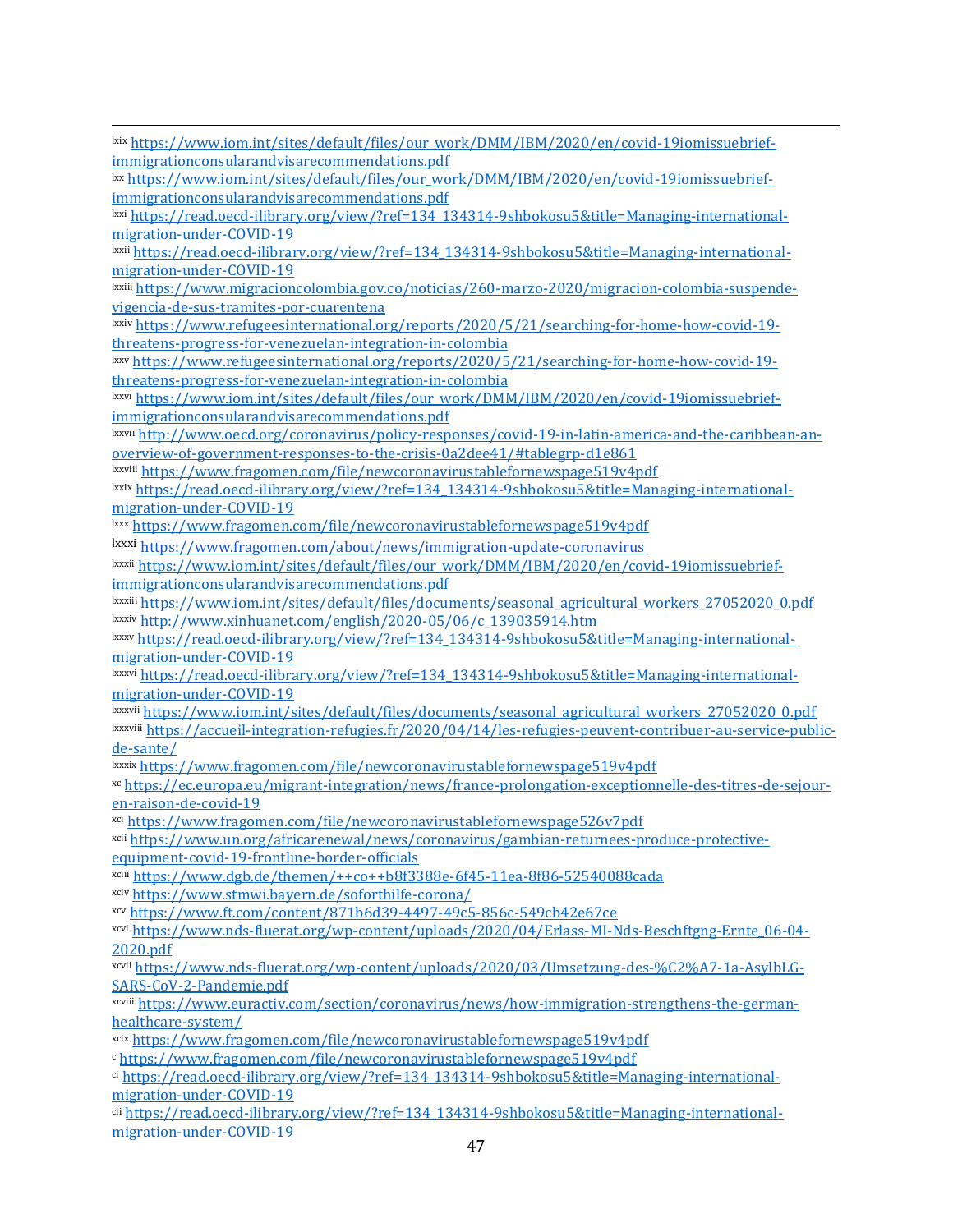ciii <https://www.info.gov.hk/gia/general/202002/04/P2020020400547.htm> civ [http://documents.worldbank.org/curated/en/448321588971503966/pdf/Social-Protection-and-Jobs-](http://documents.worldbank.org/curated/en/448321588971503966/pdf/Social-Protection-and-Jobs-Responses-to-COVID-19-A-Real-Time-Review-of-Country-Measures-May-8-2020.pdf)[Responses-to-COVID-19-A-Real-Time-Review-of-Country-Measures-May-8-2020.pdf](http://documents.worldbank.org/curated/en/448321588971503966/pdf/Social-Protection-and-Jobs-Responses-to-COVID-19-A-Real-Time-Review-of-Country-Measures-May-8-2020.pdf) cv [https://read.oecd-ilibrary.org/view/?ref=134\\_134314-9shbokosu5&title=Managing-international](https://read.oecd-ilibrary.org/view/?ref=134_134314-9shbokosu5&title=Managing-international-migration-under-COVID-19)[migration-under-COVID-19](https://read.oecd-ilibrary.org/view/?ref=134_134314-9shbokosu5&title=Managing-international-migration-under-COVID-19) cvi [https://www.wsj.com/articles/india-prepares-large-scale-repatriation-of-workers-stranded-by](https://www.wsj.com/articles/india-prepares-large-scale-repatriation-of-workers-stranded-by-pandemic-11588620671)[pandemic-11588620671](https://www.wsj.com/articles/india-prepares-large-scale-repatriation-of-workers-stranded-by-pandemic-11588620671) cvii <https://www.arabnews.com/node/1671866/saudi-arabia> cviii [https://economictimes.indiatimes.com/news/economy/policy/pm-modi-to-launch-rs-50000-cr-job](https://economictimes.indiatimes.com/news/economy/policy/pm-modi-to-launch-rs-50000-cr-job-guarantee-scheme-for-migrant-workers/articleshow/76447151.cms)[guarantee-scheme-for-migrant-workers/articleshow/76447151.cms](https://economictimes.indiatimes.com/news/economy/policy/pm-modi-to-launch-rs-50000-cr-job-guarantee-scheme-for-migrant-workers/articleshow/76447151.cms) cix [https://www.aljazeera.com/news/2020/05/outrage-india-asks-migrants-pay-train-journey-](https://www.aljazeera.com/news/2020/05/outrage-india-asks-migrants-pay-train-journey-200504103208273.html)[200504103208273.html](https://www.aljazeera.com/news/2020/05/outrage-india-asks-migrants-pay-train-journey-200504103208273.html) cx [https://www.thehindu.com/news/national/coronavirus-lockdown-dont-charge-migrant-workers-bus-or](https://www.thehindu.com/news/national/coronavirus-lockdown-dont-charge-migrant-workers-bus-or-train-fare-says-supreme-court/article31695545.ece)[train-fare-says-supreme-court/article31695545.ece](https://www.thehindu.com/news/national/coronavirus-lockdown-dont-charge-migrant-workers-bus-or-train-fare-says-supreme-court/article31695545.ece) cxi [https://www.worldbank.org/en/news/press-release/2020/05/13/world-bank-covid-coronavirus-india](https://www.worldbank.org/en/news/press-release/2020/05/13/world-bank-covid-coronavirus-india-protect-poor?cid=SHR_SitesShareFB_EN_EXT)[protect-poor?cid=SHR\\_SitesShareFB\\_EN\\_EXT](https://www.worldbank.org/en/news/press-release/2020/05/13/world-bank-covid-coronavirus-india-protect-poor?cid=SHR_SitesShareFB_EN_EXT) cxii [https://www.news18.com/news/india/govt-changes-rules-to-help-migrant-workers-amid-covid-19](https://www.news18.com/news/india/govt-changes-rules-to-help-migrant-workers-amid-covid-19-lockdown-state-disaster-funds-to-be-used-for-providing-food-shelter-2555037.html) [lockdown-state-disaster-funds-to-be-used-for-providing-food-shelter-2555037.html](https://www.news18.com/news/india/govt-changes-rules-to-help-migrant-workers-amid-covid-19-lockdown-state-disaster-funds-to-be-used-for-providing-food-shelter-2555037.html) cxiii <https://www.mrci.ie/2020/03/30/covid19-social-welfare-supports-for-workers/> cxiv <http://www.inis.gov.ie/en/INIS/Pages/COVID-19-updates-and-announcements> cxv [https://read.oecd-ilibrary.org/view/?ref=134\\_134314-9shbokosu5&title=Managing-international](https://read.oecd-ilibrary.org/view/?ref=134_134314-9shbokosu5&title=Managing-international-migration-under-COVID-19)[migration-under-COVID-19](https://read.oecd-ilibrary.org/view/?ref=134_134314-9shbokosu5&title=Managing-international-migration-under-COVID-19) cxvi <https://www.iom.int/news/iom-iraq-provides-cash-assistance-migrant-workers-affected-covid-19> cxvii [https://read.oecd-ilibrary.org/view/?ref=134\\_134314-9shbokosu5&title=Managing-international](https://read.oecd-ilibrary.org/view/?ref=134_134314-9shbokosu5&title=Managing-international-migration-under-COVID-19)[migration-under-COVID-19](https://read.oecd-ilibrary.org/view/?ref=134_134314-9shbokosu5&title=Managing-international-migration-under-COVID-19) cxviii <https://coronavirus.jumamap.com/en/lavoro/> cxix <https://coronavirus.jumamap.com/en/asilo-e-immigrazione/> cxx <https://coronavirus.jumamap.com/en/aiuti-sociali/> cxxi <https://coronavirus.jumamap.com/en/aiuti-sociali/> cxxii [https://www.aljazeera.com/news/2020/05/thousands-undocumented-migrants-italian-work-permits-](https://www.aljazeera.com/news/2020/05/thousands-undocumented-migrants-italian-work-permits-200513181704599.html)[200513181704599.html](https://www.aljazeera.com/news/2020/05/thousands-undocumented-migrants-italian-work-permits-200513181704599.html) cxxiii [https://www.coe.int/en/web/interculturalcities/covid-19-special-page#{%2262433518%22:\[5\]}](https://www.coe.int/en/web/interculturalcities/covid-19-special-page#{%2262433518%22:[5]}) cxxiv [https://asia.nikkei.com/Spotlight/Coronavirus/Abe-adopts-universal-930-handout-as-walls-close-in;](https://asia.nikkei.com/Spotlight/Coronavirus/Abe-adopts-universal-930-handout-as-walls-close-in) and <https://metropolisjapan.com/covid-19-financial-relief/> cxxv <https://www.arabnews.com/node/1665221/middle-east> cxxvi [https://www.ilo.org/wcmsp5/groups/public/---ed\\_protect/---protrav/--](https://www.ilo.org/wcmsp5/groups/public/---ed_protect/---protrav/---migrant/documents/publication/wcms_743268.pdf) [migrant/documents/publication/wcms\\_743268.pdf](https://www.ilo.org/wcmsp5/groups/public/---ed_protect/---protrav/---migrant/documents/publication/wcms_743268.pdf) cxxvii <https://www.fragomen.com/file/newcoronavirustablefornewspage519v4pdf> cxxviii [https://www.thedailystar.net/city/news/special-amnesty-undocumented-workers-kuwait-4300](https://www.thedailystar.net/city/news/special-amnesty-undocumented-workers-kuwait-4300-bangladeshis-set-return-1894003) [bangladeshis-set-return-1894003](https://www.thedailystar.net/city/news/special-amnesty-undocumented-workers-kuwait-4300-bangladeshis-set-return-1894003) cxxix [https://www.freemalaysiatoday.com/category/nation/2020/05/31/rm150-subsidy-for-each-foreign](https://www.freemalaysiatoday.com/category/nation/2020/05/31/rm150-subsidy-for-each-foreign-worker-sent-for-covid-19-test/)[worker-sent-for-covid-19-test/](https://www.freemalaysiatoday.com/category/nation/2020/05/31/rm150-subsidy-for-each-foreign-worker-sent-for-covid-19-test/) cxxx [https://www.nst.com.my/news/nation/2020/05/595715/employers-have-3-months-follow-new-rules](https://www.nst.com.my/news/nation/2020/05/595715/employers-have-3-months-follow-new-rules-foreign-workers-housing)[foreign-workers-housing](https://www.nst.com.my/news/nation/2020/05/595715/employers-have-3-months-follow-new-rules-foreign-workers-housing) cxxxi [https://www.theedgemarkets.com/article/pm-foreign-worker-levy-cut-25-those-permit-ending-dec-31-](https://www.theedgemarkets.com/article/pm-foreign-worker-levy-cut-25-those-permit-ending-dec-31-2020-not-applicable-domestic) [2020-not-applicable-domestic](https://www.theedgemarkets.com/article/pm-foreign-worker-levy-cut-25-those-permit-ending-dec-31-2020-not-applicable-domestic) cxxxii [https://www.malaymail.com/news/malaysia/2020/04/22/foreign-workers-can-apply-online-to-renew](https://www.malaymail.com/news/malaysia/2020/04/22/foreign-workers-can-apply-online-to-renew-temporary-employment-visit-pass-s/1859317)[temporary-employment-visit-pass-s/1859317](https://www.malaymail.com/news/malaysia/2020/04/22/foreign-workers-can-apply-online-to-renew-temporary-employment-visit-pass-s/1859317) cxxxiii [https://www.iom.int/sites/default/files/our\\_work/DMM/IBM/2020/en/covid-19iomissuebrief](https://www.iom.int/sites/default/files/our_work/DMM/IBM/2020/en/covid-19iomissuebrief-immigrationconsularandvisarecommendations.pdf)[immigrationconsularandvisarecommendations.pdf](https://www.iom.int/sites/default/files/our_work/DMM/IBM/2020/en/covid-19iomissuebrief-immigrationconsularandvisarecommendations.pdf) cxxxiv [http://documents.worldbank.org/curated/en/448321588971503966/pdf/Social-Protection-and-Jobs-](http://documents.worldbank.org/curated/en/448321588971503966/pdf/Social-Protection-and-Jobs-Responses-to-COVID-19-A-Real-Time-Review-of-Country-Measures-May-8-2020.pdf)[Responses-to-COVID-19-A-Real-Time-Review-of-Country-Measures-May-8-2020.pdf](http://documents.worldbank.org/curated/en/448321588971503966/pdf/Social-Protection-and-Jobs-Responses-to-COVID-19-A-Real-Time-Review-of-Country-Measures-May-8-2020.pdf) cxxxv [https://reliefweb.int/report/myanmar/iom-myanmar-covid-19-response-situation-report-3-1-may-](https://reliefweb.int/report/myanmar/iom-myanmar-covid-19-response-situation-report-3-1-may-2020)[2020](https://reliefweb.int/report/myanmar/iom-myanmar-covid-19-response-situation-report-3-1-may-2020)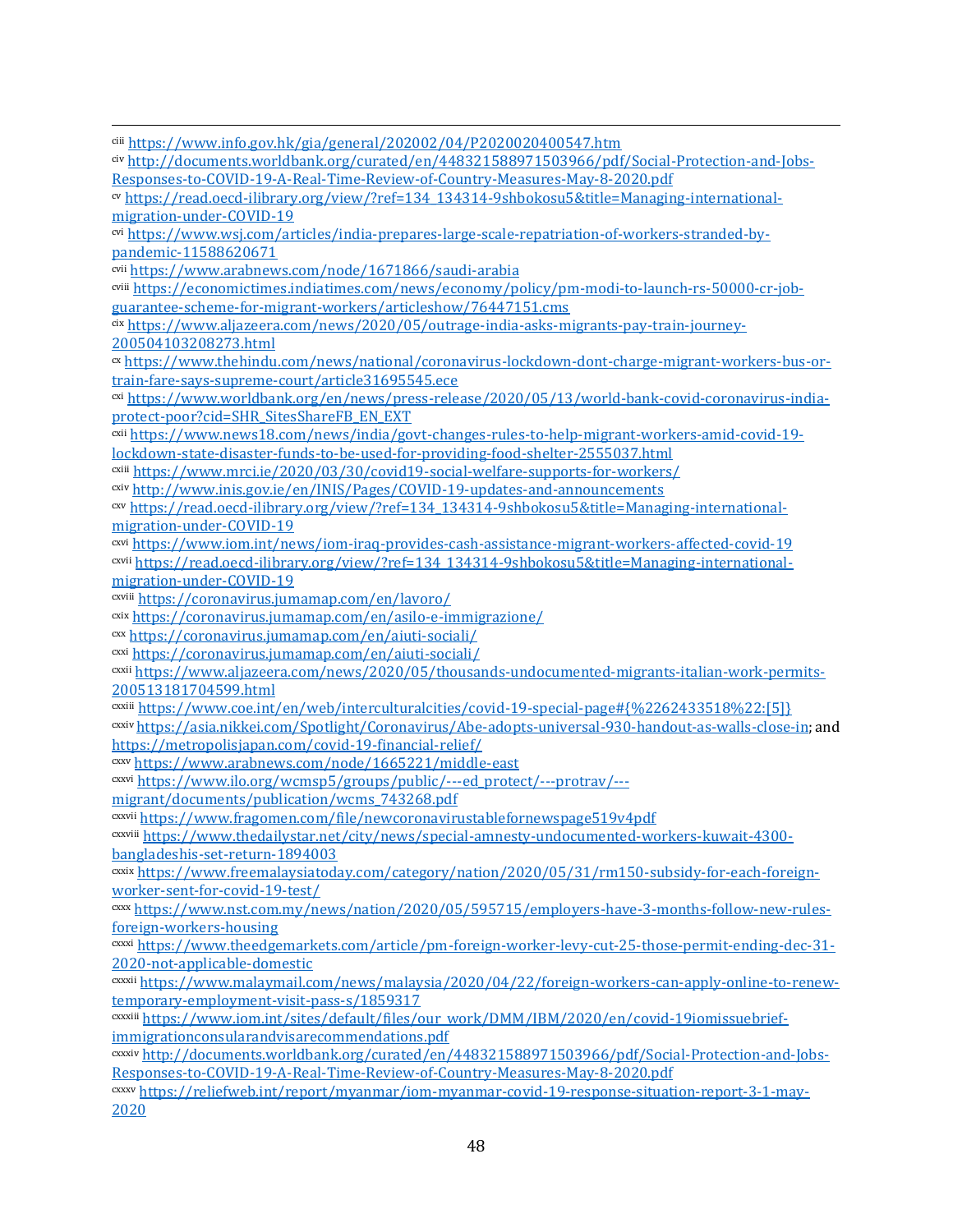cxxxvi [https://reliefweb.int/report/myanmar/iom-myanmar-covid-19-response-situation-report-3-1-may-](https://reliefweb.int/report/myanmar/iom-myanmar-covid-19-response-situation-report-3-1-may-2020)[2020](https://reliefweb.int/report/myanmar/iom-myanmar-covid-19-response-situation-report-3-1-may-2020) cxxxvii [https://thailand.iom.int/sites/default/files/COVID19Response/22-05-](https://thailand.iom.int/sites/default/files/COVID19Response/22-05-2020%20IOM%20Flash%20Update%20on%20COVID-19%20for%20Migrant%20Workers%20in%20Thailand.pdf) [2020%20IOM%20Flash%20Update%20on%20COVID-](https://thailand.iom.int/sites/default/files/COVID19Response/22-05-2020%20IOM%20Flash%20Update%20on%20COVID-19%20for%20Migrant%20Workers%20in%20Thailand.pdf)[19%20for%20Migrant%20Workers%20in%20Thailand.pdf](https://thailand.iom.int/sites/default/files/COVID19Response/22-05-2020%20IOM%20Flash%20Update%20on%20COVID-19%20for%20Migrant%20Workers%20in%20Thailand.pdf) cxxxviii [https://frontiermyanmar.net/en/workers-mothers-and-elderly-to-benefit-from-25m-in-covid-19](https://frontiermyanmar.net/en/workers-mothers-and-elderly-to-benefit-from-25m-in-covid-19-foreign-aid) [foreign-aid](https://frontiermyanmar.net/en/workers-mothers-and-elderly-to-benefit-from-25m-in-covid-19-foreign-aid) cxxxix [https://kathmandupost.com/national/2020/05/05/government-considers-bringing-back-nepali](https://kathmandupost.com/national/2020/05/05/government-considers-bringing-back-nepali-migrant-workers-from-covid-19-affected-countries)[migrant-workers-from-covid-19-affected-countries](https://kathmandupost.com/national/2020/05/05/government-considers-bringing-back-nepali-migrant-workers-from-covid-19-affected-countries) cxl [https://kathmandupost.com/national/2020/06/17/supreme-court-orders-government-to-use-welfare](https://kathmandupost.com/national/2020/06/17/supreme-court-orders-government-to-use-welfare-fund-to-repatriate-nepali-workers-stranded-abroad)[fund-to-repatriate-nepali-workers-stranded-abroad](https://kathmandupost.com/national/2020/06/17/supreme-court-orders-government-to-use-welfare-fund-to-repatriate-nepali-workers-stranded-abroad) cxli [https://www.weforum.org/agenda/2020/06/nepal-faces-a-crisis-as-covid-19-stems-the-flow-of](https://www.weforum.org/agenda/2020/06/nepal-faces-a-crisis-as-covid-19-stems-the-flow-of-remittances/)[remittances/](https://www.weforum.org/agenda/2020/06/nepal-faces-a-crisis-as-covid-19-stems-the-flow-of-remittances/) cxlii[https://nltimes.nl/2020/04/19/non-eu-residents-can-take-self-employed-benefit-without-hurting-legal](https://nltimes.nl/2020/04/19/non-eu-residents-can-take-self-employed-benefit-without-hurting-legal-status-govt)[status-govt](https://nltimes.nl/2020/04/19/non-eu-residents-can-take-self-employed-benefit-without-hurting-legal-status-govt) cxliii <https://devpolicy.org/covid-19-rse-responses-challenges-and-logistics-20200415/> cxliv [https://read.oecd-ilibrary.org/view/?ref=134\\_134314-9shbokosu5&title=Managing-international](https://read.oecd-ilibrary.org/view/?ref=134_134314-9shbokosu5&title=Managing-international-migration-under-COVID-19)[migration-under-COVID-19](https://read.oecd-ilibrary.org/view/?ref=134_134314-9shbokosu5&title=Managing-international-migration-under-COVID-19) cxlv [https://www.regjeringen.no/en/aktuelt/government-to-provide-fixed-term-benefits-scheme-for-foreign](https://www.regjeringen.no/en/aktuelt/government-to-provide-fixed-term-benefits-scheme-for-foreign-employees-in-longyearbyen/id2694403/)[employees-in-longyearbyen/id2694403/](https://www.regjeringen.no/en/aktuelt/government-to-provide-fixed-term-benefits-scheme-for-foreign-employees-in-longyearbyen/id2694403/) cxlvi [https://www.regjeringen.no/en/aktuelt/ordning-med-tilskudd-til-hjemreise-fra-svalbard-for-borgere](https://www.regjeringen.no/en/aktuelt/ordning-med-tilskudd-til-hjemreise-fra-svalbard-for-borgere-utenfor-eueos/id2702857/)[utenfor-eueos/id2702857/](https://www.regjeringen.no/en/aktuelt/ordning-med-tilskudd-til-hjemreise-fra-svalbard-for-borgere-utenfor-eueos/id2702857/) cxlvii <https://www.fragomen.com/file/newcoronavirustablefornewspage519v4pdf> cxlviii <https://www.fragomen.com/file/newcoronavirustablefornewspage526v7pdf> cxlix [https://read.oecd-ilibrary.org/view/?ref=134\\_134314-9shbokosu5&title=Managing-international](https://read.oecd-ilibrary.org/view/?ref=134_134314-9shbokosu5&title=Managing-international-migration-under-COVID-19)[migration-under-COVID-19](https://read.oecd-ilibrary.org/view/?ref=134_134314-9shbokosu5&title=Managing-international-migration-under-COVID-19) cl <https://www.iom.int/news/iom-panama-prepare-covid-19-response-2500-migrants-stranded-borders> cli [https://www.eldiario.es/desalambre/COVID-19-migracion-irregular-Panama-EEUU\\_0\\_1014199695.html](https://www.eldiario.es/desalambre/COVID-19-migracion-irregular-Panama-EEUU_0_1014199695.html) clii [http://reporting.unhcr.org/sites/default/files/UNHCR%20NCA%20situation%20Fact%20Sheet%20-](http://reporting.unhcr.org/sites/default/files/UNHCR%20NCA%20situation%20Fact%20Sheet%20-%20March%202020_0.pdf) [%20March%202020\\_0.pdf](http://reporting.unhcr.org/sites/default/files/UNHCR%20NCA%20situation%20Fact%20Sheet%20-%20March%202020_0.pdf) cliii [https://reliefweb.int/sites/reliefweb.int/files/resources/76211\\_0.pdf](https://reliefweb.int/sites/reliefweb.int/files/resources/76211_0.pdf) cliv [https://www.rappler.com/nation/261714-house-panel-eyes-additional-aid-ofws-coronavirus](https://www.rappler.com/nation/261714-house-panel-eyes-additional-aid-ofws-coronavirus-pandemic?utm_medium=Social&utm_campaign=Echobox&utm_source=Facebook&fbclid=IwAR0hKFYRVsefMN1jAcBzXcmQ7WbRub2Q2Idt-mDfDVnTIxKJHy8SX9b_qFw#Echobox=1590141786)[pandemic?utm\\_medium=Social&utm\\_campaign=Echobox&utm\\_source=Facebook&fbclid=IwAR0hKFYRVsefM](https://www.rappler.com/nation/261714-house-panel-eyes-additional-aid-ofws-coronavirus-pandemic?utm_medium=Social&utm_campaign=Echobox&utm_source=Facebook&fbclid=IwAR0hKFYRVsefMN1jAcBzXcmQ7WbRub2Q2Idt-mDfDVnTIxKJHy8SX9b_qFw#Echobox=1590141786) [N1jAcBzXcmQ7WbRub2Q2Idt-mDfDVnTIxKJHy8SX9b\\_qFw#Echobox=1590141786](https://www.rappler.com/nation/261714-house-panel-eyes-additional-aid-ofws-coronavirus-pandemic?utm_medium=Social&utm_campaign=Echobox&utm_source=Facebook&fbclid=IwAR0hKFYRVsefMN1jAcBzXcmQ7WbRub2Q2Idt-mDfDVnTIxKJHy8SX9b_qFw#Echobox=1590141786) clv <https://udsc.gov.pl/en/coronavirus-outbreak-another-solutions-dedicated-to-foreigners/> clvi <https://www.fragomen.com/file/newcoronavirustablefornewspage519v4pdf> clvii <https://www.fragomen.com/file/newcoronavirustablefornewspage526v7pdf> clviii [https://docs.google.com/document/u/1/d/e/2PACX-1vRqMtCR8xBONCjntcDmiKv0m4](https://docs.google.com/document/u/1/d/e/2PACX-1vRqMtCR8xBONCjntcDmiKv0m4-omNzJxkEB2X2gMZ_uqLeiiQv-m2Pb9aZq4AlDvw/pub#h.oylxmimi6u9o) [omNzJxkEB2X2gMZ\\_uqLeiiQv-m2Pb9aZq4AlDvw/pub#h.oylxmimi6u9o](https://docs.google.com/document/u/1/d/e/2PACX-1vRqMtCR8xBONCjntcDmiKv0m4-omNzJxkEB2X2gMZ_uqLeiiQv-m2Pb9aZq4AlDvw/pub#h.oylxmimi6u9o) clix [https://read.oecd-ilibrary.org/view/?ref=134\\_134314-9shbokosu5&title=Managing-international](https://read.oecd-ilibrary.org/view/?ref=134_134314-9shbokosu5&title=Managing-international-migration-under-COVID-19)[migration-under-COVID-19](https://read.oecd-ilibrary.org/view/?ref=134_134314-9shbokosu5&title=Managing-international-migration-under-COVID-19) clx [https://www.reuters.com/article/us-health-coronavirus-portugal/portugal-to-treat-migrants-as](https://www.reuters.com/article/us-health-coronavirus-portugal/portugal-to-treat-migrants-as-residents-during-coronavirus-crisis-idUSKBN21F0N7)[residents-during-coronavirus-crisis-idUSKBN21F0N7](https://www.reuters.com/article/us-health-coronavirus-portugal/portugal-to-treat-migrants-as-residents-during-coronavirus-crisis-idUSKBN21F0N7) clxi <https://www.fragomen.com/file/newcoronavirustablefornewspage519v4pdf> clxii[https://www.google.com/url?q=https://covidnews.eurocities.eu/2020/03/27/odemira-500-quarantine](https://www.google.com/url?q=https://covidnews.eurocities.eu/2020/03/27/odemira-500-quarantine-places-for-foreign-agricultural-workers/&sa=D&ust=1592494290999000)[places-for-foreign-agricultural-workers/&sa=D&ust=1592494290999000](https://www.google.com/url?q=https://covidnews.eurocities.eu/2020/03/27/odemira-500-quarantine-places-for-foreign-agricultural-workers/&sa=D&ust=1592494290999000) clxiii [https://www.aljazeera.com/news/2020/04/qatar-pay-workers-quarantine-full-salaries-](https://www.aljazeera.com/news/2020/04/qatar-pay-workers-quarantine-full-salaries-200401110548709.html)[200401110548709.html](https://www.aljazeera.com/news/2020/04/qatar-pay-workers-quarantine-full-salaries-200401110548709.html) clxiv [https://www.aljazeera.com/news/2020/04/qatar-pay-workers-quarantine-full-salaries-](https://www.aljazeera.com/news/2020/04/qatar-pay-workers-quarantine-full-salaries-200401110548709.html)[200401110548709.html](https://www.aljazeera.com/news/2020/04/qatar-pay-workers-quarantine-full-salaries-200401110548709.html) clxv <https://www.fragomen.com/file/newcoronavirustablefornewspage519v4pdf> clxvi <http://kremlin.ru/acts/news/63216> clxvii <https://www.fragomen.com/file/newcoronavirustablefornewspage519v4pdf> clxviii <https://www.interfax.ru/moscow/706926>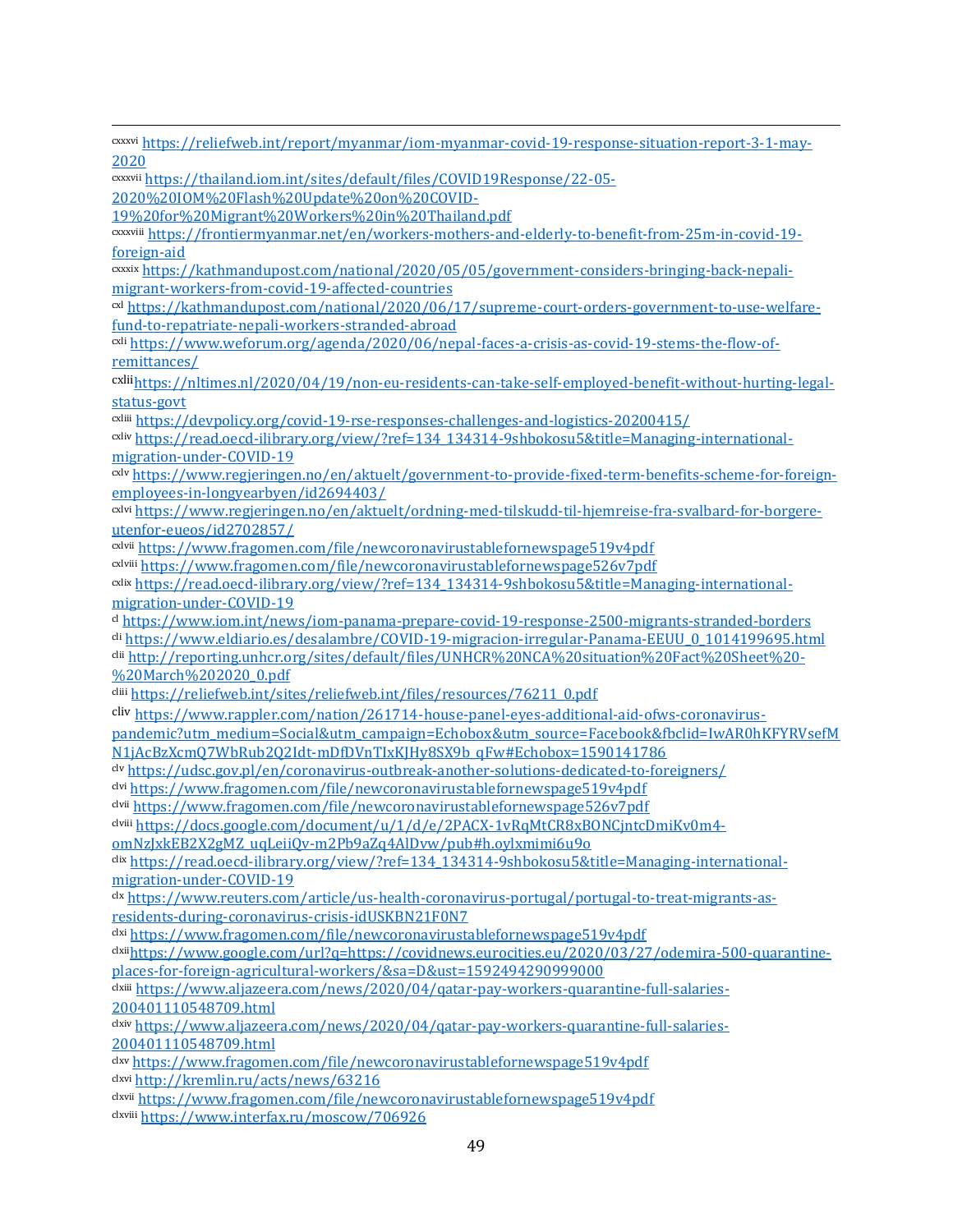clxix <https://www.arabnews.com/node/1684671/saudi-arabia>

clxx <https://www.arabnews.com/node/1671866/saudi-arabia>

clxxi <https://www.arabnews.com/node/1687931/saudi-arabia>

clxxii <https://www.fragomen.com/file/newcoronavirustablefornewspage519v4pdf>

clxxiii <https://www.thestar.com.my/news/nation/2020/04/03/rushing-to-beat-the-deadline>

clxxiv <https://mothership.sg/2020/04/foreign-worker-levy-waived/>

clxxv <https://www.youtube.com/watch?v=6v8QvVo1kT8>

clxxvi [https://www.channelnewsasia.com/news/singapore/covid-19-singapore-new-dormitories-foreign](https://www.channelnewsasia.com/news/singapore/covid-19-singapore-new-dormitories-foreign-workers-conditions-12792538)[workers-conditions-12792538](https://www.channelnewsasia.com/news/singapore/covid-19-singapore-new-dormitories-foreign-workers-conditions-12792538)

clxxvii <https://www.fragomen.com/file/newcoronavirustablefornewspage519v4pdf>

clxxviii [https://www.iom.int/sites/default/files/our\\_work/DMM/IBM/2020/en/covid-19iomissuebrief](https://www.iom.int/sites/default/files/our_work/DMM/IBM/2020/en/covid-19iomissuebrief-immigrationconsularandvisarecommendations.pdf)[immigrationconsularandvisarecommendations.pdf](https://www.iom.int/sites/default/files/our_work/DMM/IBM/2020/en/covid-19iomissuebrief-immigrationconsularandvisarecommendations.pdf)

clxxix [https://read.oecd-ilibrary.org/view/?ref=134\\_134314-9shbokosu5&title=Managing-international](https://read.oecd-ilibrary.org/view/?ref=134_134314-9shbokosu5&title=Managing-international-migration-under-COVID-19)[migration-under-COVID-19](https://read.oecd-ilibrary.org/view/?ref=134_134314-9shbokosu5&title=Managing-international-migration-under-COVID-19)

clxxx [https://english.elpais.com/spanish\\_news/2020-05-29/spain-to-approve-guaranteed-minimum-income](https://english.elpais.com/spanish_news/2020-05-29/spain-to-approve-guaranteed-minimum-income-scheme-for-vulnerable-families.html)[scheme-for-vulnerable-families.html](https://english.elpais.com/spanish_news/2020-05-29/spain-to-approve-guaranteed-minimum-income-scheme-for-vulnerable-families.html)

clxxxi [https://www.eldiario.es/economia/Claves-ingreso-pedirla-derecho-compatibilidad\\_0\\_1032396996.html](https://www.eldiario.es/economia/Claves-ingreso-pedirla-derecho-compatibilidad_0_1032396996.html) clxxxii <https://www.fragomen.com/file/newcoronavirustablefornewspage519v4pdf>

clxxxiii <https://www.fragomen.com/file/newcoronavirustablefornewspage519v4pdf>

clxxxiv [https://elpais.com/economia/2020-04-07/el-gobierno-limita-los-casos-de-inmigrantes-que-tendran](https://elpais.com/economia/2020-04-07/el-gobierno-limita-los-casos-de-inmigrantes-que-tendran-autorizacion-de-trabajo-para-incorporarse-a-las-campanas-agricolas.html)[autorizacion-de-trabajo-para-incorporarse-a-las-campanas-agricolas.html](https://elpais.com/economia/2020-04-07/el-gobierno-limita-los-casos-de-inmigrantes-que-tendran-autorizacion-de-trabajo-para-incorporarse-a-las-campanas-agricolas.html)

clxxxv [https://in.reuters.com/article/health-coronavirus-europe-tourism/feature-migrant-workers-face-cruel](https://in.reuters.com/article/health-coronavirus-europe-tourism/feature-migrant-workers-face-cruel-summer-as-covid-19-batters-european-tourism-idINL8N2CP9T2)[summer-as-covid-19-batters-european-tourism-idINL8N2CP9T2](https://in.reuters.com/article/health-coronavirus-europe-tourism/feature-migrant-workers-face-cruel-summer-as-covid-19-batters-european-tourism-idINL8N2CP9T2)

clxxxvi [https://read.oecd-ilibrary.org/view/?ref=134\\_134314-9shbokosu5&title=Managing-international](https://read.oecd-ilibrary.org/view/?ref=134_134314-9shbokosu5&title=Managing-international-migration-under-COVID-19)[migration-under-COVID-19](https://read.oecd-ilibrary.org/view/?ref=134_134314-9shbokosu5&title=Managing-international-migration-under-COVID-19)

clxxxvii <https://www.arabnews.com/node/1649671/world>

clxxxviii <https://www.mfa.gov.lk/media-release-7-5-2020/>

clxxxix <https://www.imf.org/en/Topics/imf-and-covid19/Policy-Responses-to-COVID-19>

cxc <https://www.fragomen.com/file/newcoronavirustablefornewspage519v4pdf>

cxci [https://read.oecd-ilibrary.org/view/?ref=134\\_134314-9shbokosu5&title=Managing-international](https://read.oecd-ilibrary.org/view/?ref=134_134314-9shbokosu5&title=Managing-international-migration-under-COVID-19)[migration-under-COVID-19](https://read.oecd-ilibrary.org/view/?ref=134_134314-9shbokosu5&title=Managing-international-migration-under-COVID-19)

cxcii [https://www.ilo.org/asia/publications/issue-briefs/WCMS\\_741920/lang--en/index.htm](https://www.ilo.org/asia/publications/issue-briefs/WCMS_741920/lang--en/index.htm)

cxciii [https://www.voanews.com/covid-19-pandemic/thailands-migrant-workers-struggle-qualify-aid-during](https://www.voanews.com/covid-19-pandemic/thailands-migrant-workers-struggle-qualify-aid-during-pandemic-0)[pandemic-0](https://www.voanews.com/covid-19-pandemic/thailands-migrant-workers-struggle-qualify-aid-during-pandemic-0)

cxciv <https://thethaiger.com/coronavirus/migrant-workers-in-thailand-can-now-stay-until-november-30>

cxcv [https://www.ilo.org/asia/publications/issue-briefs/WCMS\\_741920/lang--en/index.htm](https://www.ilo.org/asia/publications/issue-briefs/WCMS_741920/lang--en/index.htm)

cxcvi [https://reliefweb.int/sites/reliefweb.int/files/resources/IOM%20Myanmar%20COVID-](https://reliefweb.int/sites/reliefweb.int/files/resources/IOM%20Myanmar%20COVID-19%20Response%20Sitrep%208%20%2812%20June%202020%29%20%281%29.pdf)

[19%20Response%20Sitrep%208%20%2812%20June%202020%29%20%281%29.pdf](https://reliefweb.int/sites/reliefweb.int/files/resources/IOM%20Myanmar%20COVID-19%20Response%20Sitrep%208%20%2812%20June%202020%29%20%281%29.pdf)

cxcvii <https://www.tap.info.tn/en/Portal-Headlines/12603920-covid-19-aid-for>

cxcviii [https://www.iom.int/sites/default/files/our\\_work/DMM/IBM/2020/en/covid-19iomissuebrief](https://www.iom.int/sites/default/files/our_work/DMM/IBM/2020/en/covid-19iomissuebrief-immigrationconsularandvisarecommendations.pdf)[immigrationconsularandvisarecommendations.pdf](https://www.iom.int/sites/default/files/our_work/DMM/IBM/2020/en/covid-19iomissuebrief-immigrationconsularandvisarecommendations.pdf)

cxcix [http://documents.worldbank.org/curated/en/590531592231143435/pdf/Social-Protection-and-Jobs-](http://documents.worldbank.org/curated/en/590531592231143435/pdf/Social-Protection-and-Jobs-Responses-to-COVID-19-A-Real-Time-Review-of-Country-Measures-June-12-2020.pdf)[Responses-to-COVID-19-A-Real-Time-Review-of-Country-Measures-June-12-2020.pdf](http://documents.worldbank.org/curated/en/590531592231143435/pdf/Social-Protection-and-Jobs-Responses-to-COVID-19-A-Real-Time-Review-of-Country-Measures-June-12-2020.pdf)

cc [https://www.khaleejtimes.com/uae/abu-dhabi/coronavirus-3-month-grace-for-uae-visa-violators-who](https://www.khaleejtimes.com/uae/abu-dhabi/coronavirus-3-month-grace-for-uae-visa-violators-who-want-to-leave-the-country--)[want-to-leave-the-country--](https://www.khaleejtimes.com/uae/abu-dhabi/coronavirus-3-month-grace-for-uae-visa-violators-who-want-to-leave-the-country--)

cci <https://www.uae-voice.net/uae-emergency-provisions-tawajudi-service/>

ccii [https://www.iom.int/news/iom-recognizes-efforts-europe-middle-east-protect-all-migrants-access](https://www.iom.int/news/iom-recognizes-efforts-europe-middle-east-protect-all-migrants-access-public-health)[public-health](https://www.iom.int/news/iom-recognizes-efforts-europe-middle-east-protect-all-migrants-access-public-health)

cciii [https://economictimes.indiatimes.com/nri/visa-and-immigration/uk-extends-work-visas-for-indian](https://economictimes.indiatimes.com/nri/visa-and-immigration/uk-extends-work-visas-for-indian-foreign-doctors-amid-coronavirus-outbreak/articleshow/74928228.cms)[foreign-doctors-amid-coronavirus-outbreak/articleshow/74928228.cms](https://economictimes.indiatimes.com/nri/visa-and-immigration/uk-extends-work-visas-for-indian-foreign-doctors-amid-coronavirus-outbreak/articleshow/74928228.cms)

cciv <https://www.jdsupra.com/legalnews/uk-immigration-updates-covid-19-visa-75817/>

ccv [https://migrantinfohub.org.uk/news-and-updates/27042020-free-covid-19-healthcare-is-accessible-to](https://migrantinfohub.org.uk/news-and-updates/27042020-free-covid-19-healthcare-is-accessible-to-migrants-translated-in-40-languages)[migrants-translated-in-40-languages](https://migrantinfohub.org.uk/news-and-updates/27042020-free-covid-19-healthcare-is-accessible-to-migrants-translated-in-40-languages)

ccvi <https://www.fragomen.com/file/newcoronavirustablefornewspage526v7pdf>